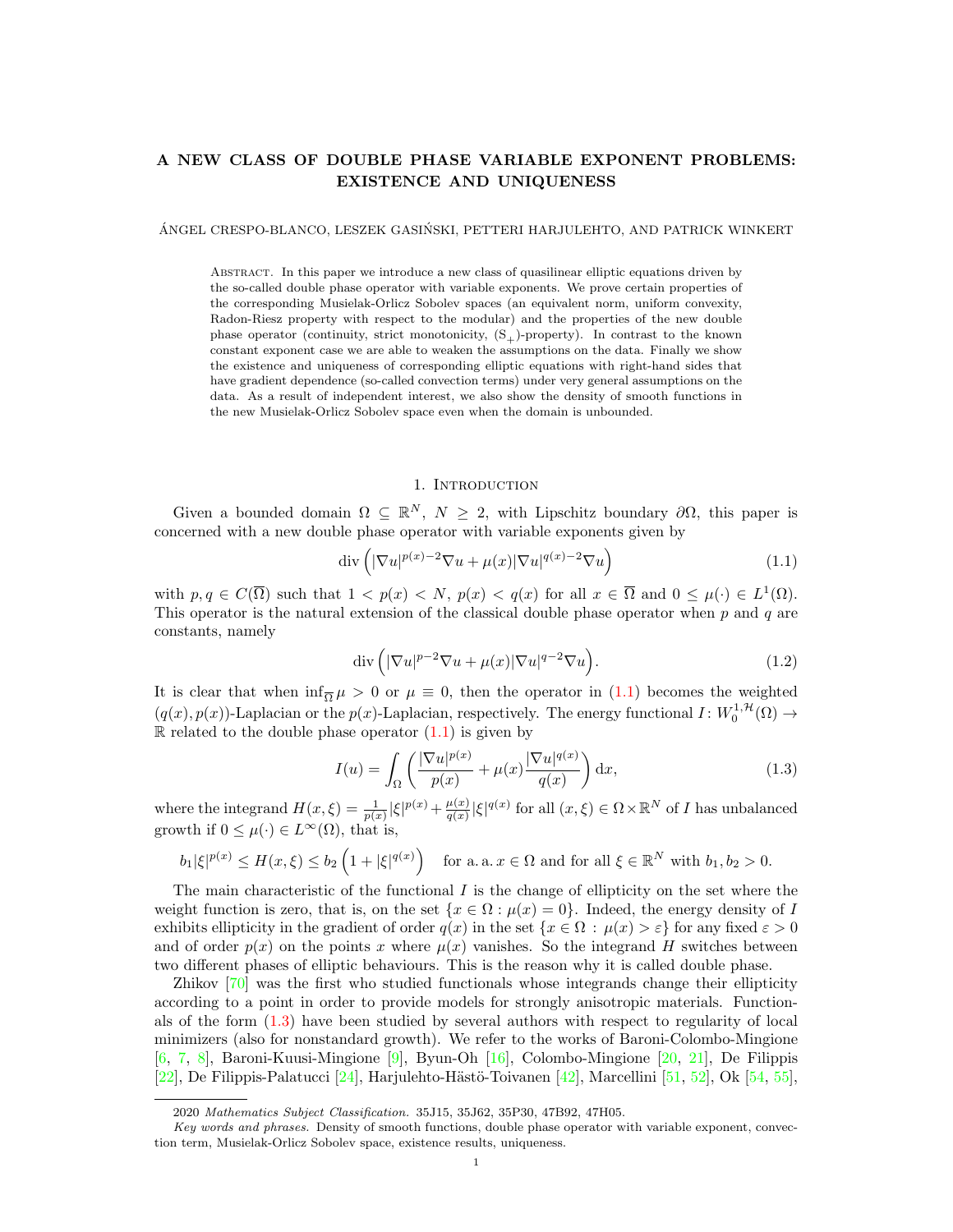Ragusa-Tachikawa [\[62,](#page-31-1) [63\]](#page-31-2) and the references therein. Moreover, recent results for nonuniformly elliptic variational problems and nonautonomous functionals can be found in the papers of Beck-Mingione  $[11, 12]$  $[11, 12]$  $[11, 12]$ , De Filippis-Mingione  $[23]$  and Hästö-Ok  $[43]$ .

In general, double phase differential operators and corresponding energy functionals given in  $(1.2)$ ,  $(1.1)$  and  $(1.3)$ , respectively, appear in several physical applications. For example, in the elasticity theory, the modulating coefficient  $\mu(\cdot)$  dictates the geometry of composites made of two different materials with distinct power hardening exponents  $q(x)$  and  $p(x)$ , see Zhikov [\[71\]](#page-31-3). We also refer to other applications which can be found in the works of Bahrouni-Rădulescu-Repovš [\[3\]](#page-29-8) on transonic flows, Benci-D'Avenia-Fortunato-Pisani [\[13\]](#page-29-9) on quantum physics and Cherfils-Il'yasov  $[18]$  on reaction diffusion systems.

In this paper we study first the corresponding function space related to the given double phase operator with variable exponents given in  $(1.1)$ . This leads to Musielak-Orlicz Sobolev spaces which turn out to be reflexive Banach spaces. Under the condition that the weight function  $\mu(\cdot)$ is bounded we also show that

$$
\inf \left\{ \lambda > 0 \, : \, \int_{\Omega} \left[ \left( \frac{|\nabla u|}{\lambda} \right)^{p(x)} + \mu(x) \left( \frac{|\nabla u|}{\lambda} \right)^{q(x)} \right] dx \le 1 \right\}
$$

is an equivalent norm in  $W_0^{1,\mathcal{H}}(\Omega)$  under the additional assumption that

$$
q(x) < p^*(x) \quad \text{for all } x \in \overline{\Omega}.
$$

This condition (taking constant exponents) is weaker than the usual one for the constant exponent double phase setting, namely  $\mu(\cdot)$  is Lipschitz continuous and

<span id="page-1-0"></span>
$$
\frac{q}{p} < 1 + \frac{1}{N},\tag{1.4}
$$

see Colasuonno-Squassina [\[19,](#page-29-11) Proposition 2.18(iv)]. In this direction we also make use of its natural extension

<span id="page-1-1"></span>
$$
\frac{q_+}{p_-} < 1 + \frac{1}{N} \tag{1.5}
$$

with  $q_+$  being the maximum of q and  $p_-\,$  being the minimum of p on  $\overline{\Omega}$ , in order to prove another compact embedding result and the density of smooth functions. Condition [\(1.4\)](#page-1-0) was used for the first time by Baroni-Colombo-Mingione [\[6,](#page-29-0) see (1.8)] in order to obtain regularity results of local minimizers for double phase integrals, see also the related works [\[7\]](#page-29-1) and [\[8\]](#page-29-2) of the same authors and Colombo-Mingione [\[20\]](#page-29-5), [\[21\]](#page-30-0). The condition is needed for the density of smooth functions. We are able to prove the same result under the condition  $(1.5)$  and Lipschitz continuity on p, q and  $\mu$  in this variable exponent setting, see Theorem [2.23.](#page-14-0) Since the proof of Theorem [2.23](#page-14-0) does not need the boundedness of  $\Omega$ , the results holds true for unbounded domains, see Theorem [2.24.](#page-16-0) In addition, we give a different proof for the density for unbounded domains under weaker conditions, namely, the exponents  $p, q$  are bounded, log-Hölder continuous satisfying the log-Hölder decay condition and q is  $\frac{\alpha}{q-}$ -Hölder continuous while  $\mu$  is  $\alpha$ -Hölder continuous such that

$$
\frac{q(x)}{p(x)} \le 1 + \frac{\alpha}{N}.
$$

In this case we do not need to suppose Lipschitz continuity on  $p, q$  and  $\mu$ , see Theorem [2.28.](#page-18-0)

After having the functional setting, we prove the properties of the new variable exponent double phase operator. It turns out that the operator is continuous, bounded, strictly monotone and satisfies the  $(S_+)$ -property which is an important property when dealing with existence results of corresponding equations.

In particular, we extend the results of Colasuonno-Squassina [\[19\]](#page-29-11) concerning the properties of the function space as well as the related embeddings and of Liu-Dai [\[48\]](#page-30-10) with respect to the properties of the operator to the variable exponent case and we are able to weaken the conditions on the data. So the results in [\[19\]](#page-29-11) and [\[48\]](#page-30-10) hold now under weaker assumptions.

Finally, we consider the existence and uniqueness of the following quasilinear elliptic equations

<span id="page-1-2"></span>
$$
-\operatorname{div}\left(|\nabla u|^{p(x)-2}\nabla u + \mu(x)|\nabla u|^{q(x)-2}\nabla u\right) = f(x, u, \nabla u) \quad \text{in } \Omega,
$$
  
\n
$$
u = 0 \quad \text{on } \partial\Omega,
$$
\n(1.6)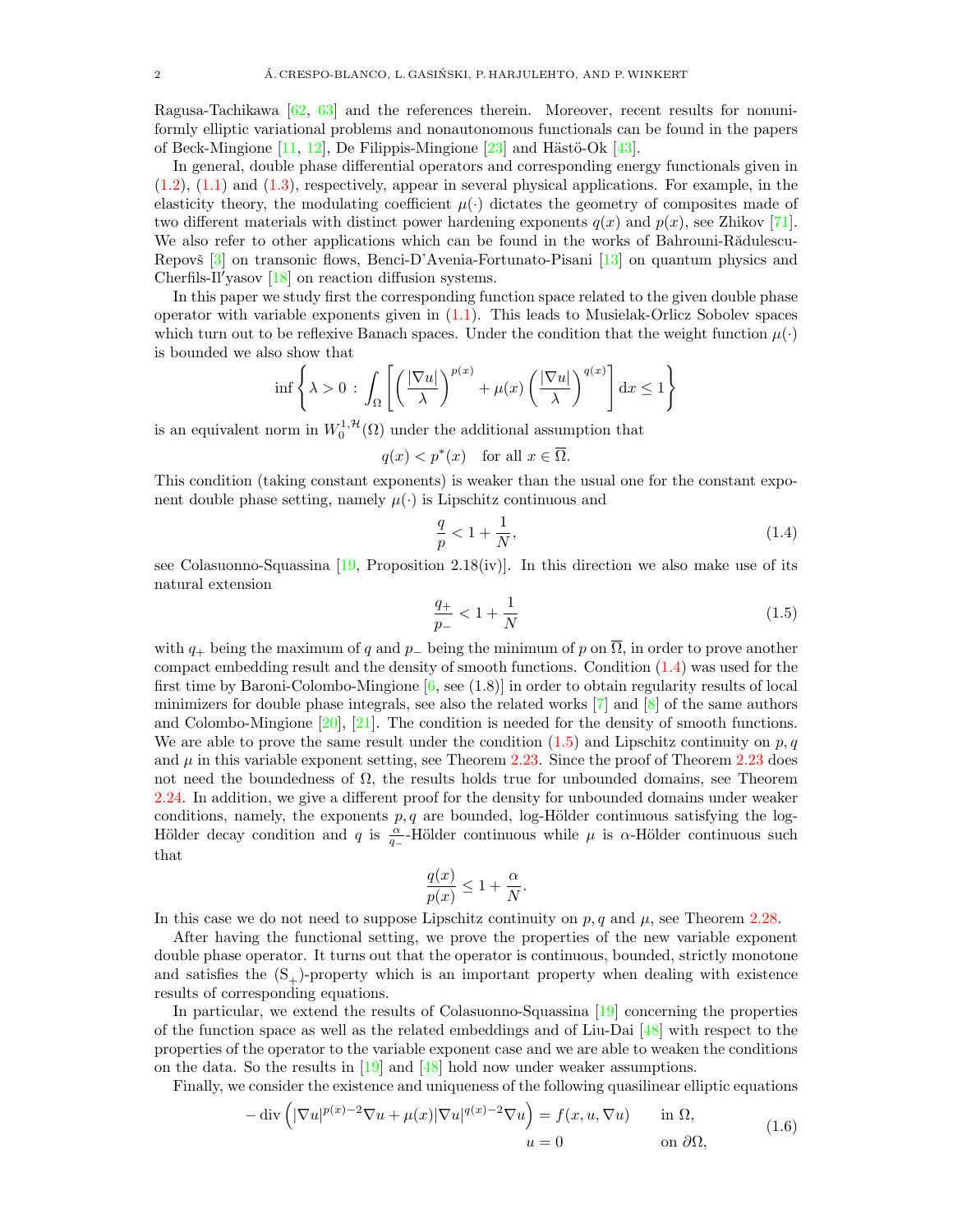where  $f: \Omega \times \mathbb{R} \times \mathbb{R}^N \to \mathbb{R}$  is a Carathéodory function, that is,  $x \mapsto f(x, s, \xi)$  is measurable for all  $(s,\xi) \in \mathbb{R} \times \mathbb{R}^N$  and  $(s,\xi) \mapsto f(x,s,\xi)$  is continuous for a.a.  $x \in \Omega$ . Due to the gradient dependence of f (often called convection term), problem  $(1.6)$  does not have variational structure, so variational methods cannot be applied. Under a typical growth rate and a minor coercivity condition of f we show the existence of at least one nontrivial weak solution to problem  $(1.6)$ which depends on the first eigenvalue of the  $p_$ -Laplacian. Under an additional hypothesis we are also in the position to show uniqueness of the solution in case  $2 \equiv p(x) < q(x)$  for all  $x \in \overline{\Omega}$ .

To the best of our knowledge, this is the first work dealing with the variable exponent double phase operator given in the general form  $(1.1)$ . Let us mention some relevant papers in this direction. In 2018, Zhang-Rădulescu  $\lceil 69 \rceil$  studied the following variable exponent elliptic equation

<span id="page-2-0"></span>
$$
-\operatorname{div}\mathbf{A}(x,\nabla u) + V(x)|u|^{\alpha(x)-2}u = f(x,u),\tag{1.7}
$$

where A satisfies  $p(x)$ -structure conditions different from the double phase operator. Under appropriate conditions it is shown that problem  $(1.7)$  has a pair of nontrivial constant sign solutions and infinitely many solutions, respectively. A similar setting can be found in the paper of Shi-Rădulescu-Repovš-Zhang  $[64]$ . Existence of a solution for the Baouendi–Grushin operator with convection term has been recently proved by Bahrouni-Rădulescu-Winkert  $[4]$ who studied the problem

$$
-\Delta_{G(x,y)}u + A(x,y)(|u|^{G(x,y)-1} + |u|^{G(x,y)-3})u = f((x,y), u, \nabla u) \quad \text{in } \Omega,
$$
  

$$
u = 0 \quad \text{on } \partial\Omega,
$$

with

$$
A(x,y) = |\nabla_x G(x,y)| + |x|^\gamma |\nabla_y G(x,y)| \quad \text{for all } (x,y) \in \Omega.
$$

Here,  $G: \overline{\Omega} \to (1,\infty)$  is supposed to be a continuous function and  $\Delta_{G(x,y)}$  stands for the Baouendi-Grushin operator with variable coefficient, see also the work of Bahrouni-Rădulescu-Repovš $[3]$ .

Very recently, Arora-Shmarev [\[1\]](#page-29-13) (see also Arora [\[2\]](#page-29-14)) treated a parabolic problem of double phase type with variable growth of the form

$$
u_t - \operatorname{div}\left(|\nabla u|^{p(x)-2}\nabla u + a(x)|\nabla u|^{q(x)-2}\nabla u\right) = F(x, u) \quad \text{in } Q_T = \Omega \times (0, T)
$$

with

$$
\frac{2N}{N+2} < p^- \le p(x) \le q(x) < p(x) + \frac{r}{2}
$$

and

$$
0 < r < r^* = \frac{4p^-}{2N + p^-(N+2)}, \quad p^- = \min_{\overline{Q}_T} p(x).
$$

Under certain conditions on the right-hand side the existence of a unique strong solution with a certain kind of regularity is shown. Finally, we refer to some works dealing with existence results for variable exponent problems defined in usual Sobolev spaces with variable exponents, see, for example, Cencelj-Rădulescu-Repovš  $[17]$ , Gasiński-Papageorgiou  $[36]$  and the references therein.

Existence results for double phase problems with constant exponents have been shown by several authors within the last five years. The corresponding eigenvalue problem of the double phase operator with Dirichlet boundary condition has been studied by Colasuonno-Squassina [\[19\]](#page-29-11) who proved the existence and properties of related variational eigenvalues. Perera-Squassina [\[59\]](#page-31-6) showed the existence of a solution by applying Morse theory where they used a cohomological local splitting to get an estimate of the critical groups at zero. Multiplicity results including sign-changing solutions have been obtained by Gasiński-Papageorgiou  $[37]$ , Liu-Dai  $[48]$  and Gasinski-Winkert  $[40]$  via the Nehari manifold treatment due to the lack of regularity results for such problems.

Other existence results for double phase problems based on truncation and comparison techniques can be found in the papers of Fiscella [\[34\]](#page-30-14) (Hardy potentials), Fiscella-Pinamonti [\[35\]](#page-30-15) (Kirchhoff type problem), Gasiński-Winkert  $[38, 39]$  $[38, 39]$  $[38, 39]$  (parametric and convection problems),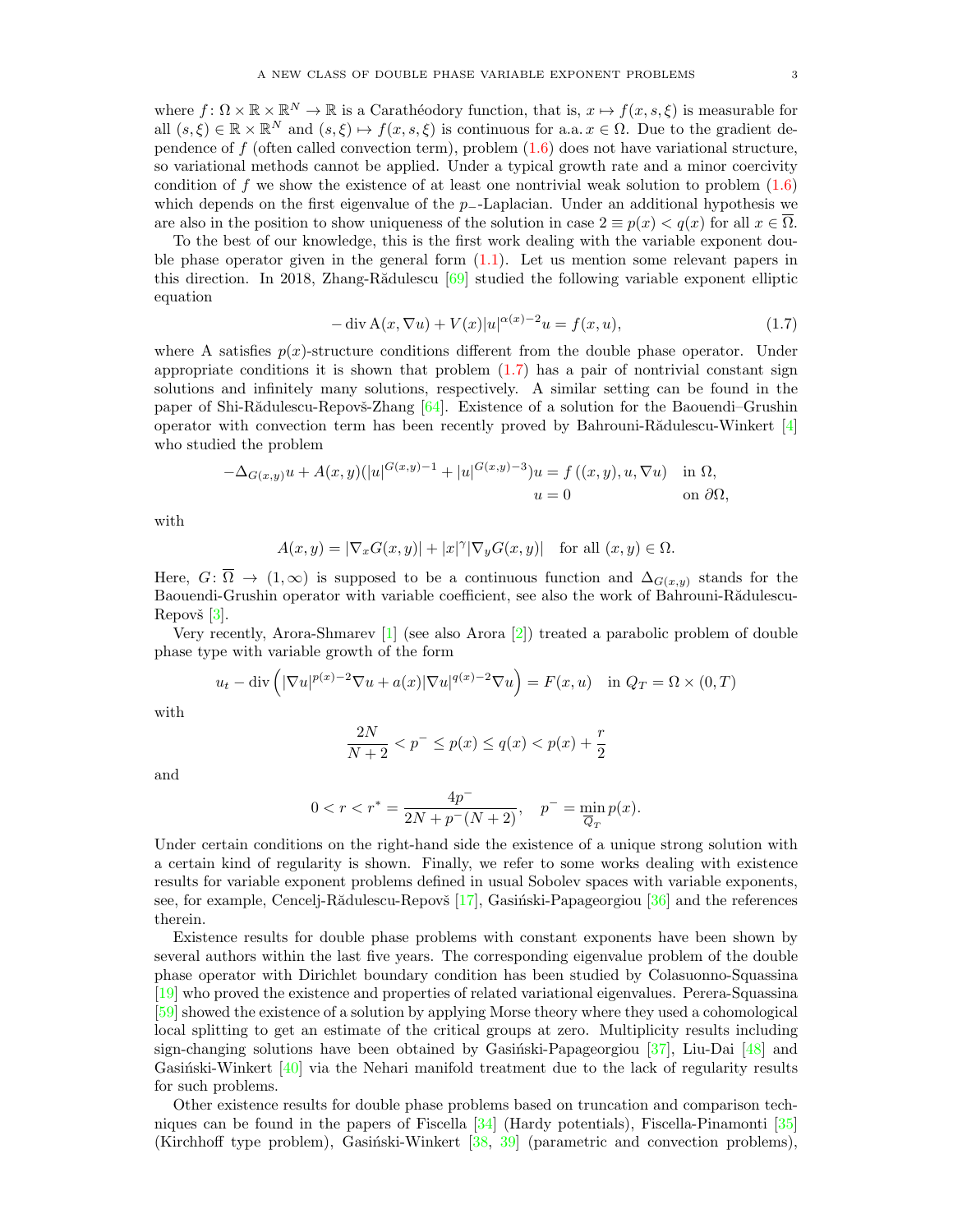Papageorgiou-Rădulescu-Repovš [\[57\]](#page-30-18) (ground state solutions), Zeng-Bai-Gasiński-Winkert [\[67,](#page-31-7) [68\]](#page-31-8) (multivalued obstacle problems) and the references therein. For related works dealing with certain types of double phase problems we refer to the works of Barletta-Tornatore [\[5\]](#page-29-16), Biagi-Esposito-Vecchi [\[14\]](#page-29-17), Farkas-Winkert [\[33\]](#page-30-19), Liu-Winkert [\[49\]](#page-30-20), Papageorgiou-Rădulescu-Repovš [\[56\]](#page-30-21) and Rădulescu  $[60]$ .

The paper is organized as follows. In Section [2](#page-3-0) we introduce the new Musielak-Orlicz Sobolev space, prove its properties already mentioned above and we will recall some basic facts about the spectrum of the r-Laplacian ( $r \in (1,\infty)$ ) as well as definitions from the theory of monotone operators. Section [3](#page-19-0) is devoted to the properties of the new double phase operator and finally, in Section [4,](#page-26-0) we present our existence and uniqueness result for problem [\(1.6\)](#page-1-2).

# 2. A new Musielak-Orlicz Sobolev space and some preliminaries

<span id="page-3-0"></span>In this section we recall some known results and introduce a new function space needed in our approach providing some of its properties.

In the study of equations with variable exponent double phase phenomena we need to recall the definition of Lebesgue and Sobolev spaces with variable exponents. Most of the results can be found in the book of Diening-Harjulehto-Hästö-Růžička [\[25\]](#page-30-22), see also Fan-Zhao [\[32\]](#page-30-23), Kováčik-Rákosník [\[50\]](#page-30-24) and Rădulescu-Repovš [\[61\]](#page-31-10). We will present them in a less general setting that matches our purpose.

Suppose that  $\Omega$  is a bounded domain in  $\mathbb{R}^N$  with Lipschitz boundary  $\partial\Omega$  and let  $r \in C_+(\overline{\Omega})$ , where

$$
C_+(\overline{\Omega})=\big\{h\in C(\overline{\Omega})\,:\,1
$$

For any  $r \in C_+(\overline{\Omega})$  we define

$$
r_{-} = \min_{x \in \overline{\Omega}} r(x) \quad \text{and} \quad r_{+} = \max_{x \in \overline{\Omega}} r(x).
$$

Let  $M(\Omega)$  be the space of all measurable functions  $u: \Omega \to \mathbb{R}$ . We identify two such functions when they differ only on a Lebesgue-null set. Then, for a given  $r \in C_+(\overline{\Omega})$ , the variable exponent Lebesgue space  $L^{r(\cdot)}(\Omega)$  is defined as

$$
L^{r(\cdot)}(\Omega) = \left\{ u \in M(\Omega) \, : \, \int_{\Omega} |u|^{r(x)} \, \mathrm{d}x < \infty \right\}
$$

equipped with the Luxemburg norm given by

$$
||u||_{r(\cdot)} = \inf \left\{ \lambda > 0 \, : \, \int_{\Omega} \left( \frac{|u|}{\lambda} \right)^{r(x)} dx \le 1 \right\}.
$$

It is clear that  $(L^{r(\cdot)}(\Omega), \|\cdot\|_{r(\cdot)})$  is a separable and reflexive Banach space. Let  $r' \in C_+(\overline{\Omega})$  be the conjugate variable exponent to  $r$ , that is,

$$
\frac{1}{r(x)} + \frac{1}{r'(x)} = 1 \quad \text{for all } x \in \overline{\Omega}.
$$

We know that  $L^{r(\cdot)}(\Omega)^* = L^{r'(\cdot)}(\Omega)$  and Hölder's inequality holds, that is,

$$
\int_{\Omega} |uv| \, dx \le \left[ \frac{1}{r_{-}} + \frac{1}{r'_{-}} \right] \|u\|_{r(\cdot)} \|v\|_{r'(\cdot)} \le 2 \|u\|_{r(\cdot)} \|v\|_{r'(\cdot)}
$$

for all  $u \in L^{r(\cdot)}(\Omega)$  and for all  $v \in L^{r'(\cdot)}(\Omega)$ .

If  $r_1, r_2 \in C_+(\overline{\Omega})$  and  $r_1(x) \leq r_2(x)$  for all  $x \in \overline{\Omega}$ , then we have the continuous embedding

$$
L^{r_2(\cdot)}(\Omega) \hookrightarrow L^{r_1(\cdot)}(\Omega).
$$

The corresponding variable exponent Sobolev spaces can be defined in the same way using the variable exponent Lebesgue spaces. For  $r \in C_+(\overline{\Omega})$  the variable exponent Sobolev space  $W^{1,r(\cdot)}(\Omega)$  is defined by

$$
W^{1,r(\cdot)}(\Omega) = \left\{ u \in L^{r(\cdot)}(\Omega) \, : \, |\nabla u| \in L^{r(\cdot)}(\Omega) \right\}
$$

endowed with the norm

$$
||u||_{1,r(\cdot)} = ||u||_{r(\cdot)} + ||\nabla u||_{r(\cdot)},
$$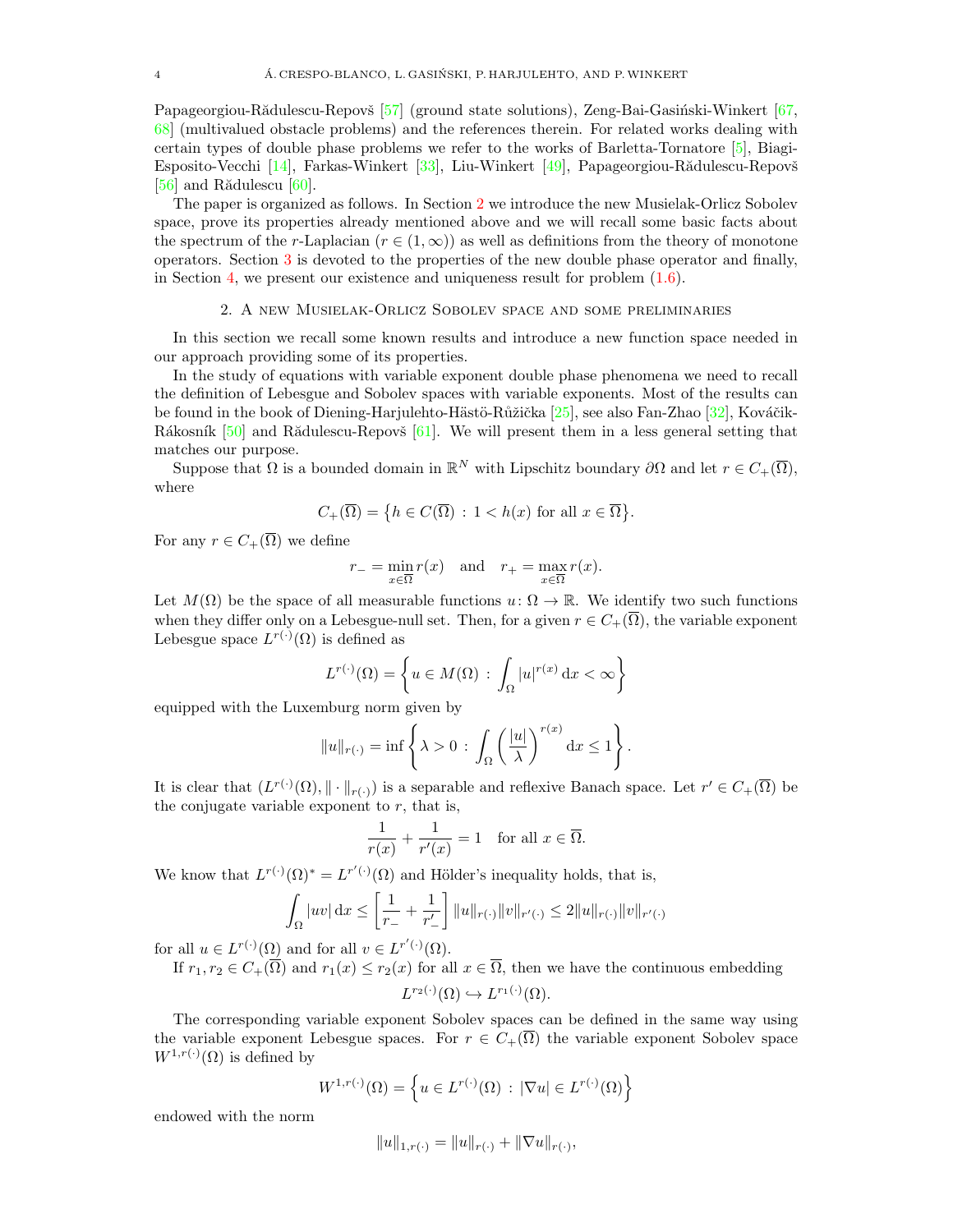where  $\|\nabla u\|_{r(.)} = \|\nabla u\|_{r(.)}$ . Moreover, we define

$$
W_0^{1,r(\cdot)}(\Omega) = \overline{C_0^{\infty}(\Omega)}^{\|\cdot\|_{1,r(\cdot)}}.
$$

The spaces  $W^{1,r(\cdot)}(\Omega)$  and  $W_0^{1,r(\cdot)}(\Omega)$  are both separable and reflexive Banach spaces, in fact uniformly convex Banach spaces. In the space  $W_0^{1,r(\cdot)}(\Omega)$ , the Poincaré inequality holds, namely

$$
||u||_{r(\cdot)} \le c_0 ||\nabla u||_{r(\cdot)}
$$
 for all  $u \in W_0^{1,r(\cdot)}(\Omega)$ 

with some  $c_0 > 0$ . Therefore, we can consider on  $W_0^{1,r(\cdot)}(\Omega)$  the equivalent norm

$$
||u||_{1,r(\cdot),0} = ||\nabla u||_{r(\cdot)}
$$
 for all  $u \in W_0^{1,r(\cdot)}(\Omega)$ .

For  $r \in C_+(\overline{\Omega})$  we introduce the critical Sobolev variable exponents  $r^*$  and  $r_*$  defined by

$$
r^*(x) = \begin{cases} \frac{Nr(x)}{N-r(x)} & \text{if } r(x) < N, \\ \ell_1(x) & \text{if } N \le r(x), \end{cases}
$$
 for all  $x \in \overline{\Omega}$ 

and

$$
r_*(x) = \begin{cases} \frac{(N-1)r(x)}{N-r(x)} & \text{if } r(x) < N, \\ \ell_2(x) & \text{if } N \le r(x), \end{cases} \text{ for all } x \in \overline{\Omega},
$$

where  $\ell_1, \ell_2 \in C(\overline{\Omega})$  are arbitrarily chosen such that  $r(x) < \ell_1(x)$  for all  $x \in \overline{\Omega}$  and  $r(x) < \ell_2(x)$ for all  $x \in \overline{\Omega}$ .

Furthermore, we denote by  $C^{0, \frac{1}{|\log t|}}(\overline{\Omega})$  the set of all functions  $h: \overline{\Omega} \to \mathbb{R}$  that are log-Hölder continuous, that is, there exists  $C > 0$  such that

$$
|h(x) - h(y)| \le \frac{C}{|\log|x - y||} \quad \text{for all } x, y \in \overline{\Omega} \text{ with } |x - y| < \frac{1}{2}.\tag{2.1}
$$

Now we can state the embedding from  $W^{1,r(\cdot)}(\Omega)$  into  $L^{r^*(\cdot)}(\Omega)$  under condition  $(2.1)$ , see Diening-Harjulehto-Hästö-Růžička  $[25,$  Corollary 8.3.2] or Fan  $[29,$  Proposition 2.2] and Fan-Shen-Zhao [\[31\]](#page-30-26).

<span id="page-4-1"></span>**Proposition 2.1.** Let  $r \in C^{0, \frac{1}{|\log t|}}(\overline{\Omega}) \cap C_{+}(\overline{\Omega})$  and let  $s \in C(\overline{\Omega})$  be such that

 $1 \leq s(x) \leq r^*(x)$  for all  $x \in \overline{\Omega}$ .

Then, we have the continuous embedding

<span id="page-4-0"></span>
$$
W^{1,r(\cdot)}(\Omega) \hookrightarrow L^{s(\cdot)}(\Omega).
$$

If  $r \in C_+(\overline{\Omega})$ ,  $s \in C(\overline{\Omega})$  and  $1 \leq s(x) < r^*(x)$  for all  $x \in \overline{\Omega}$ , then the embedding above is compact.

In the same way we have the embedding into the boundary Lebesgue space, see Fan [\[29,](#page-30-25) Proposition 2.1] and Ho-Kim-Winkert-Zhang [\[45,](#page-30-27) Proposition 2.5] for the continuous and Fan [\[27,](#page-30-28) Corollary 2.4] for the compact embedding.

<span id="page-4-2"></span>**Proposition 2.2.** Suppose that  $r \in C_+(\overline{\Omega}) \cap W^{1,\gamma}(\Omega)$  for some  $\gamma > N$ . Let  $s \in C(\overline{\Omega})$  be such that

$$
1 \leq s(x) \leq r_*(x)
$$
 for all  $x \in \overline{\Omega}$ .

Then, we have the continuous embedding

$$
W^{1,r(\cdot)}(\Omega) \hookrightarrow L^{s(\cdot)}(\partial\Omega).
$$

If  $r \in C_+(\overline{\Omega})$ ,  $s \in C(\overline{\Omega})$  and  $1 \leq s(x) < r_*(x)$  for all  $x \in \overline{\Omega}$ , then the embedding above is compact.

**Remark 2.3.** Note that for a bounded domain  $\Omega \subset \mathbb{R}^N$  and  $\gamma > N$  we have the following inclusions

$$
C^{0,1}(\overline{\Omega}) \subset W^{1,\gamma}(\Omega) \subset C^{0,1-\frac{N}{\gamma}}(\overline{\Omega}) \subset C^{0,\frac{1}{|\log t|}}(\overline{\Omega}).
$$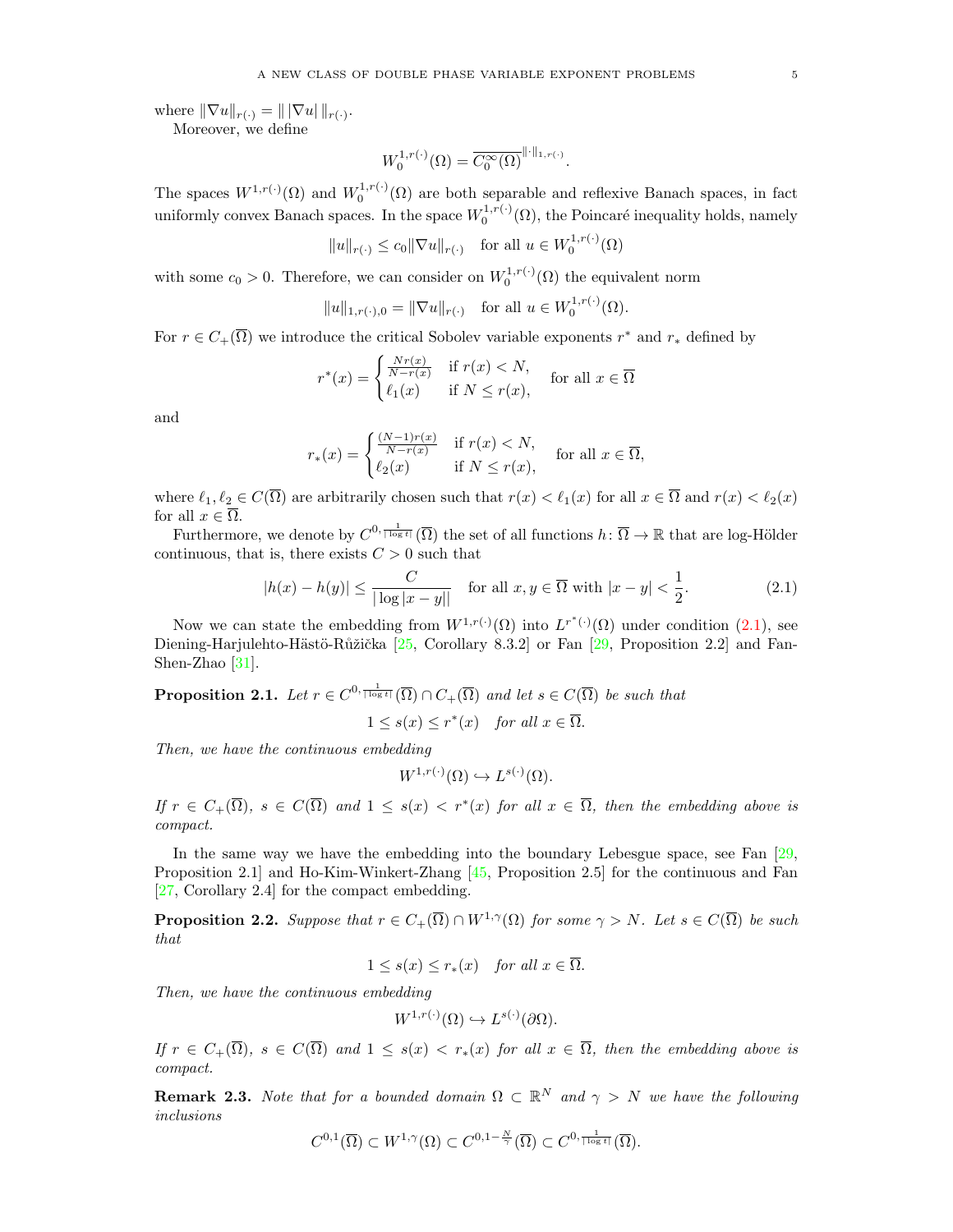Finally, we recall the relation between the norm and the related modular function which is defined by

$$
\varrho_{r(\cdot)}(u) = \int_{\Omega} |u|^{r(x)} \, \mathrm{d}x \quad \text{for all } u \in L^{r(\cdot)}(\Omega) \text{ with } r \in C_{+}(\overline{\Omega}).
$$

<span id="page-5-1"></span>**Proposition 2.4.** If  $r \in C_+(\overline{\Omega})$  and  $u \in L^{r(\cdot)}(\Omega)$ , then we have the following assertions:

- (i)  $||u||_{r(\cdot)} = \lambda \iff \varrho_{r(\cdot)}\left(\frac{u}{\lambda}\right) = 1 \text{ with } u \neq 0;$ (ii)  $||u||_{r(\cdot)} < 1$  (resp. = 1, > 1)  $\iff$   $\varrho_{r(\cdot)}(u) < 1$  (resp. = 1, > 1);
- (iii)  $||u||_{r(\cdot)} < 1 \implies ||u||_{r(\cdot)}^{r_+} \leq \varrho_{r(\cdot)}(u) \leq ||u||_{r(\cdot)}^{r_-}$  $_{r(\cdot)}^{r}$ ;
- (iv)  $||u||_{r(\cdot)} > 1 \implies ||u||_{r(\cdot)}^{r(\cdot)} \leq \varrho_{r(\cdot)}(u) \leq ||u||_{r(\cdot)}^{r(\cdot)}$  $_{r(\cdot)}^{r_+};$
- (v)  $||u_n||_{r(\cdot)} \to 0 \iff \varrho_{r(\cdot)}(u_n) \to 0;$
- (vi)  $||u_n||_{r(\cdot)} \to +\infty \iff \varrho_{r(\cdot)}(u_n) \to +\infty.$
- (vii)  $||u_n||_{r(\cdot)} \to 1 \iff \varrho_{r(\cdot)}(u_n) \to 1.$
- (viii)  $u_n \to u$  in  $L^{r(\cdot)}(\Omega) \implies \varrho_{r(\cdot)}(u_n) \to \varrho_{r(\cdot)}(u)$ .

Now we recall some definitions and properties concerning Musielak-Orlicz spaces which are mainly taken from the book of Musielak [\[53\]](#page-30-29). We also refer to the books of Diening-Harjulehto-Hästö-Růžička  $[25]$  and Harjulehto-Hästö  $[41]$  as well as the papers of Colasuonno-Squassina  $[19]$ and Fan [\[26\]](#page-30-31).

We start with the following definition.

# <span id="page-5-2"></span>Definition 2.5.

- (i) A continuous and convex function  $\varphi: [0, \infty) \to [0, \infty)$  is said to be a  $\Phi$ -function if  $\varphi(0) = 0$  and  $\varphi(t) > 0$  for all  $t > 0$ .
- (ii) A function  $\varphi: \Omega \times [0, \infty) \to [0, \infty)$  is said to be a generalized  $\Phi$ -function if  $\varphi(\cdot, t)$  is measurable for all  $t \geq 0$  and  $\varphi(x, \cdot)$  is a  $\Phi$ -function for a. a.  $x \in \Omega$ . We denote the set of all generalized  $\Phi$ -functions on  $\Omega$  by  $\Phi(\Omega)$ .
- (iii) A function  $\varphi \in \Phi(\Omega)$  is locally integrable if  $\varphi(\cdot,t) \in L^1(\Omega)$  for all  $t > 0$ .
- (iv) A function  $\varphi \in \Phi(\Omega)$  satisfies the  $\Delta_2$ -condition if there exist a positive constant C and a nonnegative function  $h \in L^1(\Omega)$  such that

$$
\varphi(x, 2t) \le C\varphi(x, t) + h(x)
$$

for a. a.  $x \in \Omega$  and for all  $t \in [0, \infty)$ .

(v) Given  $\varphi, \psi \in \Phi(\Omega)$ , we say that  $\varphi$  is weaker than  $\psi$ , denoted by  $\varphi \prec \psi$ , if there exist two positive constants  $C_1, C_2$  and a nonnegative function  $h \in L^1(\Omega)$  such that

$$
\varphi(x,t) \le C_1 \psi(x, C_2 t) + h(x)
$$

for a.  $a \nvert x \in \Omega$  and for all  $t \in [0, \infty)$ .

For a given  $\varphi \in \Phi(\Omega)$  we define the corresponding modular  $\rho_{\varphi}$  by

<span id="page-5-3"></span>
$$
\rho_{\varphi}(u) := \int_{\Omega} \varphi(x, |u|) \, \mathrm{d}x. \tag{2.2}
$$

Then, the Musielak-Orlicz space  $L^{\varphi}(\Omega)$  is defined by

 $L^{\varphi}(\Omega) := \{u \in M(\Omega) : \text{there exists } \alpha > 0 \text{ such that } \rho_{\varphi}(\alpha u) < +\infty\}$ 

equipped with the norm

$$
\|u\|_\varphi:=\inf\left\{\alpha>0\,:\,\rho_\varphi\left(\frac{u}{\alpha}\right)\leq 1\right\}.
$$

The following proposition can be found in Musielak [\[53,](#page-30-29) Theorem 7.7 and Theorem 8.5].

# <span id="page-5-0"></span>Proposition 2.6.

- (i) Let  $\varphi \in \Phi(\Omega)$ . Then the Musielak-Orlicz space  $L^{\varphi}(\Omega)$  is complete with respect to the norm  $\| \cdot \|_{\varphi}$ , that is,  $(L^{\varphi}(\Omega), \| \cdot \|_{\varphi})$  is a Banach space.
- (ii) Let  $\varphi, \psi \in \Phi(\Omega)$  be locally integrable with  $\varphi \prec \psi$ . Then

$$
L^{\psi}(\Omega) \hookrightarrow L^{\varphi}(\Omega).
$$

Next, we recall the unit ball property, see the books of Musielak [\[53,](#page-30-29) Theorem 8.13] and Diening-Harjulehto-Hästö-Růžička [\[25,](#page-30-22) Lemma 2.1.14].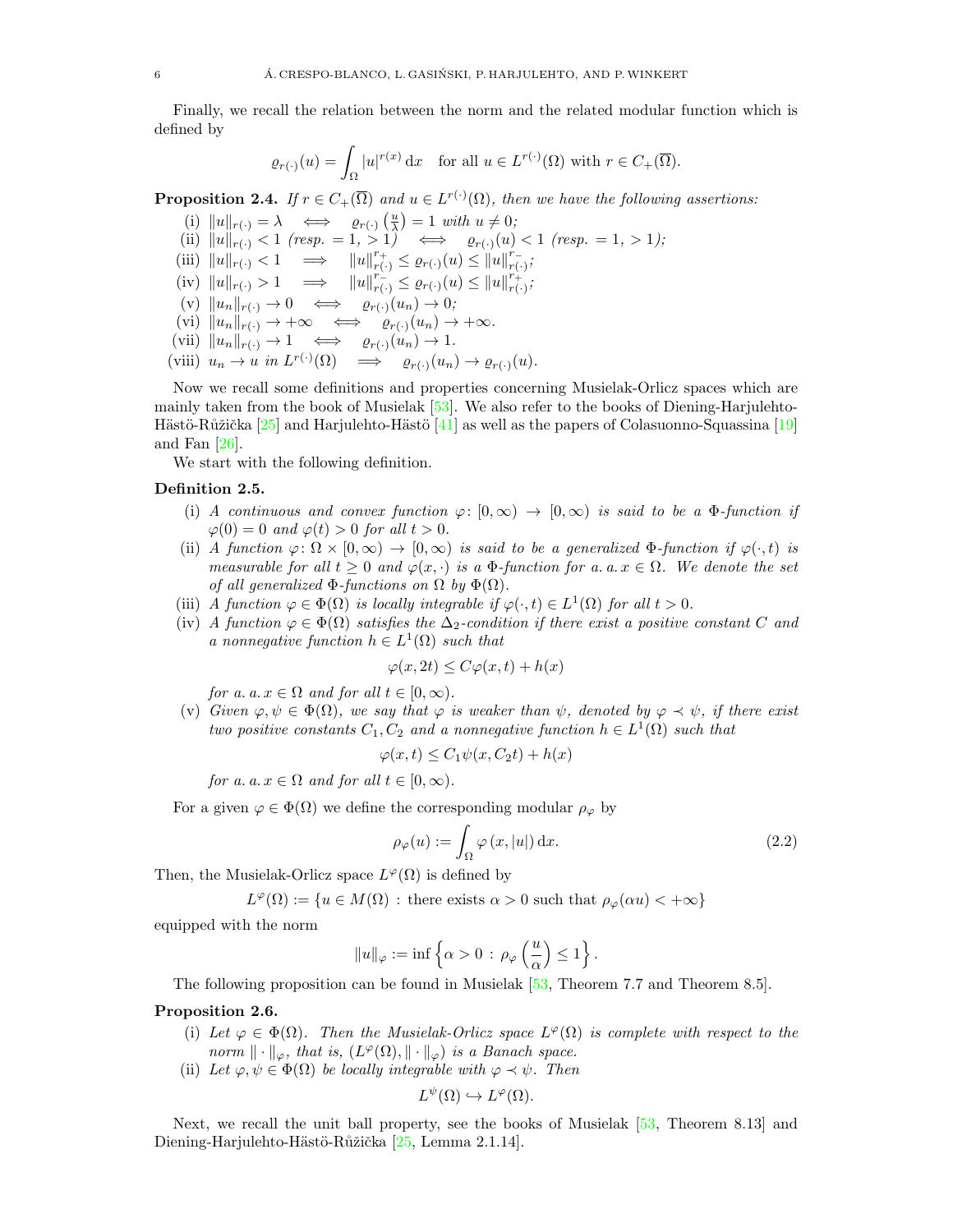<span id="page-6-1"></span>Proposition 2.7. Let  $\varphi \in \Phi(\Omega)$ .

(i) If  $\varphi$  satisfy the  $\Delta_2$ -condition, then

$$
L^{\varphi}(\Omega) = \{ u \in M(\Omega) : \rho_{\varphi}(u) < +\infty \}.
$$

(ii) Furthermore, if  $u \in L^{\varphi}(\Omega)$ , then  $\rho_{\varphi}(u) < 1$  (resp. = 1; > 1) if and only if  $||u||_{\varphi} < 1$  $(resp. = 1; > 1).$ 

Now we are in the position to give the definition of a N-function.

**Definition 2.8.** The function  $\varphi: [0, \infty) \to [0, \infty)$  is called N-function if it is a  $\Phi$ -function such that

$$
\lim_{t \to 0^+} \frac{\varphi(t)}{t} = 0 \quad and \quad \lim_{t \to \infty} \frac{\varphi(t)}{t} = \infty.
$$

We call a function  $\varphi: \Omega \times \mathbb{R} \to [0,\infty)$  a generalized N-function if  $\varphi(\cdot,t)$  is measurable for all  $t \in \mathbb{R}$  and  $\varphi(x, \cdot)$  is a N-function for a. a.  $x \in \Omega$ . We denote the class of all generalized *N*-functions by  $N(\Omega)$ . Note that  $\varphi^* \in N(\Omega)$  whenever  $\varphi \in N(\Omega)$ .

**Definition 2.9.** Let  $\phi, \psi \in N(\Phi)$ . The function  $\phi$  increases essentially slower than  $\psi$  near infinity, if for any  $k > 0$ 

$$
\lim_{t \to \infty} \frac{\phi(x,kt)}{\psi(x,t)} = 0 \quad \text{uniformly for a. } a. x \in \Omega.
$$

We write  $\phi \ll \psi$ .

Let  $\varphi \in \Phi(\Omega)$ . The corresponding Sobolev space  $W^{1,\varphi}(\Omega)$  is defined by

$$
W^{1,\varphi}(\Omega) := \{ u \in L^{\varphi}(\Omega) : |\nabla u| \in L^{\varphi}(\Omega) \}
$$

equipped with the norm

$$
||u||_{1,\varphi} = ||u||_{\varphi} + ||\nabla u||_{\varphi}
$$

where  $\|\nabla u\|_{\varphi} = \| |\nabla u| \|_{\varphi}$ . We denote  $\rho_{\varphi}(\nabla u) = \rho_{\varphi}(|\nabla u|)$  as well. If  $\varphi \in N(\Omega)$  is locally integrable, we denote by  $W_0^{1,\varphi}(\Omega)$  the completion of  $C_0^{\infty}(\Omega)$  in  $W^{1,\varphi}(\Omega)$ .

The next theorem gives a criterion when the Sobolev spaces are Banach spaces and also reflexive. This result can be found in Musielak [\[53,](#page-30-29) Theorem 10.2] and Fan [\[28,](#page-30-32) Proposition 1.7 and 1.8].

<span id="page-6-3"></span>**Theorem 2.10.** Let  $\varphi \in N(\Omega)$  be locally integrable such that

<span id="page-6-2"></span><span id="page-6-0"></span>
$$
\inf_{x \in \Omega} \varphi(x, 1) > 0. \tag{2.3}
$$

Then the spaces  $W^{1,\varphi}(\Omega)$  and  $W_0^{1,\varphi}(\Omega)$  are separable Banach spaces which are reflexive if  $L^{\varphi}(\Omega)$ is reflexive.

Let us now come to our special double phase N-function. To this end, let  $\mathcal{H} \colon \Omega \times [0,\infty) \to$  $[0, \infty)$  be defined as

$$
\mathcal{H}(x,t) := t^{p(x)} + \mu(x)t^{q(x)} \quad \text{for all } (x,t) \in \Omega \times [0,\infty),
$$

where we suppose the following:

 $\Omega \subseteq \mathbb{R}^N, N \geq 2$ , is a bounded domain with Lipschitz boundary  $\partial \Omega$ ,

$$
p, q \in C_{+}(\Omega) \text{ such that } 1 < p(x) < N \text{ and } p(x) < q(x) \text{ for all } x \in \Omega,
$$
\n
$$
\text{and } 0 \leq \mu(\cdot) \in L^{1}(\Omega).
$$
\n(2.4)

It is clear that  $H$  is a locally integrable, generalized N-function which satisfies  $(2.3)$  and it fulfills the  $\Delta_2$ -condition, that is,

$$
\mathcal{H}(x, 2t) = (2t)^{p(x)} + \mu(x)(2t)^{q(x)} \le 2^{q_+}\mathcal{H}(x, t). \tag{2.5}
$$

Recall that the corresponding modular to  $\mathcal H$  is given by

<span id="page-6-4"></span>
$$
\rho_{\mathcal{H}}(u) = \int_{\Omega} \mathcal{H}(x, |u|) \, \mathrm{d}x.
$$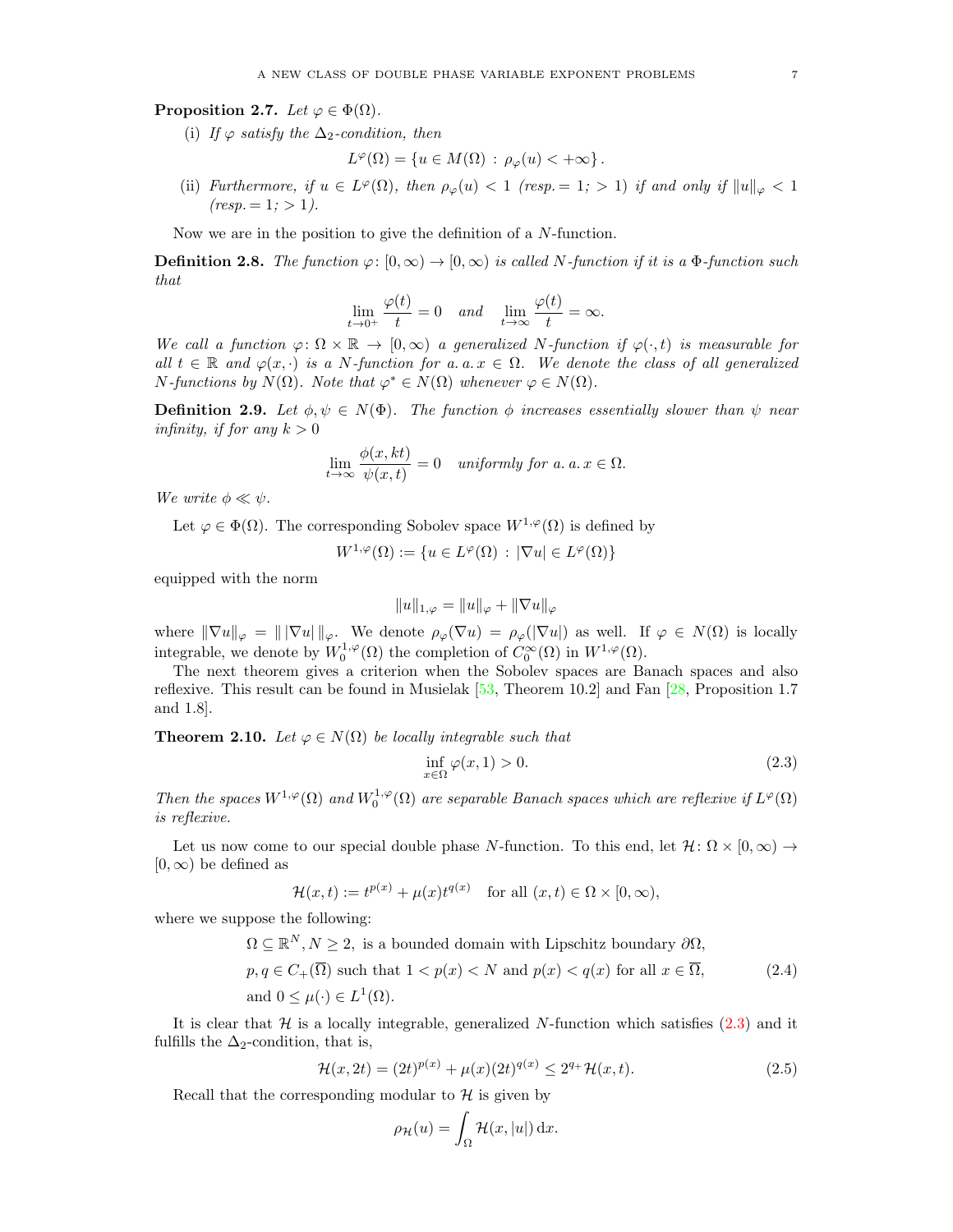Then, the corresponding Musielak-Orlicz space  $L^{\mathcal{H}}(\Omega)$  is given by

$$
L^{\mathcal{H}}(\Omega) = \{ u \in M(\Omega) : \rho_{\mathcal{H}}(u) < +\infty \},
$$

see Proposition [2.7,](#page-6-1) endowed with the norm

$$
||u||_{\mathcal{H}} = \inf \left\{ \tau > 0 : \rho_{\mathcal{H}}\left(\frac{u}{\tau}\right) \leq 1 \right\}.
$$

Similarly, we can introduce the spaces  $W^{1,\mathcal{H}}(\Omega)$  and  $W_0^{1,\mathcal{H}}(\Omega)$  equipped with the norm

$$
||u||_{1,\mathcal{H}} = ||u||_{\mathcal{H}} + ||\nabla u||_{\mathcal{H}}.
$$

We recall the following definition which is needed for the reflexivity of the spaces  $L^{\mathcal{H}}(\Omega)$ ,  $W^{1,\mathcal{H}}(\Omega)$  and  $W_0^{1,\mathcal{H}}(\Omega)$ .

<span id="page-7-0"></span>**Definition 2.11.** A function  $\varphi \in N(\Omega)$  is said to be uniformly convex if for every  $\varepsilon > 0$  there exists  $\delta > 0$  such that

$$
|t - s| \le \varepsilon \max\{t, s\} \quad or \quad \varphi\left(x, \frac{t + s}{2}\right) \le (1 - \delta) \frac{\varphi(x, t) + \varphi(x, s)}{2}
$$

for all  $t, s \geq 0$  and for a.  $a, x \in \Omega$ .

Now we can state the following result which is inspired by the work of Colasuonno-Squassina  $[19]$ .

<span id="page-7-1"></span>**Proposition 2.12.** Let hypotheses [\(2.4\)](#page-6-2) be satisfied. Then, the norm  $\|\cdot\|_{\mathcal{H}}$  defined on  $L^{\mathcal{H}}(\Omega)$ is uniformly convex and hence the spaces  $L^{\mathcal{H}}(\Omega)$ ,  $W^{1,\mathcal{H}}(\Omega)$  and  $W_0^{1,\mathcal{H}}(\Omega)$  are reflexive Banach spaces. Furthermore, for any sequence  $\{u_n\}_{n\in\mathbb{N}} \subseteq L^{\mathcal{H}}(\Omega)$  such that

$$
u_n \rightharpoonup u
$$
 in  $L^{\mathcal{H}}(\Omega)$  and  $\rho_{\mathcal{H}}(u_n) \rightharpoonup \rho_{\mathcal{H}}(u)$ 

it follows that  $u_n \to u$  in  $L^{\mathcal{H}}(\Omega)$ .

*Proof.* First note that by Propositions [2.6](#page-5-0) and [2.10](#page-6-3) we know that  $L^{\mathcal{H}}(\Omega)$ ,  $W^{1,\mathcal{H}}(\Omega)$  and  $W_0^{1,\mathcal{H}}(\Omega)$ are complete. For the first part we only need to show that  $L^{\mathcal{H}}(\Omega)$  is uniformly convex, then  $L^{\mathcal{H}}(\Omega)$  is reflexive by the Milman-Pettis theorem, see, for example, Papageorgiou-Winkert [\[58,](#page-31-11) Theorem 3.4.28]. Applying Proposition [2.10](#page-6-3) then shows that  $W^{1,\mathcal{H}}(\Omega)$  and  $W_0^{1,\mathcal{H}}(\Omega)$  are reflexive as well.

In order to prove the uniform convexity of the space  $L^{\mathcal{H}}(\Omega)$ , it is enough to show that the N-function H is uniformly convex, see Diening-Harjulehto-Hästö-Růžička [\[25,](#page-30-22) Definition 2.4.5, Theorems 2.4.11 and 2.4.14]. Furthermore, the second assertion also follows by the results in Diening-Harjulehto-Hästö-Růžička [\[25,](#page-30-22) Lemma 2.4.17 and Remark 2.4.19]

To this end, let  $\varepsilon > 0$  and let  $t, s \ge 0$  be such that  $|t - s| > \varepsilon \max\{t, s\}$ . Since the function  $t \mapsto t^{\ell}$  is uniformly convex whenever  $\ell > 1$ , see Diening-Harjulehto-Hästö-Růžička [\[25,](#page-30-22) Remark 2.4.6], there exists  $\delta_p = \delta_p(\varepsilon, p_-) > 0$  such that

$$
\left(\frac{t+s}{2}\right)^{p_-} \le (1-\delta_p)\frac{t^{p_-}+s^{p_-}}{2}.
$$

Thus, using also the convexity of  $t \mapsto t^{\frac{p(x)}{p-}}$  for  $x \in \Omega$ , we get

$$
\left(\frac{t+s}{2}\right)^{p(x)} \le \left( (1-\delta_p) \frac{t^{p-1} + s^{p-1}}{2} \right)^{\frac{p(x)}{p-1}} \le (1-\delta_p) \frac{t^{p(x)} + s^{p(x)}}{2}.
$$

Analogously we have

$$
\left(\frac{t+s}{2}\right)^{q(x)} \le (1-\delta_q) \frac{t^{q(x)} + s^{q(x)}}{2}
$$

for some  $\delta_q = \delta_q(\varepsilon, q_-) > 0$ . Finally, we reach

$$
\left(\frac{t+s}{2}\right)^{p(x)} + \mu(x) \left(\frac{t+s}{2}\right)^{q(x)} \leq (1 - \min{\delta_p, \delta_q}) \frac{t^{p(x)} + \mu(x)t^{q(x)} + s^{p(x)} + \mu(x)s^{q(x)}}{2}.
$$

This completes the proof of the uniform convexity of  $L^{\mathcal{H}}(\Omega)$ .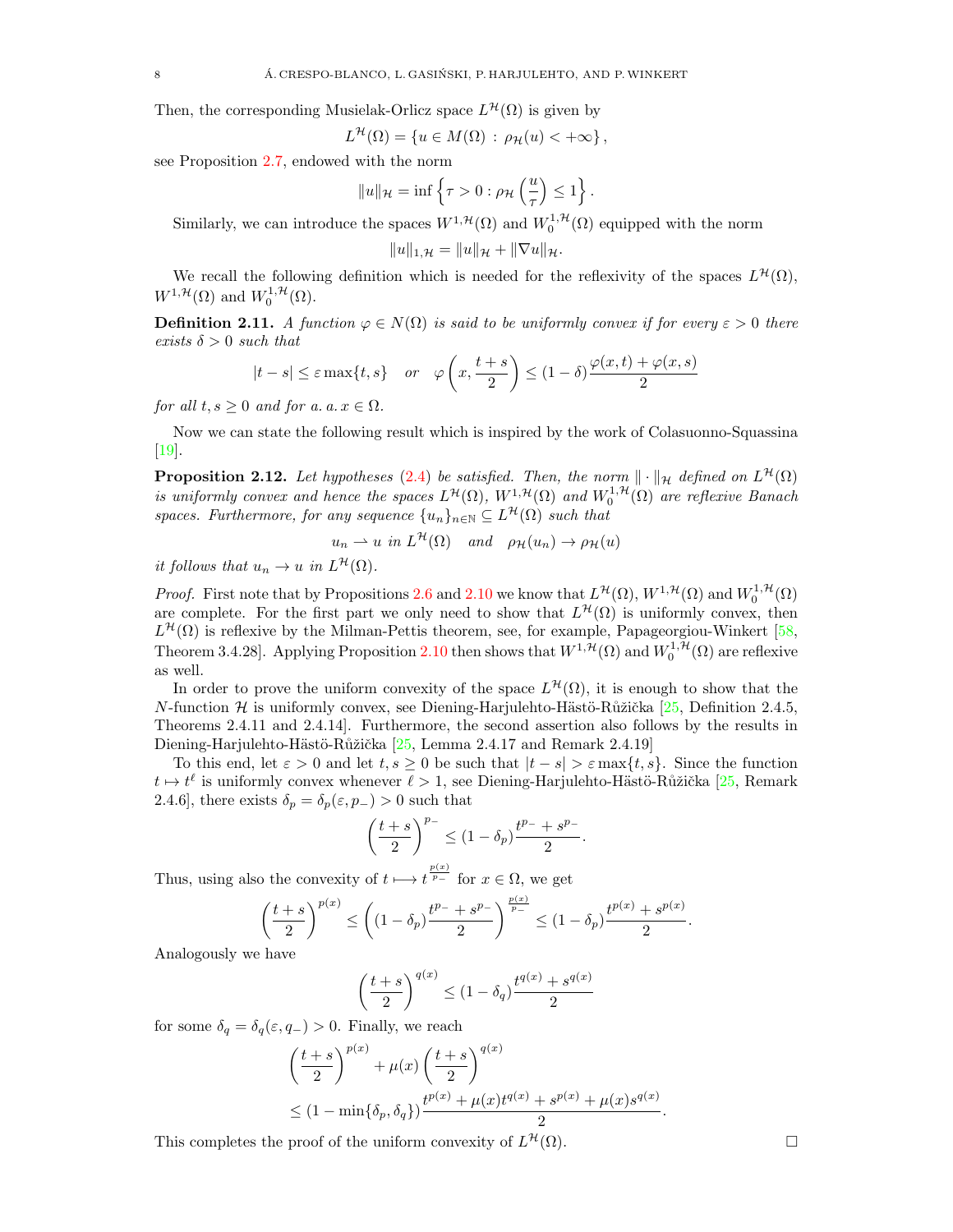Next, we want to check the relation between the modular  $\rho_{\mathcal{H}}$  and its norm  $\|\cdot\|_{\mathcal{H}}$ , see also Harjulehto-Hästö  $[41]$ .

<span id="page-8-1"></span>**Proposition 2.13.** Let hypotheses [\(2.4\)](#page-6-2) be satisfied and let  $\rho_{\mathcal{H}}$  be defined by

$$
\rho_{\mathcal{H}}(u) = \int_{\Omega} \left( |u|^{p(x)} + \mu(x)|u|^{q(x)} \right) dx \quad \text{for all } u \in L^{\mathcal{H}}(\Omega).
$$

- (i) If  $u \neq 0$ , then  $||u||_{\mathcal{H}} = \lambda$  if and only if  $\rho_{\mathcal{H}}(\frac{u}{\lambda}) = 1$ ;
- (ii)  $||u||_{\mathcal{H}} < 1$  (resp. > 1, = 1) if and only if  $\rho_{\mathcal{H}}(u) < 1$  (resp. > 1, = 1);
- (iii) If  $||u||_{\mathcal{H}} < 1$ , then  $||u||_{\mathcal{H}}^{q_+} \leq \rho_{\mathcal{H}}(u) \leq ||u||_{\mathcal{H}}^{p_-}$ ;
- (iv) If  $||u||_{\mathcal{H}} > 1$ , then  $||u||_{\mathcal{H}}^{\rho_-} \leq \rho_{\mathcal{H}}(u) \leq ||u||_{\mathcal{H}}^{q_+}$ ;
- (v)  $||u||_{\mathcal{H}} \to 0$  if and only if  $\rho_{\mathcal{H}}(u) \to 0$ ;
- (vi)  $\|u\|_{\mathcal{H}} \to +\infty$  if and only if  $\rho_{\mathcal{H}}(u) \to +\infty$ .
- (vii)  $||u||_{\mathcal{H}} \to 1$  if and only if  $\rho_{\mathcal{H}}(u) \to 1$ .
- (viii) If  $u_n \to u$  in  $L^{\mathcal{H}}(\Omega)$ , then  $\rho_{\mathcal{H}}(u_n) \to \rho_{\mathcal{H}}(u)$ .

*Proof.* (i) First note that, for  $u \in L^{\mathcal{H}}(\Omega)$ , the function  $\rho_{\mathcal{H}}(\lambda u)$  is continuous, convex and even in the variable  $\lambda$  and it is strictly increasing when  $\lambda \in [0, +\infty)$ . So, by definition, we directly obtain

$$
||u||_{\mathcal{H}} = \lambda
$$
 if and only if  $\rho_{\mathcal{H}}\left(\frac{u}{\lambda}\right) = 1$ ,

which proves (i) and (ii) follows from (i). Let us show (iii). For  $u \in L^{\mathcal{H}}(\Omega)$  we have the inequalities

$$
b^{p-}\rho_{\mathcal{H}}(u) \leq \rho_{\mathcal{H}}(bu) \leq b^{q+}\rho_{\mathcal{H}}(u) \quad \text{if } b > 1,
$$
  

$$
b^{q+}\rho_{\mathcal{H}}(u) \leq \rho_{\mathcal{H}}(bu) \leq b^{p-}\rho_{\mathcal{H}}(u) \quad \text{if } 0 < b < 1.
$$
 (2.6)

Let  $||u||_{\mathcal{H}} = \lambda$  with  $0 < \lambda < 1$ . Then, we have  $\rho_{\mathcal{H}}\left(\frac{u}{\lambda}\right) = 1$  from (i). Since  $\frac{1}{\lambda} > 1$  we can apply the first inequality in  $(2.6)$  in order to obtain

<span id="page-8-0"></span>
$$
\frac{\rho_{\mathcal{H}}(u)}{\lambda^{p_{-}}} \leq \rho_{\mathcal{H}}\left(\frac{u}{\lambda}\right) = 1 \leq \frac{\rho_{\mathcal{H}}(u)}{\lambda^{q_{+}}}.
$$

This shows (iii). The same argument can be used in order to show (iv) by using the second inequality in [\(2.6\)](#page-8-0). Moreover, (v) follows from (iii), (vi) follows from (iv) and (vii) follows from (iii) and (iv). Finally, when  $u_n \to u$  in  $L^{\mathcal{H}}(\Omega)$ , by (v) and as both addends are positive, it follows that  $\varrho_{p(\cdot)}(u_n - u) \to 0$ , hence by Proposition [2.4](#page-5-1) and the usual embeddings  $||u_n - u||_{p_-} \to 0$ , so  $u_n \to u$  a. e. through a subsequence (still denoted by  $u_n$ ). On the other hand, as

$$
|u_n|^{p(x)} + \mu(x)|u_n|^{q(x)} \le 2^{q_+} \left( |u_n - u|^{p(x)} + |u|^{p(x)} + \mu(x)|u_n - u|^{q(x)} + \mu(x)|u|^{q(x)} \right)
$$

and by (v) there holds  $\rho_H(u_n - u) \to 0$ , we know that  $\{|u_n|^{p(x)} + \mu(x)|u_n|^{q(x)}\}_{n \in \mathbb{N}}$  is a uniformly integrable sequence, which furthermore converges a.e. to  $|u|^{p(x)} + \mu(x)|u|^{q(x)}$  by the a. e. convergence of  $u_n \to u$ . By Vitali's Theorem (see Bogachev [\[15,](#page-29-18) Theorem 4.5.4]) it follows that  $\rho_{\mathcal{H}}(u_n) \to \rho_{\mathcal{H}}(u)$  through this subsequence. One can recover the whole sequence by the subsequence principle and this proves (viii).  $\Box$ 

We now equip the space  $W^{1,\mathcal{H}}(\Omega)$  with the equivalent norm

$$
||u||_{\hat{\rho}_\mathcal{H}} := \inf \left\{ \lambda > 0 : \int_{\Omega} \left[ \left| \frac{\nabla u}{\lambda} \right|^{p(x)} + \mu(x) \left| \frac{\nabla u}{\lambda} \right|^{q(x)} + \left| \frac{u}{\lambda} \right|^{p(x)} + \mu(x) \left| \frac{u}{\lambda} \right|^{q(x)} \right] dx \le 1 \right\},\right\}
$$

where the modular  $\rho_{\mathcal{H}}$  is given by

<span id="page-8-2"></span>
$$
\hat{\rho}_{\mathcal{H}}(u) = \int_{\Omega} \left( |\nabla u|^{p(x)} + \mu(x) |\nabla u|^{q(x)} \right) dx + \int_{\Omega} \left( |u|^{p(x)} + \mu(x) |u|^{q(x)} \right) dx \tag{2.7}
$$

for  $u \in W^{1, \mathcal{H}}(\Omega)$ .

The following proposition gives the relation between the norm  $\|\cdot\|_{\hat{\rho}_\mathcal{H}}$  and the corresponding modular function  $\rho_{\mathcal{H}}$ . The proof is similar to that one of Proposition [2.13.](#page-8-1)

<span id="page-8-3"></span>**Proposition 2.14.** Let hypotheses [\(2.4\)](#page-6-2) be satisfied, let  $y \in W^{1, \mathcal{H}}(\Omega)$  and let  $\hat{\rho}_{\mathcal{H}}$  be defined as in [\(2.7\)](#page-8-2).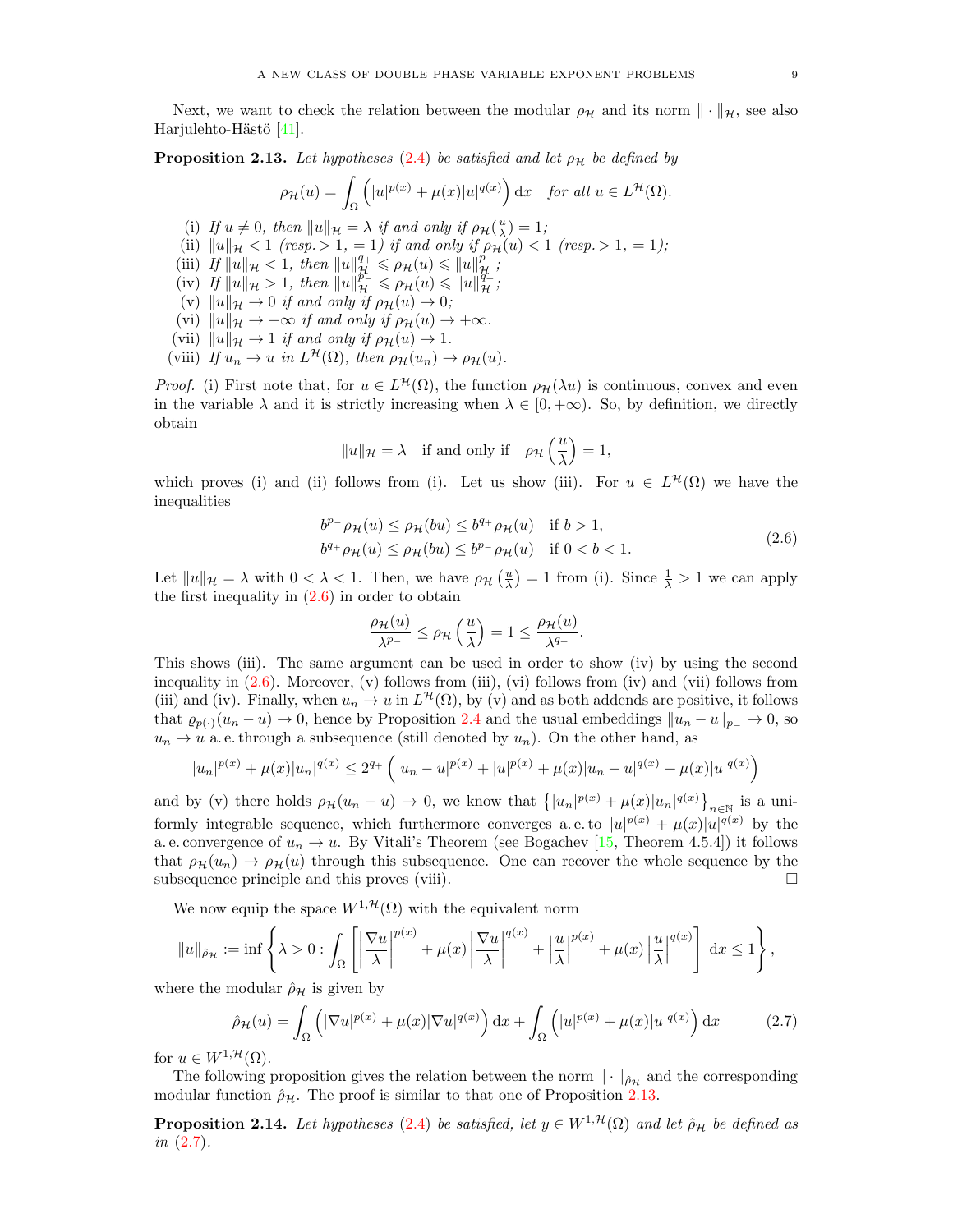- (i) If  $y \neq 0$ , then  $||y||_{\hat{\rho}_{\mathcal{H}}} = \lambda$  if and only if  $\hat{\rho}_{\mathcal{H}}(\frac{y}{\lambda}) = 1$ ;
- (ii)  $||y||_{\hat{\rho}_{\mathcal{H}}} < 1$  (resp.  $> 1, = 1$ ) if and only if  $\hat{\rho}_{\mathcal{H}}(y) < 1$  (resp.  $> 1, = 1$ );
- (iii) If  $||y||_{\hat{\rho}_{\mathcal{H}}} < 1$ , then  $||y||_{\hat{\rho}_{\mathcal{H}}}^{q+1}$  $\hat{\rho}_{\mathcal{H}}^q \leqslant \hat{\rho}_{\mathcal{H}}(y) \leqslant \|y\|_{\hat{\rho}_{\mathcal{H}}}^{p-1}$  $_{\hat{\rho}\mathcal{H}}^{p-}\!$  ;
- (iv) If  $||y||_{\rho_{\mathcal{H}}} > 1$ , then  $||y||_{\rho_{\mathcal{H}}}^{\rho_{\mathcal{L}}}$  $\hat{\tilde{p}}_{\tau}^n \leqslant \hat{\rho}_\mathcal{H}(y) \leqslant \|y\|_{\hat{\rho}_\mathcal{H}}^{q+1}$  $_{\hat{\rho}_{\mathcal{H}}}^{q_+};$
- (v)  $||y||_{\hat{\rho}_{\mathcal{H}}} \to 0$  if and only if  $\hat{\rho}_{\mathcal{H}}(y) \to 0$ ;
- (vi)  $||y||_{\hat{\rho}_\mathcal{H}}^{\rho_n} \to +\infty$  if and only if  $\hat{\rho}_\mathcal{H}(y) \to +\infty$ .
- (vii)  $||y||_{\hat{\rho}_{\mathcal{H}}} \to 1$  if and only if  $\hat{\rho}_{\mathcal{H}}(y) \to 1$ .
- (viii) If  $u_n \to u$  in  $W^{1,\mathcal{H}}(\Omega)$ , then  $\rho_{\mathcal{H}}(u_n) \to \rho_{\mathcal{H}}(u)$ .

Moreover, this norm is a uniformly convex norm on this space and satisfies the Radon–Riesz (or Kadec-Klee) property with respect to the modular, as one can see in the following proposition.

<span id="page-9-1"></span>Proposition 2.15. Let hypotheses  $(2.4)$  be satisfied.

- (i) The norm  $\|\cdot\|_{\hat{\rho}_H}$  on  $W^{1,\mathcal{H}}(\Omega)$  is uniformly convex.
- (ii) For any sequence  $\{u_n\}_{n\in\mathbb{N}} \subseteq W^{1,\mathcal{H}}(\Omega)$  such that

$$
u_n \rightharpoonup u
$$
 in  $W^{1,\mathcal{H}}(\Omega)$  and  $\hat{\rho}_{\mathcal{H}}(u_n) \rightarrow \hat{\rho}_{\mathcal{H}}(u)$ 

it holds that  $u_n \to u$  in  $W^{1,\mathcal{H}}(\Omega)$ .

Proof. Both results follow by Theorems 3.2, 3.5 of Fan-Guan [\[30\]](#page-30-33). First note that their condition  $\Delta_{2,\delta(x)}$  is a more general version of our  $\Delta_2$ -condition. Moreover (UC)<sub>1</sub> is exactly the same as the uniform convexity from Definition [2.11,](#page-7-0) by taking  $t = \beta s$  with  $s \ge t$ , the left-hand side condition from Definition [2.11](#page-7-0) is equivalent to  $\beta < 1 - \varepsilon$  for  $\varepsilon < 1$ , hence one can take  $\sigma(1 - \varepsilon) = \delta$ . In the proof of Proposition [2.12](#page-7-1) we already verified these properties for  $H$ , so (i) follows by Theorem 3.2 of Fan-Guan [\[30\]](#page-30-33). Regarding the assumptions (Q), take  $Y = W^{1, H}(\Omega) = X$  and the modular  $\hat{\rho}_{\mathcal{H}}$ , then we already know that  $(Q_1)-(Q_7)$  hold in Proposition [2.14.](#page-8-3) Fix now any c > 0. Then the N-function given by cH is uniformly convex and  $W^{1,cH}(\Omega) = W^{1,H}(\Omega)$  as sets, so again by Theorem 3.2 of Fan-Guan [\[30\]](#page-30-33) the norm  $\|\cdot\|_{\hat{\rho}_{c\mathcal{H}}}$  on  $W^{1,\mathcal{H}}(\Omega)$  is uniformly convex. Note also that  $\rho_H(u) \to 0$  if and only if  $\rho_c \mu(u) \to 0$ , so they generate the same topology. It is straightforward that  $(Q_1)$  and  $(Q_2)$  hold for  $c\mathcal{H}$ , and  $(Q_3)$ - $(Q_7)$  follow doing an analogous argument to Proposition [2.14.](#page-8-3) Thus (ii) follows from Theorem 3.5 of Fan-Guan  $[30]$ .

Now we introduce the seminormed space

$$
L_{\mu}^{q(\cdot)}(\Omega) = \left\{ u \in M(\Omega) \, : \, \int_{\Omega} \mu(x)|u|^{q(x)} \, \mathrm{d}x < +\infty \right\}
$$

and endow it with the seminorm

<span id="page-9-2"></span>
$$
||u||_{q(\cdot),\mu} = \inf \left\{ \tau > 0 \, : \, \int_{\Omega} \mu(x) \left( \frac{|u|}{\tau} \right)^{q(x)} dx \le 1 \right\}.
$$

We have the following embedding results, see Proposition 2.15 of Colasuonno-Squassina [\[19\]](#page-29-11) for the constant exponent case.

<span id="page-9-0"></span>Proposition 2.16. Let hypotheses  $(2.4)$  be satisfied and let

$$
p^*(x) := \frac{Np(x)}{N - p(x)} \quad and \quad p_*(x) := \frac{(N - 1)p(x)}{N - p(x)} \quad \text{for all } x \in \overline{\Omega}
$$
 (2.8)

be the critical exponents to p. Then the following embeddings hold:

- (i)  $L^{\mathcal{H}}(\Omega) \hookrightarrow L^{r(\cdot)}(\Omega), W^{1,\mathcal{H}}(\Omega) \hookrightarrow W^{1,r(\cdot)}(\Omega), W^{1,\mathcal{H}}_0(\Omega) \hookrightarrow W^{1,r(\cdot)}_0(\Omega)$  are continuous for all  $r \in C(\overline{\Omega})$  with  $1 \leq r(x) \leq p(x)$  for all  $x \in \Omega$ ;
- (ii) if  $p \in C_+(\overline{\Omega}) \cap C^{0, \frac{1}{|\log t|}}(\overline{\Omega})$ , then  $W^{1, \mathcal{H}}(\Omega) \hookrightarrow L^{r(\cdot)}(\Omega)$  and  $W_0^{1, \mathcal{H}}(\Omega) \hookrightarrow L^{r(\cdot)}(\Omega)$  are continuous for  $r \in C(\overline{\Omega})$  with  $1 \leq r(x) \leq p^*(x)$  for all  $x \in \overline{\Omega}$ ;
- (iii)  $W^{1,\mathcal{H}}(\Omega) \hookrightarrow L^{r(\cdot)}(\Omega)$  and  $W_0^{1,\mathcal{H}}(\Omega) \hookrightarrow L^{r(\cdot)}(\Omega)$  are compact for  $r \in C(\overline{\Omega})$  with  $1 \leq$  $r(x) < p^*(x)$  for all  $x \in \overline{\Omega}$ ;
- (iv) if  $p \in C_+(\overline{\Omega}) \cap W^{1,\gamma}(\Omega)$  for some  $\gamma > N$ , then  $W^{1,\mathcal{H}}(\Omega) \hookrightarrow L^{r(\cdot)}(\partial \Omega)$  and  $W_0^{1,\mathcal{H}}(\Omega) \hookrightarrow$  $L^{r(\cdot)}(\partial\Omega)$  are continuous for  $r \in C(\overline{\Omega})$  with  $1 \leq r(x) \leq p_*(x)$  for all  $x \in \overline{\Omega}$ ;
- $(v)$   $W^{1,\mathcal{H}}(\Omega) \hookrightarrow L^{r(\cdot)}(\partial \Omega)$  and  $W_0^{1,\mathcal{H}}(\Omega) \hookrightarrow L^{r(\cdot)}(\partial \Omega)$  are compact for  $r \in C(\overline{\Omega})$  with  $1 \leq r(x) \leq p_*(x)$  for all  $x \in \overline{\Omega}$ ;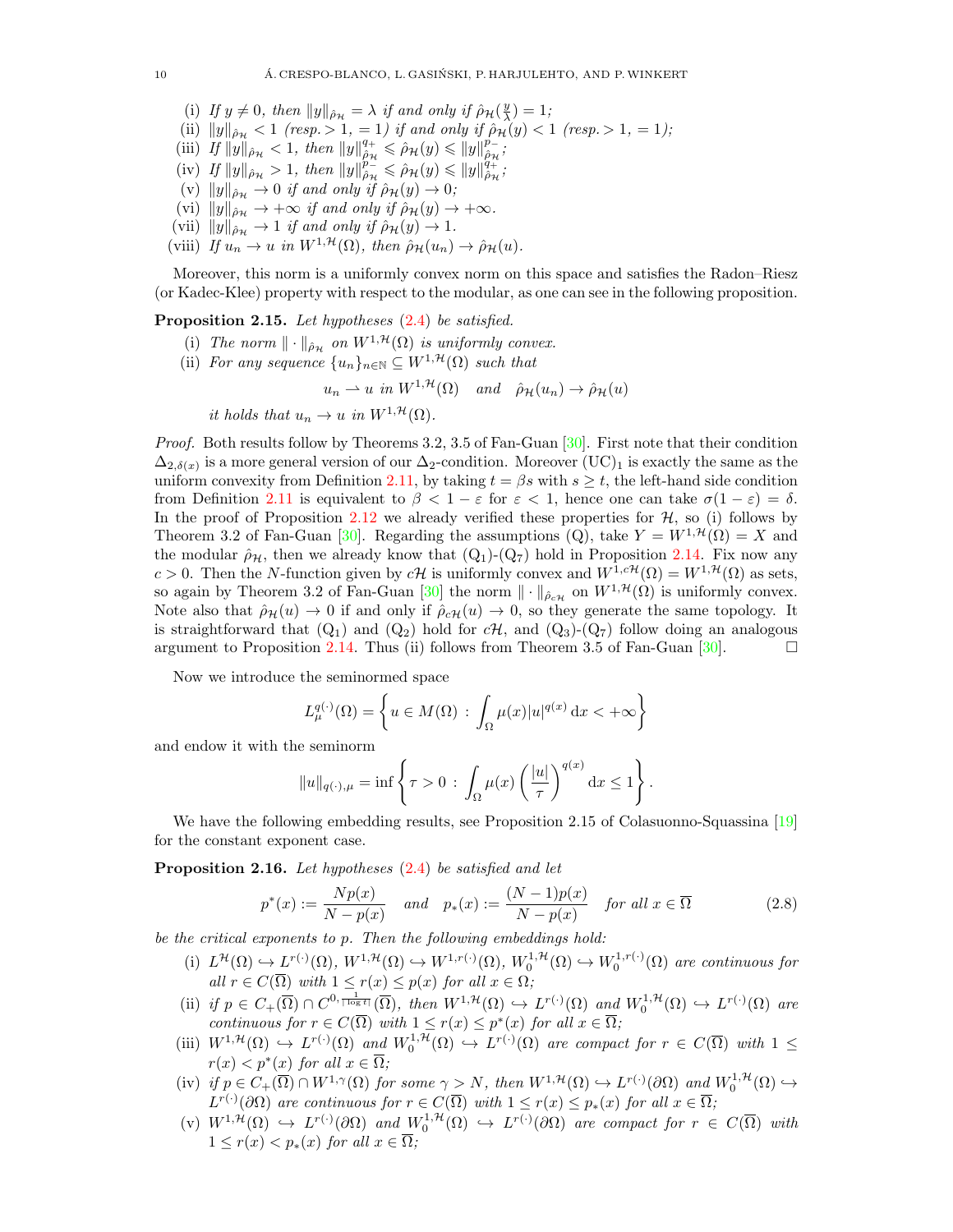- (vi)  $L^{\mathcal{H}}(\Omega) \hookrightarrow L_{\mu}^{q(\cdot)}(\Omega)$  is continuous;
- (vii) if  $\mu \in L^{\infty}(\Omega)$ , then  $L^{q(\cdot)}(\Omega) \hookrightarrow L^{\mathcal{H}}(\Omega)$  is continuous.

*Proof.* We take  $\mathcal{H}_{p(\cdot)}(x,t) = t^{p(x)}$  for all  $t \geq 0$  and for all  $x \in \overline{\Omega}$ . It is easy to see that  $\mathcal{H}_{p(\cdot)} \prec \mathcal{H}$ , see Definition [2.5](#page-5-2) (v). Hence, from Proposition [2.6](#page-5-0) (ii) we obtain that  $L^{\mathcal{H}}(\Omega) \hookrightarrow L^{p(\cdot)}(\Omega)$  and  $W^{1,\mathcal{H}}(\Omega) \hookrightarrow W^{1,p(\cdot)}(\Omega)$  continuously, and by definition it follows that  $W_0^{1,\mathcal{H}}(\Omega) \hookrightarrow W_0^{1,p(\cdot)}(\Omega)$ continuously. Thus, assertion (i) is a direct consequence of the classical embedding results for variable Lebesgue and Sobolev spaces due to the boundedness of  $\Omega$ . The same arguments show (ii)–(v), see also Propositions [2.1](#page-4-1) and [2.2.](#page-4-2) Let us prove (vi). To this end, let  $u \in L^{\mathcal{H}}(\Omega)$ , then we have

$$
\int_{\Omega} \mu(x)|u|^{q(x)} \, \mathrm{d}x \le \int_{\Omega} \left( |u|^{p(x)} + \mu(x)|u|^{q(x)} \right) \mathrm{d}x = \rho_{\mathcal{H}}(u),
$$

see [\(2.2\)](#page-5-3). Since  $\rho_{\mathcal{H}}\left(\frac{u}{\|u\|_{\mathcal{H}}}\right) = 1$  whenever  $u \neq 0$ , we obtain for  $u \neq 0$ 

$$
\int_{\Omega} \mu(x) \left( \frac{u}{\|u\|_{\mathcal{H}}} \right)^{q(x)} \mathrm{d}x \le 1.
$$

Thus

$$
||u||_{q(\cdot),\mu} \leq ||u||_{\mathcal{H}}.
$$

Finally, assertion (vii) follows from the estimate

$$
\mathcal{H}(x,t) \le \left(1 + t^{q(x)}\right) + \mu(x)t^{q(x)} \le 1 + \left(1 + \|\mu\|_{\infty}\right)t^{q(x)}
$$

for all  $t > 0$  and for a. a.  $x \in \Omega$  by applying again Proposition [2.6](#page-5-0) (ii).

A useful property for existence results is the fact that a space is closed with respect to truncations. We prove this property for  $W^{1,\mathcal{H}}(\Omega)$  and  $W_0^{1,\mathcal{H}}(\Omega)$  in the following proposition. For any  $s \in \mathbb{R}$  we denote  $s^{\pm} = \max\{\pm s, 0\}$ , that means  $s = s^+ - s^-$  and  $|s| = s^+ + s^-$ . For any function  $v: \Omega \to \mathbb{R}$  we denote  $v^{\pm}(\cdot) = [v(\cdot)]^{\pm}$ .

**Proposition 2.17.** Let  $(2.4)$  be satisfied, then the following hold:

- (i) if  $u \in W^{1,\mathcal{H}}(\Omega)$ , then  $\pm u^{\pm} \in W^{1,\mathcal{H}}(\Omega)$  with  $\nabla(\pm u^{\pm}) = \nabla u \mathbb{1}_{\{\pm u > 0\}}$ ;
- (ii) if  $u_n \to u$  in  $W^{1,\mathcal{H}}(\Omega)$ , then  $\pm u_n^{\pm} \to \pm u^{\pm}$  in  $W^{1,\mathcal{H}}(\Omega)$ ;
- (iii) if  $\mu \in L^{\infty}(\Omega)$  and  $u \in W_0^{1,\mathcal{H}}(\Omega)$ , then  $\pm u^{\pm} \in W_0^{1,\mathcal{H}}(\Omega)$ .

*Proof.* (i) It is a well-known fact that for  $v \in W^{1,\ell}(\Omega)$ , where  $1 \leq \ell \leq \infty$ , the statement holds and  $\nabla(\pm v^{\pm}) = \nabla v \mathbb{1}_{\{\pm v > 0\}}$ , see for example Heinonen-Kilpeläinen-Martio [\[44,](#page-30-34) Lemma 1.19]. Hence, by Proposition [2.16](#page-9-0) (i),  $u \in W^{1,p-}(\Omega)$  and  $\nabla(\pm u^{\pm}) = \nabla u \mathbb{1}_{\{\pm u > 0\}}$  it follows that

$$
\rho_{\mathcal{H}}(\pm u^{\pm}) \leq \rho_{\mathcal{H}}(u) < \infty,
$$
\n
$$
\rho_{\mathcal{H}}(\nabla[\pm u^{\pm}]) \leq \rho_{\mathcal{H}}(\nabla u) < \infty.
$$

(ii) Consider a sequence such that  $u_n \to u$  in  $W^{1,\mathcal{H}}(\Omega)$ . As  $|\pm u_n^{\pm} \mp u^{\pm}| \leq |u_n - u|$  pointwisely in  $\Omega$ , it is straightforward that  $\pm u_n^{\pm} \to \pm u^{\pm}$  in  $L^{\mathcal{H}}(\Omega)$  by proving the convergence in  $\rho_{\mathcal{H}}$  and Proposition [2.13](#page-8-1) (v). For the convergence of the gradients, consider

$$
\int_{\Omega} |\pm \nabla u_n^{\pm} \mp \nabla u^{\pm}|^{p(x)} dx
$$
\n  
\n
$$
= \int_{\Omega} |1_{\{\pm u_n > 0\}} \nabla u_n - 1_{\{\pm u > 0\}} \nabla u|^{p(x)} dx
$$
\n  
\n
$$
\leq 2^{p_+} \int_{\Omega} |\nabla u_n - \nabla u|^{p(x)} dx + 2^{p_+} \int_{\Omega} |\nabla u|^{p(x)} |1_{\{\pm u_n > 0\}} - 1_{\{\pm u_n > 0\}}|^{p(x)} dx,
$$

where the first term converges to zero by Proposition  $2.16$  (i) and Proposition  $2.13$  (v), and the second term converges to zero by taking a.e. convergent subsequences and using the Dominated Convergence Theorem (note that  $\nabla u = 0$  a.e. on the set  $\{u = 0\}$  because, by (i),  $\nabla u =$  $\nabla u_1_{\{u>0\}} + \nabla u_1_{\{u<0\}}$ , and then make use of the subsequence principle. Using exactly the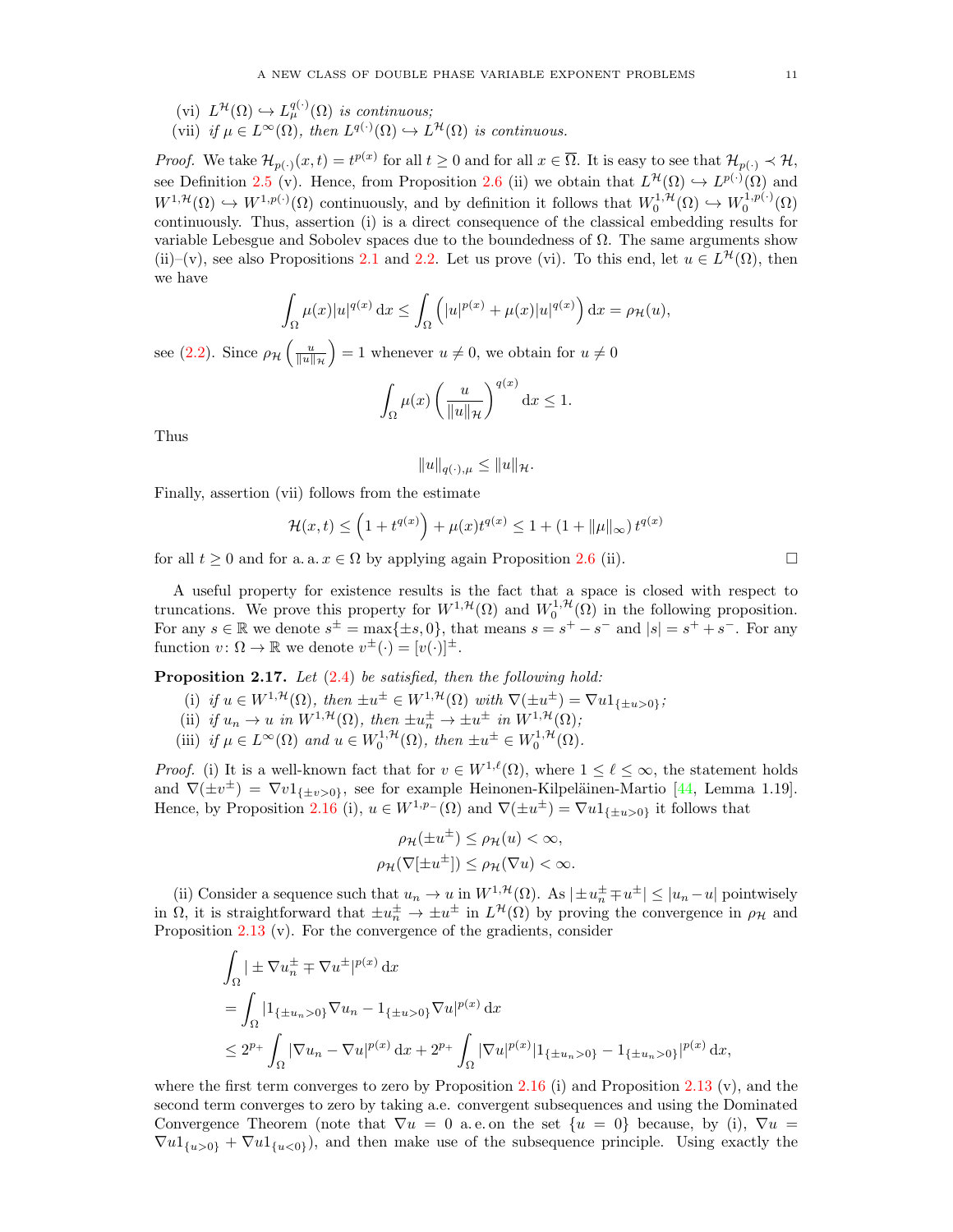same argument we can prove the analogous convergence with exponent  $q(x)$  and weight  $\mu(x)$ , i.e., there holds

$$
\rho_{\mathcal{H}}\left(\pm \nabla u_n^{\pm} \mp \nabla u^{\mp}\right) \to 0 \quad \text{ as } n \to \infty,
$$

which by Proposition [2.13](#page-8-1) (v) implies  $\pm \nabla u_{n}^{\pm} \to \pm \nabla u^{\pm}$  in  $L^{\mathcal{H}}(\Omega)$  and the proof is complete.

(iii) By definition of  $W_0^{1,H}(\Omega)$ , there exists a sequence  $\{v_n\}_{n\in\mathbb{N}}\subseteq C_0^{\infty}(\Omega)$  such that  $v_n\to u$ in  $W^{1,\mathcal{H}}(\Omega)$ . By (ii), we know that  $\pm v_n^{\pm} \to \pm u^{\pm}$  in  $W^{1,\mathcal{H}}(\Omega)$ .

Note that  $\{\pm v_n^{\pm}\}_{n\in\mathbb{N}} \subseteq C_0(\Omega) = \{v \in C(\Omega) : \text{supp } v \text{ is compact}\}\$ and, by (i), their weak derivatives satisfy  $\{\pm \partial_{x_i} v_n^{\pm}\}_{n\in\mathbb{N}} \subseteq L^{\infty}(\Omega)$ . By using the standard mollifier  $\eta_{\varepsilon}$ , for  $\varepsilon$  small enough there holds  $\{\eta_{\varepsilon} * (\pm v_n^{\pm})\}_{n \in \mathbb{N}} \subseteq C_0^{\infty}(\Omega)$ . Furthermore, we also have the convergences

$$
\eta_{\varepsilon} * (\pm v_n^{\pm}) \to \pm v_n^{\pm} \quad \text{uniformly in } \Omega \text{ as } \varepsilon \to 0,
$$
  

$$
\partial_{x_i} (\eta_{\varepsilon} * (\pm v_n^{\pm})) = \eta_{\varepsilon} * (\pm \partial_{x_i} v_n^{\pm}) \to \pm \partial_{x_i} v_n^{\pm} \quad \text{in } L^{q_+}(\Omega) \text{ as } \varepsilon \to 0.
$$

Hence,  $\eta_{\varepsilon} * (\pm v_n^{\pm}) \to \pm v_n^{\pm}$  in  $W^{1,\mathcal{H}}(\Omega)$  by Proposition [2.13](#page-8-1) (v) via checking the convergence in  $\rho_H$  (note that  $L^{q_+}(\Omega) \hookrightarrow L^{q(\cdot)}(\Omega) \hookrightarrow L^{\mathcal{H}}(\Omega)$  by Proposition [2.16](#page-9-0) (vii)). This means that for each  $\pm v_n^{\pm}$  we can find another  $\tilde{v}_{\pm,n} \in C_0^{\infty}(\Omega)$  as close to  $\pm v_n^{\pm}$  as we want in the norm  $\|\cdot\|_{\mathcal{H}}$  and this new sequence satisfies  $\tilde{v}_{\pm,n} \to \pm u^{\pm}$  in  $W^{1,\mathcal{H}}(\Omega)$ .

 $\Box$ 

From Proposition [2.16](#page-9-0) we can derive the compact embedding of  $W^{1, \mathcal{H}}(\Omega)$  into  $L^{\mathcal{H}}(\Omega)$  and a equivalent norm for  $W_0^{1,\mathcal{H}}(\Omega)$ . For this purpose we need the following assumptions, more restrictive as in [\(2.4\)](#page-6-2).

- (H)  $\Omega \subseteq \mathbb{R}^N$ ,  $N \geq 2$ , is a bounded domain with Lipschitz boundary  $\partial \Omega$ ,  $0 \leq \mu(\cdot) \in L^{\infty}(\Omega)$ and  $p, q \in C_+(\overline{\Omega})$  are such that
	- (i)  $1 < p(x) < N$  for all  $x \in \overline{\Omega}$ ;
	- (ii)  $p(x) < q(x) < p^*(x)$  for all  $x \in \overline{\Omega}$ .

Note that in any case they are significantly less restrictive as those used for the same purpose in Proposition 2.18 of Colasuonno-Squassina [\[19\]](#page-29-11). For many results, this is the only reason to ask for so restrictive assumptions, so they could be generalized to (H).

<span id="page-11-0"></span>Proposition 2.18. Let hypothesis (H) be satisfied. Then the following hold:

- (i)  $W^{1,\mathcal{H}}(\Omega) \hookrightarrow L^{\mathcal{H}}(\Omega)$  is a compact embedding;
- (ii) There exists a constant  $C > 0$  independent of u such that

$$
||u||_{\mathcal{H}} \leq C||\nabla u||_{\mathcal{H}} \quad \text{for all } u \in W_0^{1,\mathcal{H}}(\Omega).
$$

Proof. The proof of (i) follows from Proposition [2.16](#page-9-0) (iii) and (vii). For (ii), let us assume the assertion is not true. Then there exists a sequence  $\{u_n\}_{n\in\mathbb{N}}\subseteq W_0^{1,\mathcal{H}}(\Omega)$  such that

$$
||u_n||_{\mathcal{H}} > n ||\nabla u_n||_{\mathcal{H}}.
$$

Let  $y_n := \frac{u_n}{\|u_n\|_{\mathcal{H}}},$  then

$$
1 > \frac{1}{n} > ||\nabla y_n||_{\mathcal{H}} \quad \text{ and } \quad ||y_n||_{\mathcal{H}} = 1 \quad \text{ for all } n \in \mathbb{N},
$$

i.e. the sequence  $\{y_n\}_{n\in\mathbb{N}}$  is bounded in  $W_0^{1,\mathcal{H}}(\Omega)$ . Therefore, there exists a subsequence (not relabeled) and  $y \in W_0^{1, \mathcal{H}}(\Omega)$  such that

$$
y_n \rightharpoonup y
$$
 in  $W^{1,\mathcal{H}}(\Omega)$ .

By the weak lower semicontinuity of the mapping  $v \mapsto ||\nabla v||_{\mathcal{H}}$  on  $W_0^{1,\mathcal{H}}(\Omega)$  (it is a convex, continuous mapping) there holds

$$
\|\nabla y\|_{\mathcal{H}} \le \liminf_{n \to \infty} \|\nabla y_n\|_{\mathcal{H}} \le \lim_{n \to \infty} \frac{1}{n} = 0,
$$

thus  $y = c \in \mathbb{R}$  is a constant function. And by Proposition [2.16](#page-9-0) (i) we have that  $y \in W_0^{1,p(\cdot)}(\Omega)$ , where it is known that the only constant function is  $y = 0$ . However, this leads to a contradiction since by (i)

$$
y_n \to y \quad \text{in } L^{\mathcal{H}}(\Omega),
$$

hence  $||y||_{\mathcal{H}} = \lim_{n \to \infty} ||y_n||_{\mathcal{H}} = 1$ , so  $y \neq 0$ .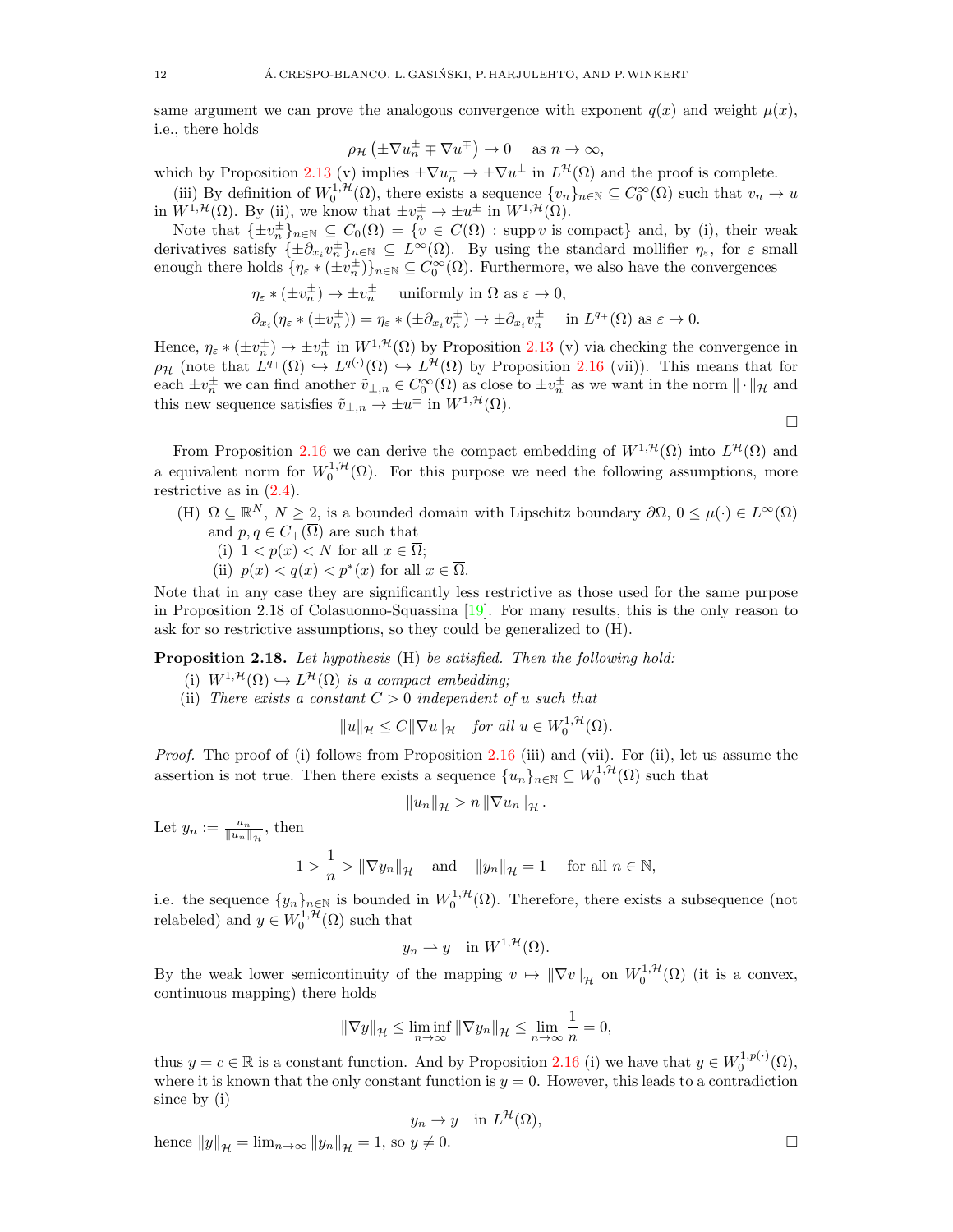Based on Proposition [2.18](#page-11-0) we equip the space  $W_0^{1, \mathcal{H}}(\Omega)$  with the norm

$$
||u||_{1,\mathcal{H},0} = ||\nabla u||_{\mathcal{H}} \quad \text{for all } u \in W_0^{1,\mathcal{H}}(\Omega).
$$

Similarly to Proposition [2.15,](#page-9-1) we next prove that this norm is a uniformly convex norm on this space and satisfies the Radon–Riesz (or Kadec-Klee) property with respect to the modular.

Proposition 2.19. Let hypotheses (H) be satisfied.

- (i) The norm  $\| \cdot \|_{1,\mathcal{H},0}$  on  $W_0^{1,\mathcal{H}}(\Omega)$  is uniformly convex.
- (ii) For any sequence  $\{u_n\}_{n\in\mathbb{N}} \subseteq W_0^{1,\mathcal{H}}(\Omega)$  such that

$$
u_n \rightharpoonup u \text{ in } W_0^{1,\mathcal{H}}(\Omega) \quad \text{and} \quad \rho_{\mathcal{H}}(\nabla u_n) \to \rho_{\mathcal{H}}(\nabla u)
$$

it holds that  $u_n \to u$  in  $W_0^{1, \mathcal{H}}(\Omega)$ .

Proof. The argument is analogous to the one of the proof of Proposition [2.15](#page-9-1) with some extra considerations. First of all, consider the space  $(L^{\mathcal{H}}(\Omega))^N$  equipped with the Luxemburg norm  $\|\cdot\|_{\rho_{\mathcal{H},N}}$  given by the modular  $\rho_{\mathcal{H},N}(u) = \rho_{\mathcal{H}}(|u|)$  for all  $u \in (L^{\mathcal{H}}(\Omega))^N$ . By Theorem 2.4 of Fan-Guan [\[30\]](#page-30-33), the norm  $\|\cdot\|_{\rho_{\mathcal{H},N}}$  on  $(L^{\mathcal{H}}(\Omega))^N$  is uniformly convex, and there is an isometric embedding from  $W_0^{1,\mathcal{H}}(\Omega)$  into  $(L^{\mathcal{H}}(\Omega))^N$  given by  $u \mapsto \nabla u$ . This finishes the proof of (i). Regarding the assumptions (Q), take  $Y = W_0^{1, H}(\Omega) = X$  and the modular  $\rho_H(\nabla \cdot)$ , then (Q<sub>1</sub>)- $(Q_6)$  hold by Proposition [2.13](#page-8-1) and  $(Q_7)$  holds by an analogous argument to the proof of (viii) in the same proposition. Fix now any  $c > 0$ . Then the N-function given by  $c\mathcal{H}$  is uniformly convex and, by repeating the proof of (i) for this N-function, one gets that the norm  $\|\cdot\|_{1,c\mathcal{H},0}$  on  $W_0^{1,\mathcal{H}}(\Omega)$  is uniformly convex. Note also that  $\rho_{\mathcal{H}}(\nabla u) \to 0$  if and only if  $\rho_{c\mathcal{H}}(\nabla u) \to 0$ , so they generate the same topology. It is straightforward that  $(Q_1)$  and  $(Q_2)$  hold for  $c\mathcal{H}$ , and  $(Q_3)$ - $(Q_7)$ follow doing an analogous argument to Proposition [2.13.](#page-8-1) Thus (ii) follows from Theorem 3.5 of Fan-Guan [\[30\]](#page-30-33).  $\Box$ 

It is also possible to have a more general criterion for compact embeddings of  $W^{1, \mathcal{H}}(\Omega)$  into some Musielak-Orlicz spaces. This will also have as a consequence a Poincaré inequality for  $W_0^{1,\mathcal{H}}(\Omega)$ . In order to do so we first need the definition of the Sobolev conjugate function of  $\mathcal{H}$ . We define for all  $x\in\Omega$ 

$$
\mathcal{H}_1(x,t) = \begin{cases} t\mathcal{H}(x,1) & \text{if } 0 \le t \le 1, \\ \mathcal{H}(x,t) & \text{if } t > 1. \end{cases}
$$

Since  $\Omega$  is a bounded, we know that  $L^{\mathcal{H}}(\Omega) = L^{\mathcal{H}_{1}}(\Omega)$  and  $W^{1,\mathcal{H}}(\Omega) = W^{1,\mathcal{H}_{1}}(\Omega)$ , see Musielak [\[53\]](#page-30-29). Therefore, for embedding results of  $W^{1, \mathcal{H}}(\Omega)$  we may use  $\mathcal{H}_1$  instead of  $\mathcal{H}$ . For simplification, we write  $\mathcal H$  instead of  $\mathcal H_1$ .

**Definition 2.20.** We denote by  $\mathcal{H}^{-1}(x, \cdot): [0, \infty) \to [0, \infty)$  for all  $x \in \Omega$  the inverse function of  $\mathcal{H}(x, \cdot)$ . Furthermore, we define  $\mathcal{H}_*^{-1} \colon \Omega \times [0, \infty) \to [0, \infty)$  by

$$
\mathcal{H}_*^{-1}(x,s) = \int_0^s \frac{\mathcal{H}_1^{-1}(x,\tau)}{\tau^{\frac{N+1}{N}}} d\tau \quad \text{for all } (x,s) \in \Omega \times [0,\infty),
$$

where  $\mathcal{H}_*$ :  $(x,t) \in \Omega \times [0,\infty) \to s \in [0,\infty)$  is such that  $\mathcal{H}_*^{-1}(x,s) = t$ . The function  $\mathcal{H}_*$  is called the Sobolev conjugate function of H.

We suppose the following stronger assumptions as that in (H).

(H')  $\Omega \subseteq \mathbb{R}^N$ ,  $N \geq 2$ , is a bounded domain with Lipschitz boundary  $\partial \Omega$ ,  $0 \leq \mu(\cdot) \in C^{0,1}(\overline{\Omega})$ and  $p, q \in C^{0,1}(\overline{\Omega})$  are chosen such that (i)  $1 < p(x) < N$  and  $p(x) < q(x)$  for all  $x \in \overline{\Omega}$ ; (ii)  $\frac{q_+}{p_-} < 1 + \frac{1}{N}$  $\frac{1}{N}$ ,

Proposition 2.21. Let hypotheses (H') be satisfied. Then the following hold:

- (i)  $W^{1,\mathcal{H}}(\Omega) \hookrightarrow L^{\mathcal{H}_{*}}(\Omega)$  continuously;
- (ii) Let  $\mathcal{K}: \Omega \times [0, \infty) \to [0, \infty)$  be continuous such that  $\mathcal{K} \in N(\Omega)$  and  $\mathcal{K} \ll \mathcal{H}_*$ , then  $W^{1,\mathcal{H}}(\Omega) \hookrightarrow L^{\mathcal{K}}(\Omega)$  compactly;
- (iii) It holds  $\mathcal{H} \ll \mathcal{H}_*$  and in particular,  $W^{1,\mathcal{H}}(\Omega) \hookrightarrow L^{\mathcal{H}}(\Omega)$  compactly;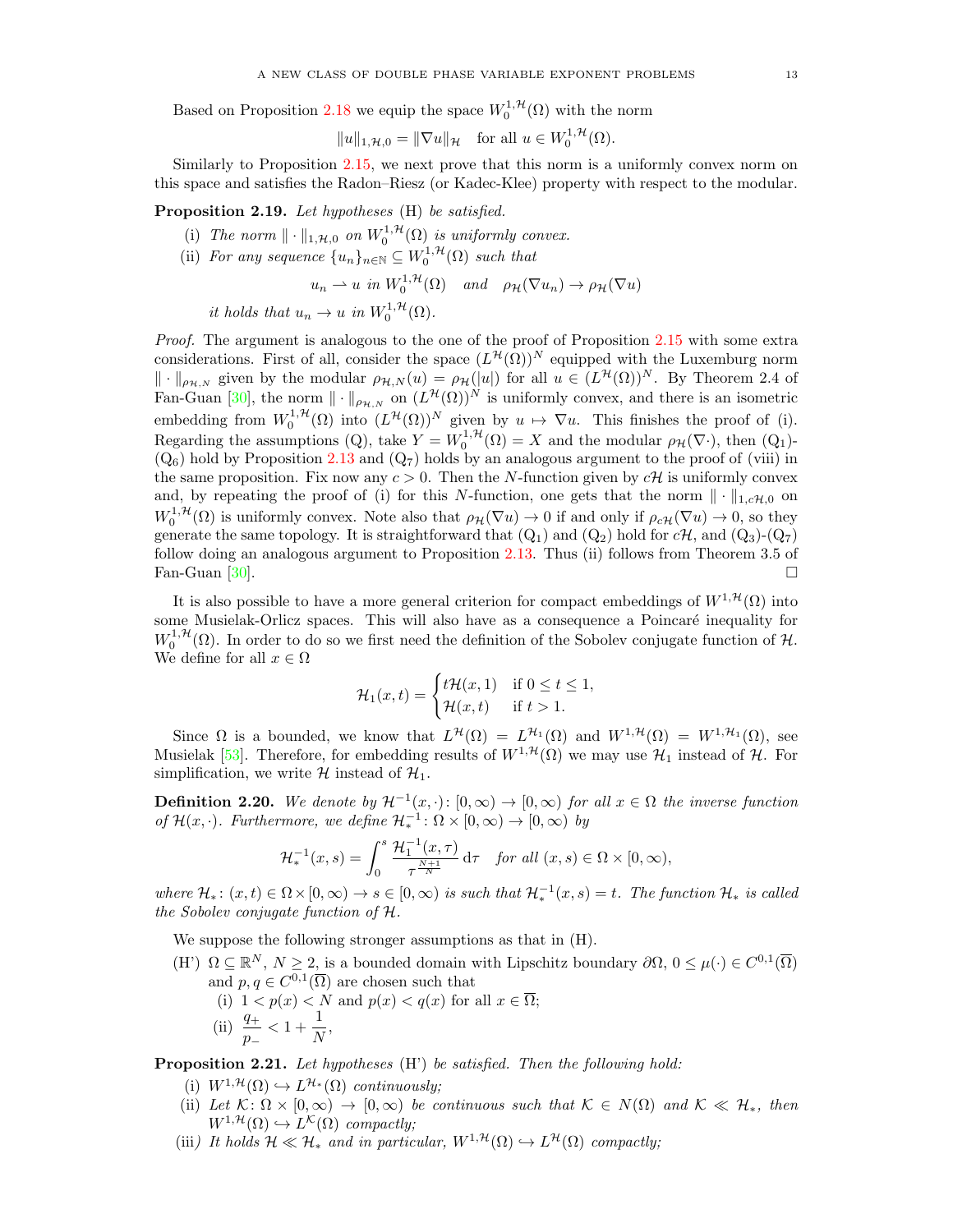(iv) It holds

 $||u||_{\mathcal{H}} \leq C||\nabla u||_{\mathcal{H}}$  for all  $u \in W_0^{1,\mathcal{H}}(\Omega)$ ,

where  $C > 0$  is a constant independent of u.

*Proof.* The proof of the proposition follows directly from Theorems 1.1 and 1.2 of Fan  $[26]$ , see also Proposition 2.18 of Colasuonno-Squassina [\[19\]](#page-29-11). We only need to prove (P4) and condition (2) of Proposition 3.1 in Fan  $[26]$ , that is,

<span id="page-13-2"></span><span id="page-13-0"></span>
$$
\lim_{t \to +\infty} \mathcal{H}_*^{-1}(x, t) = +\infty \quad \text{for all } x \in \Omega \tag{2.9}
$$

and there exist positive constants  $\delta_1 < \frac{1}{N}$ ,  $c_1$  and  $t_1$  such that

$$
\left|\frac{\partial \mathcal{H}(x,t)}{\partial x_j}\right| \le c_1 (\mathcal{H}(x,t))^{1+\delta_1} \quad (j=1,\ldots,N)
$$
\n(2.10)

for all  $x \in \Omega$  and  $t \ge t_1$  for which  $\nabla \mu(x), \nabla p(x)$  and  $\nabla q(x)$  exist and so  $\frac{\partial \mathcal{H}(x,t)}{\partial x_j}$  does. First, note that for  $(x,t) \in \mu^{-1}(\{0\}) \times [1,+\infty)$  it holds  $\mathcal{H}_1^{-1}(x,t) = t^{\frac{1}{p(x)}}$  and hence

$$
\mathcal{H}_*^{-1}(x,t) = \mathcal{H}_*^{-1}(x,1) + \int_1^t s^{\left(\frac{1}{p(x)} - \frac{N+1}{N}\right)} ds
$$
  
=  $\mathcal{H}_*^{-1}(x,1) + \frac{1}{\frac{1}{p(x)} - \frac{N+1}{N} + 1} \left[ t^{\left(\frac{1}{p(x)} - \frac{N+1}{N} + 1\right)} - 1 \right] \xrightarrow{t \to +\infty} +\infty$ 

as  $0 < \left[\frac{1}{p(x)} - \frac{1}{N}\right] < 1$  due to  $1 < p(x) < N$  for all  $x \in \overline{\Omega}$ . For the rest of the points, i.e.,  $(x,t) \in \mu^{-1}((0,+\infty)) \times [1,+\infty)$ , note that

$$
\lim_{t \to +\infty} \frac{t^{p(x)} + \mu(x)t^{q(x)}}{t^{q(x)}} = \mu(x) \quad \text{for all } x \in \overline{\Omega}.
$$

So for any  $\varepsilon > 0$  there exist some  $K_x > 1$  such that

$$
t^{p(x)} + \mu(x)t^{q(x)} < [\varepsilon + \mu(x)]t^{q(x)}
$$
 for all  $x \in \Omega$  and for all  $t \ge K_x$ ,

and by inverting these strictly increasing functions

$$
\mathcal{H}_1^{-1}(x,t) > \left(\frac{t}{\varepsilon + \mu(x)}\right)^{\frac{1}{q(x)}} \quad \text{for all } x \in \Omega \text{ and for all } t \ge K_x,
$$

which yields the situation to repeat the argument of the integral above. Hence  $(2.9)$  is satisfied.

For the second condition, we can find  $\eta > 0$  small enough such that

$$
\frac{q_+ + \eta}{p_-} < 1 + \frac{1}{N},\tag{2.11}
$$

see  $(H)(ii)$ , and

<span id="page-13-3"></span><span id="page-13-1"></span>
$$
\ln(t) \le ct^{\eta} \tag{2.12}
$$

with c depending only on  $\eta$  and ln being the natural logarithm. Denoting by  $c_{\mu}, c_{p}, c_{q}$  the Lipschitz constants of  $\mu$ ,  $p$ ,  $q$ , respectively, we have for  $t \ge 1$  by using [\(2.12\)](#page-13-1),

$$
\left| \frac{\partial \mathcal{H}(x,t)}{\partial x_j} \right| \le t^{p(x)} \left| \frac{\partial p}{\partial x_j}(x) \right| \ln(t) + \left| \frac{\partial \mu}{\partial x_j}(x) \right| t^q(x) + \mu(x) t^{q(x)} \left| \frac{\partial q}{\partial x_j}(x) \right| \ln(t)
$$
  

$$
\le (c_p c + c_\mu + c_q c \|\mu\|_\infty) t^{q(x)+\eta}
$$
  

$$
\le (c_p c + c_\mu + c_q c \|\mu\|_\infty) \left( t^{p(x)} + \mu(x) t^{q(x)} \right)^{\frac{q_++\eta}{p_-}}.
$$

Then, condition [\(2.10\)](#page-13-2) is satisfied with

$$
c_1 = c_p c + c_\mu + c_q c ||\mu||_\infty
$$
,  $t_0 \ge 1$  and  $\delta_1 = \frac{q_+ + \eta}{p_-} - 1 < \frac{1}{N}$ ,

see also  $(2.11)$ .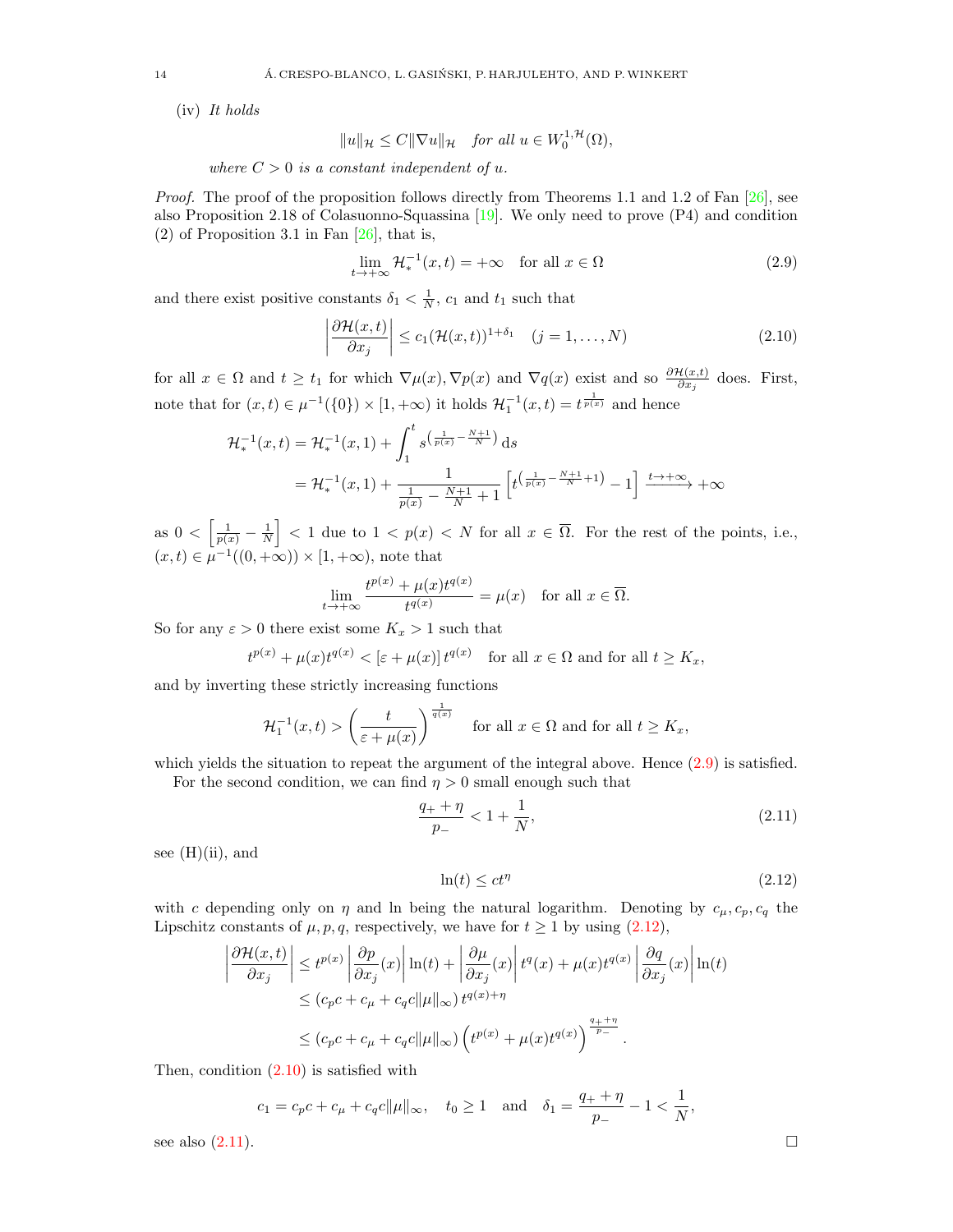Next, we want to answer the question when smooth functions are dense in  $W^{1,\mathcal{H}}(\Omega)$ . This result is of independent interest and our idea is to apply Theorem 6.4.7 of Harjulehto-Hästö [\[41\]](#page-30-30). First we recall some definitions stated in [\[41\]](#page-30-30).

# Definition 2.22.

- (i) We call a function  $g: (0, \infty) \to \mathbb{R}$  almost increasing if there exists a constant  $a \ge 1$  such that  $q(s) \leq aq(t)$  for all  $0 \leq s \leq t$ . Similarly, we define almost decreasing functions.
- (ii) We say that  $\varphi: \Omega \times [0, \infty) \to [0, \infty]$  is a  $\Phi$ -prefunction if  $x \mapsto \varphi(x, |f(x)|)$  is measurable for every measurable function  $f: \Omega \to \mathbb{R}, \varphi(x,0) = 0$ ,

$$
\lim_{t \to 0^+} \varphi(x, t) = 0 \quad and \quad \lim_{t \to \infty} \varphi(x, t) = \infty \quad \text{for a. a. } x \in \Omega.
$$

If in addition the condition

$$
\frac{\varphi(x,t)}{t}
$$
 is almost increasing for a.  $a, x \in \Omega$ 

is satisfied, then  $\varphi$  is called a weak  $\Phi$ -function and the class of all weak  $\Phi$ -functions is denoted by  $\Phi_w(\Omega)$ .

- (iii) We say that  $\varphi \in \Phi_w(\Omega)$  satisfies (A0), if there exists a constant  $\beta \in (0,1]$  such that  $\beta \leq \varphi^{-1}(x,1) \leq \frac{1}{\beta}$  for a. a.  $x \in \Omega$ .
- (iv) We say that  $\varphi \in \Phi_w(\Omega)$  satisfies (A1), if there exists  $\beta \in (0,1)$  such that

$$
\beta \varphi^{-1}(x,t) \le \varphi^{-1}(y,t)
$$

for every  $t \in [1, \frac{1}{|B|}]$ , for a. a. x,  $y \in B \cap \Omega$  and for every ball B with  $|B| \leq 1$ .

(v) We say that  $\varphi \in \Phi_{\rm w}(\Omega)$  satisfies (A1'), if there exists  $\beta \in (0,1)$  such that

$$
\varphi(x,\beta t) \le \varphi(y,t)
$$

for every  $\varphi(y,t) \in [1, \frac{1}{|B|}],$  for a. a. x,  $y \in B \cap \Omega$  and for every ball B with  $|B| \leq 1$ .

(vi) We say that  $\varphi \in \Phi_w(\Omega)$  satisfies (A2), if for every  $s > 0$  there exist  $\beta \in (0,1]$  and  $h \in L^1(\Omega) \cap L^{\infty}(\Omega)$  such that

$$
\beta \varphi^{-1}(x,t) \le \varphi^{-1}(y,t)
$$

for a. a.  $x \in \Omega$  and for all  $t \in [h(x) + h(y), s]$ .

(vii) We say that  $\varphi: \Omega \times (0, \infty) \to \mathbb{R}$  satisfies (aDec) if there exists  $\ell \in (0, \infty)$  such that

$$
\frac{\varphi(x,t)}{t^{\ell}}\ \ is\ almost\ decreasing\ for\ a.\ a.x \in \Omega.
$$

In the sequel we will use  $f \approx g$  and  $f \lesssim g$  if there exist constants  $c_1, c_2 > 0$  such that  $c_1 f \leq g \leq c_2 f$  and  $f \leq c_2 g$ , respectively.

Now we are ready to prove the density of smooth functions in the Musielak-Orlicz Sobolev space  $W^{1,\mathcal{H}}(\Omega)$ .

<span id="page-14-0"></span>**Theorem 2.23.** Let hypotheses  $(H')$  be satisfied, where  $(H')$ (ii) is replaced by

<span id="page-14-1"></span>
$$
\frac{q_+}{p_-} \le 1 + \frac{1}{N}.\tag{2.13}
$$

Then  $C^{\infty}(\Omega) \cap W^{1, \mathcal{H}}(\Omega)$  is dense in  $W^{1, \mathcal{H}}(\Omega)$ .

*Proof.* We are going to apply Theorem 6.4.7 of Harjulehto-Hästö [\[41\]](#page-30-30). First note that  $\mathcal{H} \in \Phi_{w}(\Omega)$ (see also Definitions 2.1.2, 2.5.1 and 2.5.2 in  $[41]$ ). Furthermore we have

$$
1 \leq \mathcal{H}(x, 2) \leq (2^{p_+} + ||\mu||_{\infty} 2^{q_+}) \cdot 1 \quad \text{for all } x \in \Omega.
$$

Hence  $\mathcal{H}(x, 2) \approx 1$  and so we can apply Corollary 3.7.5 in [\[41\]](#page-30-30) which shows that H satisfies condition (A0). For  $t \in [0, s]$  we have

$$
t^{p(x)} + \mu(x)t^{q(x)} \approx t^{p(x)},
$$

where the constants depend on s. Hence, Lemma 4.2.5 in  $[41]$  implies that condition  $(A2)$  is satisfied. Moreover, by Lemma 2.2.6 in [\[41\]](#page-30-30), we know that (aDec) is satisfied since  $\mathcal{H} \in \Phi_{w}(\Omega)$ fulfills the  $\Delta_2$ -condition, see [\(2.5\)](#page-6-4).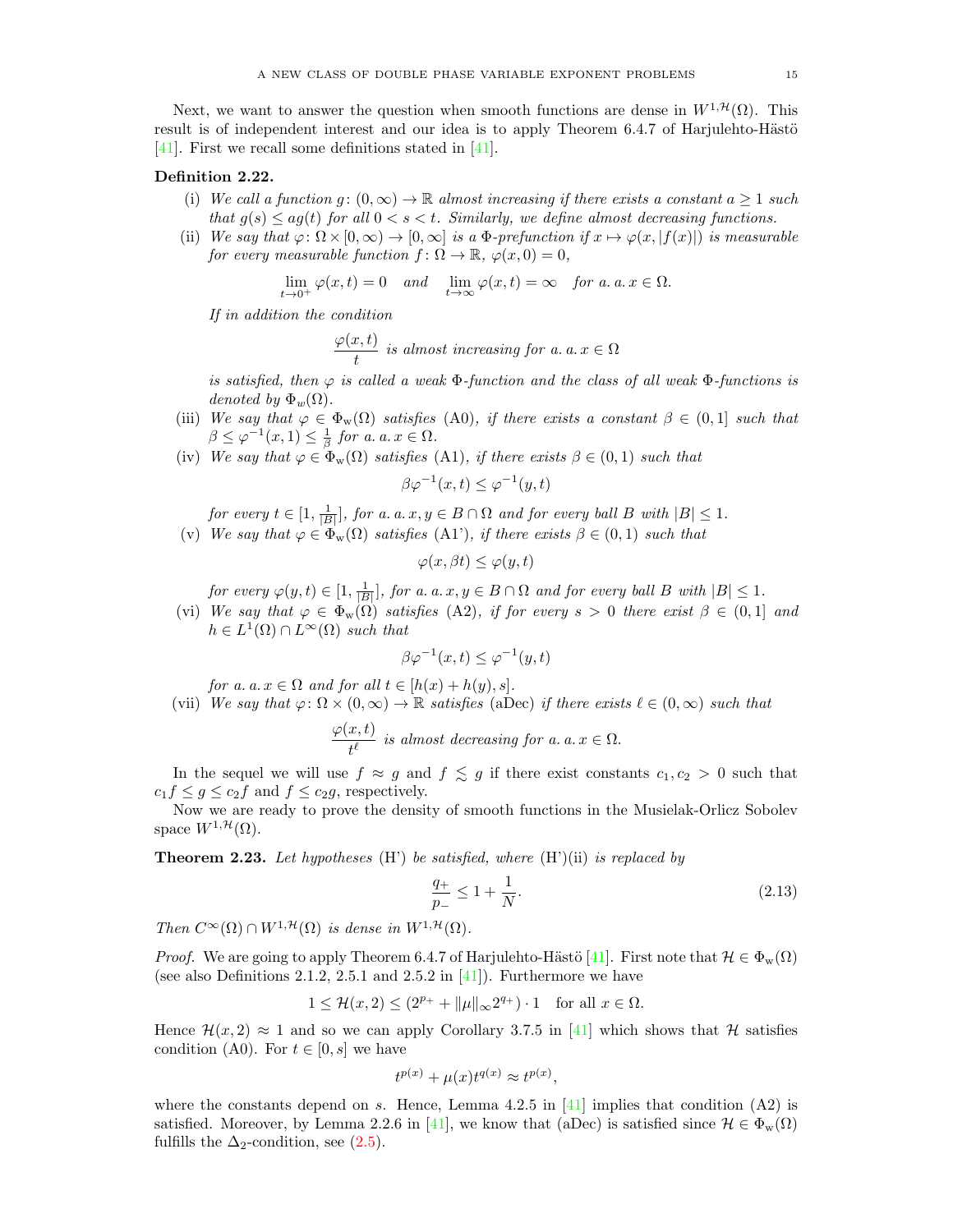It remains to show that (A1) is satisfied. First we note that since  $\mathcal{H} \in \Phi_{w}(\Omega)$  satisfies (A0), we know that it is enough to show that  $\mathcal{H} \in \Phi_{w}(\Omega)$  fulfills (A1'), see [\[41,](#page-30-30) Corollary 4.1.6]. Therefore, we need to show that there exists  $\beta \in (0,1)$  such that

<span id="page-15-0"></span>
$$
\mathcal{H}(x,\beta t) \le \mathcal{H}(y,t)
$$

for every  $\mathcal{H}(y,t) \in [1, \frac{1}{|B|}],$  for a. a.  $x, y \in B \cap \Omega$  and for every ball B with  $|B| \leq 1$ .

For this purpose let us fix a ball  $B \subseteq \mathbb{R}^N$  of radius  $r > 0$ , such that  $|B| \leq 1$  (in particular  $r < 1$ ). We know that  $|B| = \alpha(N)r^N$ , where  $\alpha(N) > 1$  is a constant depending only on the dimension N. Note that the condition

$$
\mathcal{H}(y,t) = t^{p(y)} + \mu(y)t^{q(y)} \in \left[1, \frac{1}{\alpha(N)r^N}\right]
$$
\n(2.14)

implies that

$$
t^{p_-}(1+\|\mu\|_{\infty}) = t^{p_-} + \|\mu\|_{\infty} t^{p_-} \ge \begin{cases} t^{p(y)} + \mu(y)t^{q(y)} \ge 1, & \text{if } t \le 1, \\ 1, & \text{if } t \ge 1, \end{cases}
$$

and

$$
t^{p-} \leq \begin{cases} t^{p(y)} \leq t^{p(y)} + \mu(y)t^{q(y)} \leq \frac{1}{\alpha(N)r^N}, & \text{if } t \geq 1, \\ \frac{1}{\alpha(N)r^N}, & \text{if } t \leq 1. \end{cases}
$$

Note that the last inequality for  $t \leq 1$  is always true since  $t^{p-} \leq 1 \leq \frac{1}{|B|}$  as  $|B| \leq 1$ . Hence, [\(2.14\)](#page-15-0) implies in particular that

<span id="page-15-1"></span>
$$
t \in \left[ \left( 1 + \|\mu\|_{\infty} \right)^{-\frac{1}{p_{-}}}, \alpha(N)^{-\frac{1}{p_{-}}}r^{-\frac{N}{p_{-}}} \right]. \tag{2.15}
$$

Now, it is enough to show that there exists  $\beta \in (0,1)$  such that

<span id="page-15-4"></span>
$$
(\beta t)^{p(x)} + \mu(x)(\beta t)^{q(x)} \le t^{p(y)} + \mu(y)t^{q(y)}
$$
\n(2.16)

for all t satisfying [\(2.15\)](#page-15-1) and almost all  $x, y \in \Omega$  such that  $|x - y| \leq 2r$ .

Claim: For all t satisfying  $(2.15)$  and almost all  $x, y \in \Omega$  such that  $|x - y| \leq 2r$  we have

<span id="page-15-2"></span>
$$
t^{p(x)} \le M \cdot t^{p(y)}
$$
 and  $t^{q(x)} \le M \cdot t^{q(y)}$ , (2.17)

for some constant  $M = M(N, p, q, \mu) > 0$  not depending on x, y, t.

So, let us fix t satisfying  $(2.15)$  and  $x, y \in \Omega$  such that  $|x - y| \leq 2r$ . Since  $p \in C^{0,1}(\overline{\Omega})$  we have

<span id="page-15-3"></span>
$$
|p(x) - p(y)| \le c_p |x - y| \le 2rc_p,
$$
\n(2.18)

where  $c_p > 0$  denotes the Lipschitz constant of the function p.

Case I: If  $t \le 1$  and  $p(x) \ge p(y)$  or  $t \ge 1$  and  $p(x) \le p(y)$  then the first inequality in [\(2.17\)](#page-15-2) holds with  $M = 1$ .

Case II: If  $t \le 1$  and  $p(x) \le p(y)$  then by applying  $(2.15)$  it follows that

$$
t^{p(x)} = t^{p(x)-p(y)}t^{p(y)} \le \left((1+\|\mu\|_{\infty})^{\frac{1}{p_{-}}}\right)^{p(y)-p(x)}t^{p(y)} \le (1+\|\mu\|_{\infty})^{\frac{p_{+}}{p_{-}}}t^{p(y)}.
$$

Thus the first inequality in [\(2.17\)](#page-15-2) hold with  $M = (1 + ||\mu||_{\infty})^{\frac{p_+}{p_-}}$ .

Case III: If  $t \ge 1$  and  $p(x) \ge p(y)$  we have by using  $(2.15)$  and  $(2.18)$ 

$$
t^{p(x)} = t^{p(x) - p(y)} t^{p(y)} \le \left( \alpha(N)^{-\frac{1}{p_{-}}} r^{-\frac{N}{p_{-}}} \right)^{2rc_p} t^{p(y)} \le \left( \alpha(N)^{-\frac{2c_p}{p_{-}}} \right)^r (r^r)^{-\frac{2Nc_p}{p_{-}}} t^{p(y)}.
$$

Note that the function  $\delta(r) = (\alpha(N)^{-\frac{2c_p}{p_-}})^r (r^r)^{-\frac{2Nc_p}{p_-}}$  is strictly positive and continuous on the interval  $\left[0, \frac{1}{\sqrt{1-\frac{1}{2}}}\right]$  $\alpha(N)^{\frac{1}{N}}$ where  $\delta(0) = 1$ . Hence it attains its maximum at some  $r_0 \in \left[0, \frac{1}{\sqrt{N}}\right]$  $\alpha(N)^{\frac{1}{N}}$  . Then the first inequality in [\(2.17\)](#page-15-2) holds for  $M = \delta(r_0) > 0$ . The second inequality in (2.17) can be done in an analogous way again via three cases. Taking  $M$  as the maximum of the six cases shows the assertion of the Claim.

Let us now prove [\(2.16\)](#page-15-4). Since  $\mu \in C^{0,1}(\overline{\Omega})$  and  $|x - y| \leq 2r$  we have

<span id="page-15-5"></span>
$$
|\mu(x) - \mu(y)| \le c_{\mu}|x - y| \le 2c_{\mu}r,
$$
\n(2.19)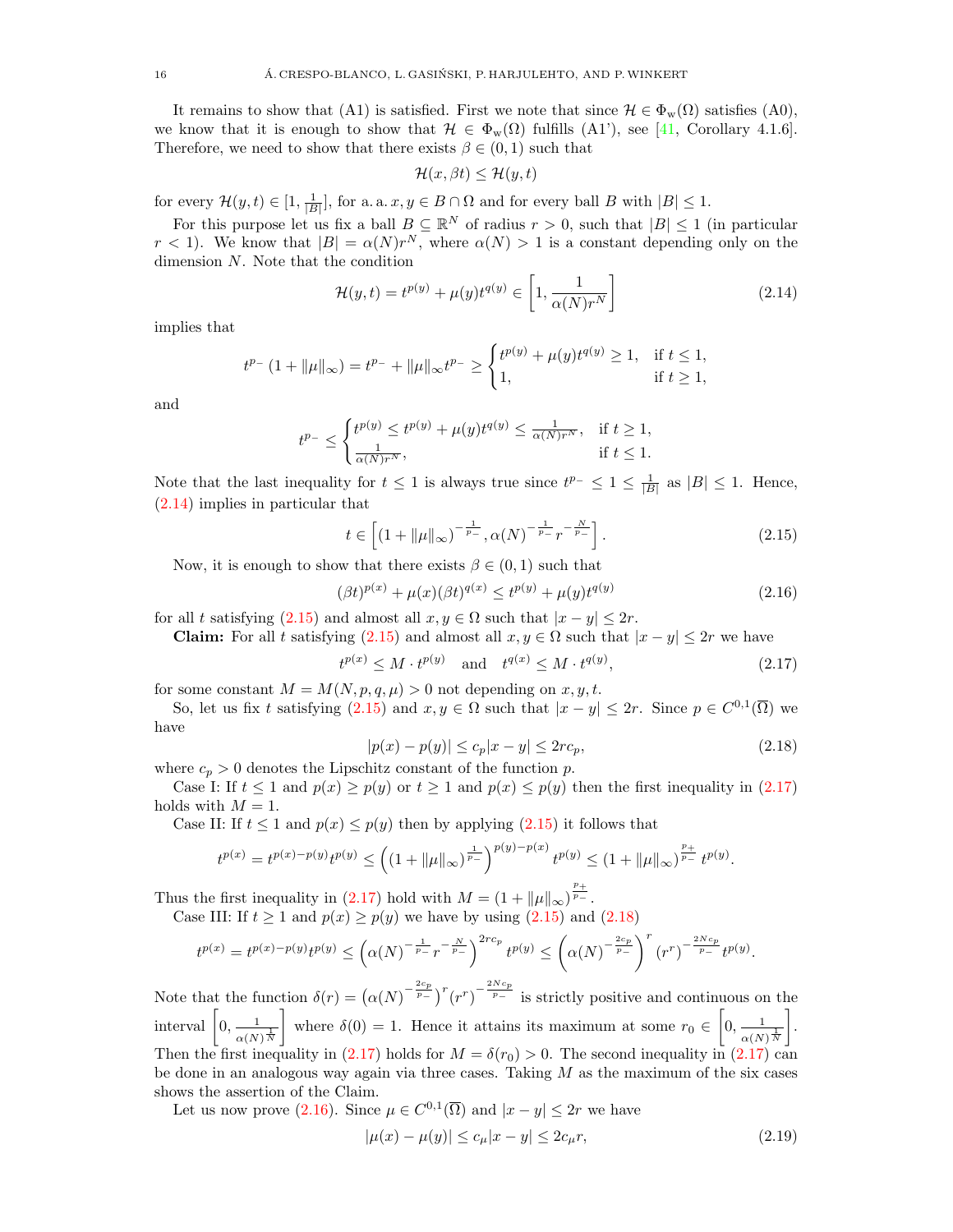where  $c_{\mu} > 0$  is the Lipschitz constant of the function  $\mu$ .

Let us start with the left hand side of [\(2.16\)](#page-15-4). Since  $\beta \in (0,1)$  and taking [\(2.17\)](#page-15-2) as well as [\(2.19\)](#page-15-5) into account, we get

<span id="page-16-1"></span>
$$
(\beta t)^{p(x)} + \mu(x)(\beta t)^{q(x)} \leq \beta^{p} - t^{p(x)} + \mu(x)\beta^{p} - t^{q(x)}
$$
  
\n
$$
\leq \beta^{p} - M \left( t^{p(y)} + \mu(x)t^{q(y)} \right)
$$
  
\n
$$
\leq \beta^{p} - M \left( t^{p(y)} + \mu(y)t^{q(y)} + 2c_{\mu}rt^{q(y)} \right)
$$
  
\n
$$
\leq \beta^{p} - M \left( t^{p(y)} + 2c_{\mu}rt^{q(y)} \right) + \mu(y)t^{q(y)},
$$
\n(2.20)

where the last inequality holds providing  $\beta < M^{-\frac{1}{p_-}}$ . Continuing [\(2.20\)](#page-16-1) and applying [\(2.15\)](#page-15-1) we have

$$
(\beta t)^{p(x)} + \mu(x)(\beta t)^{q(x)} \le \beta^{p_{-}} M t^{p(y)} \left( 1 + 2c_{\mu} r t^{q(y)-p(y)} \right) + \mu(y) t^{q(y)}
$$
  
\n
$$
\le \beta^{p_{-}} M t^{p(y)} \left( 1 + 2c_{\mu} r \left( \alpha(N)^{-\frac{1}{p_{-}}} r^{-\frac{N}{p_{-}}} \right)^{q_{+} - p_{-}} \right) + \mu(y) t^{q(y)} \quad (2.21)
$$
  
\n
$$
= \beta^{p_{-}} M t^{p(y)} \left( 1 + 2c_{\mu} \alpha(N)^{-\frac{q_{+}}{p_{-}}} + 1 r^{1+N-N\frac{q_{+}}{p_{-}}} \right) + \mu(y) t^{q(y)}.
$$

From [\(2.13\)](#page-14-1) we have  $1 + N - N\frac{q_+}{r_+}$  $\frac{q_+}{p_-}$  ≥ 0. Using this we may continue [\(2.21\)](#page-16-2) since  $r < 1$  as follows

$$
(\beta t)^{p(x)} + \mu(x)(\beta t)^{q(x)} \leq \beta^{p-} M t^{p(y)} \left(1 + 2c_{\mu} \alpha(N)^{-\frac{q_+}{p_-}+1}\right) + \mu(y) t^{q(y)}.
$$

Choosing  $\beta > 0$  small enough, namely

<span id="page-16-2"></span>
$$
\beta < M^{-\frac{1}{p_-}} \left( 1 + 2c_\mu \alpha(N)^{-\frac{q_+}{p_-}+1} \right)^{-\frac{1}{p_-}},
$$

we see that [\(2.16\)](#page-15-4) holds. Note that the choice of  $\beta$  depends only on N, p, q and  $\mu$ . Therefore,  $\mathcal{H} \in \Phi_{\rm w}(\Omega)$  satisfies (A1') and so (A1). The assertion of the proposition follows now from Theorem 6.4.7 of Harjulehto-Hästö [\[41\]](#page-30-30).

A careful reading of the proof of Theorem [2.23](#page-14-0) shows that the boundedness of  $\Omega$  is not used. This leads to the following result.

<span id="page-16-0"></span>**Theorem 2.24.** Let hypotheses (H') be satisfied, where  $\Omega \subseteq \mathbb{R}^N$ ,  $N \geq 2$  is an unbounded domain,  $0 \leq \mu(\cdot) \in L^{\infty}(\Omega) \cap C^{0,1}(\overline{\Omega})$  and condition (H)(ii) is replaced by

$$
\frac{q_+}{p_-} \le 1 + \frac{1}{N}.
$$

Then  $C^{\infty}(\Omega) \cap W^{1, \mathcal{H}}(\Omega)$  is dense in  $W^{1, \mathcal{H}}(\Omega)$ .

Next, we are going to prove the density under weaker assumptions as in the Theorems [2.23](#page-14-0) and [2.24.](#page-16-0) First we recall the following definition.

**Definition 2.25.** We say that a function  $g: \Omega \to \mathbb{R}$  satisfies the log-Hölder decay condition if there exists  $g_{\infty} \in \mathbb{R}$  and a constant  $c_g > 0$  such that

$$
|g(x)-g_\infty|\leq \frac{c_g}{\log(e+|x|)}\quad \textit{for all }x\in \Omega.
$$

We suppose the following conditions which are weaker than  $(H')$ :

(H")  $\Omega \subseteq \mathbb{R}^N$ ,  $N \geq 2$ , is an unbounded domain,  $0 \leq \mu(\cdot) \in L^{\infty}(\Omega)$  and  $p: \Omega \to [1, \infty)$ ,  $q: \Omega \to [1,\infty)$  are bounded functions that are log-Hölder continuous and satisfy the log-Hölder decay condition with  $p(x) \leq q(x)$  for all  $x \in \Omega$ .

We start with a characterization of condition (A1).

<span id="page-16-3"></span>**Proposition 2.26.** Let hypotheses (H") be satisfied. Then  $\mathcal{H}(x,t) = t^{p(x)} + \mu(x)t^{q(x)}$  satisfies condition (A1) if and only if there exists a constant  $\beta > 0$  such that

$$
\beta \mu(y)^{\frac{1}{q(y)}} \le |x-y|^{N(\frac{1}{p(y)} - \frac{1}{q(y)})} + \mu(x)^{\frac{1}{q(x)}}
$$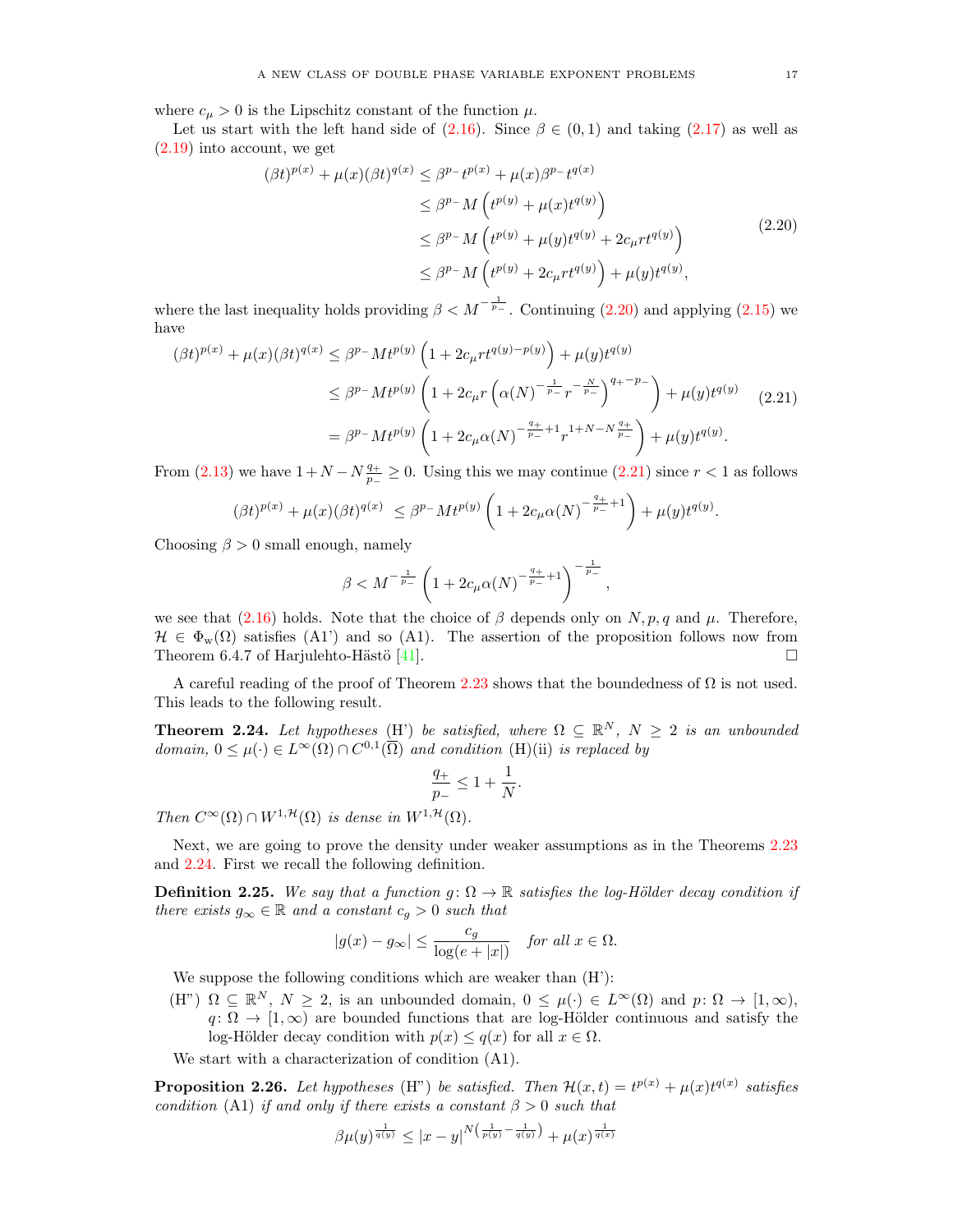for every  $x, y \in \Omega$ .

*Proof.* Let us first observe that  $\mathcal{H}(x,t) \approx \max\{t^{p(x)}, \mu(x)t^{q(x)}\}$  and hence

$$
\mathcal{H}^{-1}(x,t) \approx \min\left\{t^{\frac{1}{p(x)}}, \left(\frac{t}{\mu(x)}\right)^{\frac{1}{q(x)}}\right\}.
$$

After dividing by  $t^{\frac{1}{q(y)}}$  condition (A1) becomes

$$
\beta \min\left\{ t^{\frac{1}{p(x)} - \frac{1}{q(y)}}, \mu(x)^{-\frac{1}{q(x)}} t^{\frac{1}{q(x)} - \frac{1}{q(y)}} \right\} \le \min\left\{ t^{\frac{1}{p(y)} - \frac{1}{q(y)}}, \mu(y)^{-\frac{1}{q(y)}} \right\}
$$

for  $x, y \in B \cap \Omega$ ,  $|B| \leq 1$  and  $t \in \left[1, \frac{1}{|B|}\right]$ . If  $p(x) \leq p(y)$ , then

$$
t^{\frac{1}{p(x)}} \leq t^{\frac{1}{p(x)} - \frac{1}{p(y)}t^{\frac{1}{p(y)}}} \leq |B|^{\frac{1}{p(y)} - \frac{1}{p(x)}t^{\frac{1}{p(y)}}} \lesssim t^{\frac{1}{p(y)}},
$$

where we have used the log-Hölder continuity of  $\frac{1}{p}$  and  $t \in \left[1, \frac{1}{|B|}\right]$ , see Lemma 4.16 in Diening-Harjulehto-Hästö-Růžička [\[25\]](#page-30-22). If  $p(x) \geq p(y)$ , then  $t^{\frac{1}{p(x)}} \leq t^{\frac{1}{p(y)}}$  since  $t \geq 1$ . Similarly we obtain by the log-Hölder continuity that  $t^{\frac{1}{q(x)} - \frac{1}{q(y)}} \leq C$ .

Thus for (A1) we need to verify that

$$
\beta \min \left\{ t^{\frac{1}{p(y)} - \frac{1}{q(y)}}, \mu(x)^{-\frac{1}{q(x)}} \right\} \le \min \left\{ t^{\frac{1}{p(y)} - \frac{1}{q(y)}}, \mu(y)^{-\frac{1}{q(y)}} \right\}
$$

for  $x, y \in B \cap \Omega$ ,  $|B| \leq 1$  and  $t \in \left[1, \frac{1}{|B|}\right]$ .

We may assume that  $\text{diam}(B) \leq 2|x-y|$ . The case  $\mu(y)^{-\frac{1}{q(y)}} \geq t^{\frac{1}{p(y)} - \frac{1}{q(y)}}$  is trivial, so the condition is equivalent to

$$
\beta \min \left\{ t^{\frac{1}{p(y)} - \frac{1}{q(y)}}, \mu(x)^{-\frac{1}{q(x)}} \right\} \leq \mu(y)^{-\frac{1}{q(y)}}
$$

for  $\mu(y)^{-\frac{1}{q(y)}} < t^{\frac{1}{p(y)}-\frac{1}{q(y)}}$ . Since the exponent of t is positive, we only need to check the inequality for the upper bound of t, namely  $t = \frac{1}{|B|}$ . Moreover,  $|B| \approx |x - y|^N$ . Thus the condition is further equivalent to

$$
\beta \min \left\{ |x - y|^{-N\left(\frac{1}{p(y)} - \frac{1}{q(y)}\right)}, \mu(x)^{-\frac{1}{q(x)}} \right\} \le \mu(y)^{-\frac{1}{q(y)}},
$$

that is, equivalent to

$$
\beta \mu(y)^{\frac{1}{q(y)}} \leq \max \left\{ |x-y|^{N(\frac{1}{p(y)} - \frac{1}{q(y)})}, \mu(x)^{\frac{1}{q(x)}} \right\} \approx |x-y|^{N(\frac{1}{p(y)} - \frac{1}{q(y)})} + \mu(x)^{\frac{1}{q(x)}}.
$$

Next we can give a sufficient condition for  $\mathcal{H}(\cdot, \cdot)$  to satisfy assumption (A1).

<span id="page-17-1"></span>**Proposition 2.27.** Let hypotheses (H") be satisfied and let in addition  $q: \Omega \to [1,\infty)$  be  $\frac{\alpha}{q_-}$ Hölder continuous and  $\mu \colon \Omega \to [0, \infty)$  be  $\alpha$ -Hölder continuous. If  $\frac{q(x)}{p(x)} \leq 1 + \frac{\alpha}{N}$ , then  $\mathcal{H}(x, t) =$  $t^{p(x)} + \mu(x)t^{q(x)}$  satisfies condition (A1).

*Proof.* From Proposition [2.26](#page-16-3) we know that (A1) holds with  $\beta = 1$  if

<span id="page-17-0"></span>
$$
\left|\mu(x)^{\frac{1}{q(x)}} - \mu(y)^{\frac{1}{q(y)}}\right| \leq |x-y|^{N\gamma}
$$

for all x and y with  $|x-y| \leq 1$  where  $\gamma = \max\left\{\frac{1}{p(y)} - \frac{1}{q(y)}, \frac{1}{p(x)} - \frac{1}{q(x)}\right\}$ . We may assume that  $\frac{1}{p(y)} - \frac{1}{q(y)} \ge \frac{1}{p(x)} - \frac{1}{q(x)}$ . First we use the triangle inequality to obtain

$$
\left| \mu(x)^{\frac{1}{q(x)}} - \mu(y)^{\frac{1}{q(y)}} \right| = \left| \mu(x)^{\frac{1}{q(x)}} - \mu(x)^{\frac{1}{q(y)}} + \mu(x)^{\frac{1}{q(y)}} - \mu(y)^{\frac{1}{q(y)}} \right|
$$
  
 
$$
\leq \left| \mu(x)^{\frac{1}{q(x)}} - \mu(x)^{\frac{1}{q(y)}} \right| + \left| \mu(x)^{\frac{1}{q(y)}} - \mu(y)^{\frac{1}{q(y)}} \right|.
$$
 (2.22)

We estimate the first term on the right-hand side of  $(2.22)$ . To this end, let  $f(t) = a^t$ . Then, by the mean value theorem,  $f(v) - f(u) = f'(\xi)(v - u)$  for some  $\xi$  between u and v. We choose  $a = \mu(x), u = \frac{1}{q(x)}$  and  $v = \frac{1}{q(y)}$ . Then  $a \in [0, ||\mu||_{\infty}]$  and  $u, v \in [\frac{1}{q_+}, 1]$ .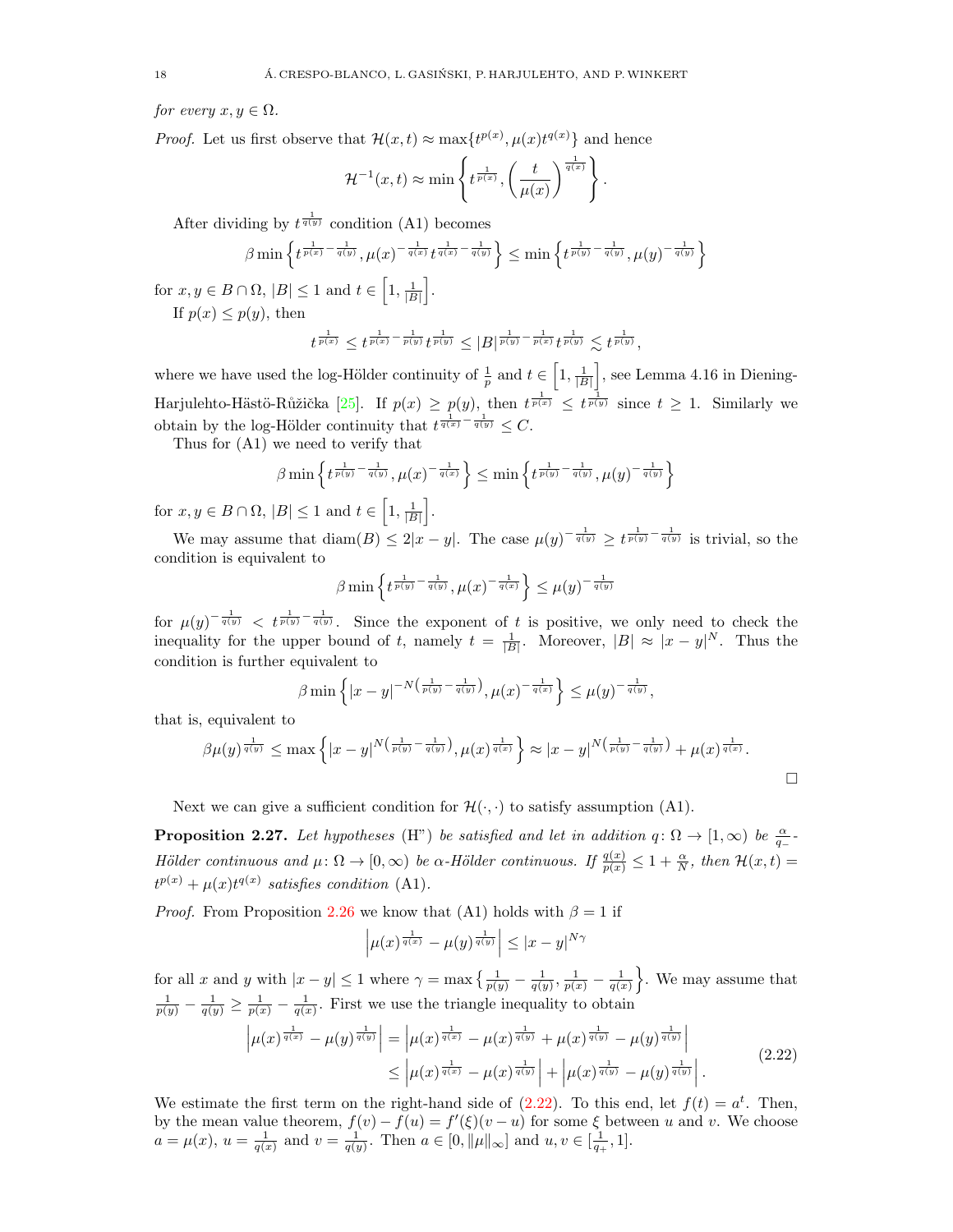Next we show that  $|f'(\xi)|$  is bounded. If  $a \geq 1$ , then

$$
|f'(\xi)| = a^{\xi} \ln(a) \le ||\mu||_{\infty} \ln(||\mu||_{\infty}).
$$

For  $a \in [0, 1)$  we obtain

<span id="page-18-2"></span><span id="page-18-1"></span>
$$
|f'(\xi)| = -a^{\xi} \ln(a) \le -a^{\frac{1}{q_+}} \ln(a).
$$

A simple calculation shows that  $a \mapsto -a^{\frac{1}{q_+}} \ln(a)$  got it largest value in [0, 1] at  $e^{-q_+}$ . Hence  $|f'(\xi)| \leq \frac{q_+}{e}$ . Thus we have

$$
\left| \mu(x)^{\frac{1}{q(x)}} - \mu(x)^{\frac{1}{q(y)}} \right| = |f(v) - f(u)| \leq c \left| \frac{1}{q(x)} - \frac{1}{q(y)} \right|
$$
  
 
$$
\leq c|q(y) - q(x)| \leq cc_q |x - y|^{\frac{\alpha}{q_-}},
$$
 (2.23)

where c is a constant depending on a and q, the constant  $c_q$  is from the  $\frac{\alpha}{q_-}$ -Hölder continuity of q and  $|x-y| \leq 1$ .

From  $\frac{q(x)}{p(x)} \leq 1 + \frac{\alpha}{N}$  we obtain

$$
N\left(\frac{1}{p(y)} - \frac{1}{q(y)}\right) \le \frac{N}{q(y)}\left(\frac{q(y)}{p(y)} - 1\right) \le \frac{N}{q(y)}\frac{\alpha}{N} \le \frac{\alpha}{q_{-}}.\tag{2.24}
$$

Combining  $(2.23)$  and  $(2.24)$  gives

$$
\left|\mu(x)^{\frac{1}{q(x)}}-\mu(x)^{\frac{1}{q(y)}}\right|\le c \left(\|a\|_{\infty},q_{+}\right)c_{q}|x-y|^{N\left(\frac{1}{p(y)}-\frac{1}{q(y)}\right)}.
$$

Let us now estimate the second term of the right-hand side of  $(2.22)$ . We use the inequality  $|x^r - y^r| \le |x - y|^r$ , where  $x, y \ge 0$  and  $r \in (0, 1]$ , in order to obtain

$$
\left|\mu(x)^{\frac{1}{q(y)}} - \mu(y)^{\frac{1}{q(y)}}\right| \le |\mu(x) - \mu(y)|^{\frac{1}{q(y)}} \le c_{\mu}^{\frac{1}{q_{-}}}|x - y|^{\frac{\alpha}{q(y)}},\tag{2.25}
$$

where the constant  $c_{\mu}$  is from the  $\alpha$ -Hölder continuity of  $\mu$ .

From  $\frac{q(x)}{p(x)} \leq 1 + \frac{\alpha}{N}$  we obtain

$$
N\left(\frac{1}{p(y)} - \frac{1}{q(y)}\right) \le \frac{N}{q(y)}\left(\frac{q(y)}{p(y)} - 1\right) \le \frac{N}{q(y)}\frac{\alpha}{N} = \frac{\alpha}{q(y)}.
$$
\n(2.26)

Combining  $(2.25)$  and  $(2.26)$  gives

<span id="page-18-4"></span><span id="page-18-3"></span>
$$
\left|\mu(x)^{\frac{1}{q(y)}} - \mu(y)^{\frac{1}{q(y)}}\right| \leq c_{\mu}^{\frac{1}{q_{-}}}|x-y|^{N\left(\frac{1}{p(y)} - \frac{1}{q(y)}\right)}.
$$

Now we are ready to prove the density of the smooth functions in the Musielak-Orlicz Sobolev space  $W^{1,\mathcal{H}}(\Omega)$  when  $\Omega$  is unbounded under the assumptions (H").

<span id="page-18-0"></span>**Theorem 2.28.** Let hypotheses (H") be satisfied and let in addition  $q: \Omega \to [1,\infty)$  be  $\frac{\alpha}{q_-}$ -Hölder continuous and  $\mu: \Omega \to [0, \infty)$  be  $\alpha$ -Hölder continuous. If  $\frac{q(x)}{p(x)} \leq 1 + \frac{\alpha}{N}$ , then  $C^{\infty}(\Omega) \cap W^{1, \mathcal{H}}(\Omega)$ is dense in  $W^{1,\mathcal{H}}(\Omega)$ .

Proof. As in Theorem [2.23](#page-14-0) we will show the result by applying Theorem 6.4.7 of Harjulehto-Hästö [\[41\]](#page-30-30). In the same way as in Theorem [2.23](#page-14-0) we know that  $\mathcal{H} \in \Phi_w(\Omega)$  fulfills (A0), (A2) and (aDec). Finally, from Proposition [2.27](#page-17-1) we know that (A1) is satisfied and the assertion of the theorem follows.  $\Box$ 

Remark 2.29. Note that for bounded domains the log-Hölder condition (local condition) in  $(H'')$  is enough, we do not need the log-Hölder decay condition (condition near infinity).

Comparison the assumptions of Theorems [2.23](#page-14-0) and [2.28](#page-18-0) for bounded domains with Lipschitz boundary, we see that the assumptions in Theorem [2.28](#page-18-0) are weaker than those in Theorem [2.23.](#page-14-0) Indeed the Lipschitz continuity can be replaced by certain Hölder or log-Hölder conditions and the inequality [\(2.13\)](#page-14-1) implies

$$
\frac{q(x)}{p(x)} \le 1 + \frac{1}{N} \quad \text{for all } x \in \overline{\Omega} \text{ and for } \alpha = 1.
$$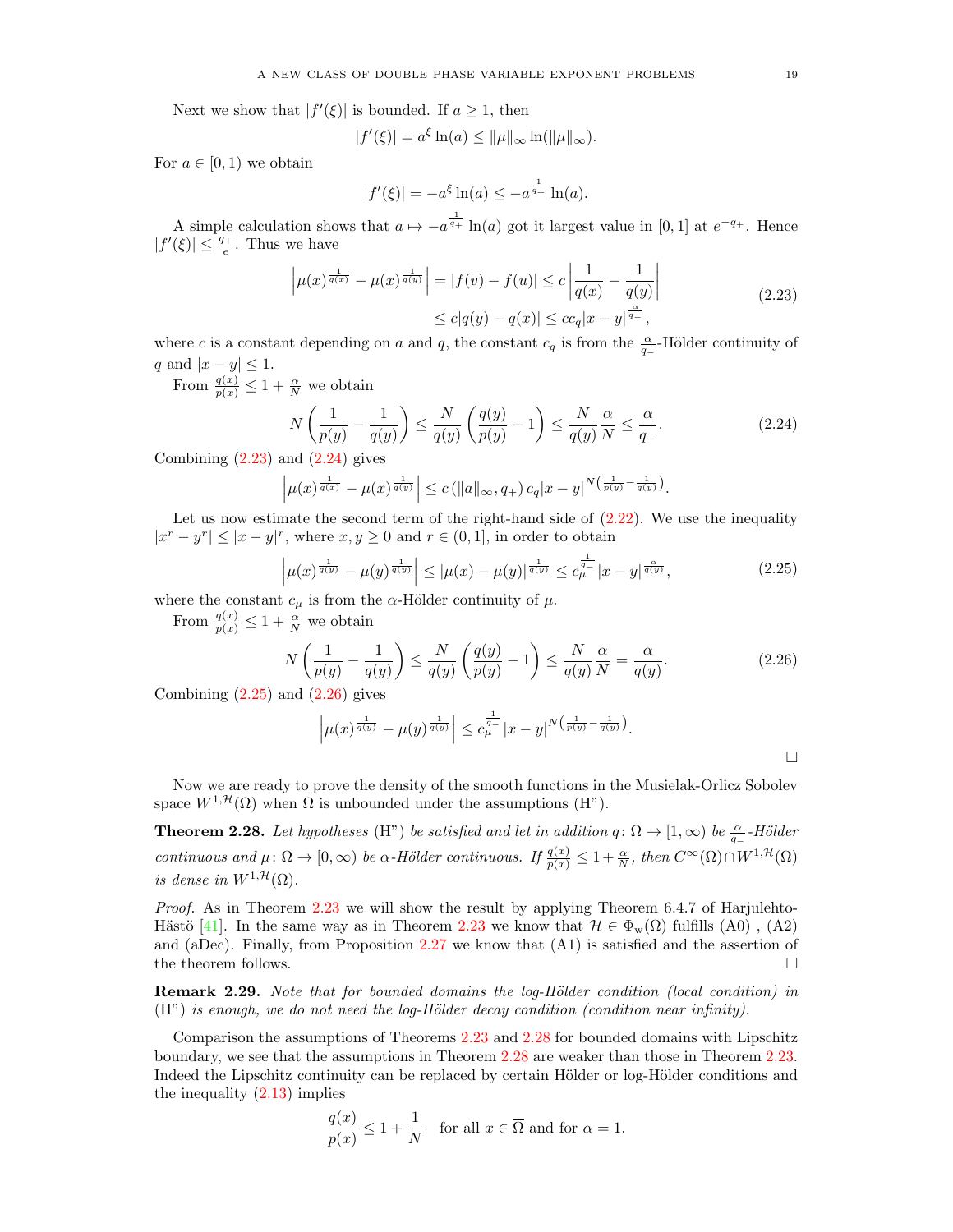In the unbounded case the situation is a bit different. The assumptions of Theorem [2.24](#page-16-0) imply the ones of Theorem [2.28](#page-18-0) except the log-Hölder decay condition. Indeed, Lipschitz continuity does not imply the log-Hölder decay condition.

Let us now comment on the well-known eigenvalue problem for the r-Laplacian with homogeneous Dirichlet boundary condition and  $1 < r < \infty$  defined by

<span id="page-19-6"></span><span id="page-19-1"></span>
$$
-\Delta_r u = \lambda |u|^{r-2}u \quad \text{in } \Omega,
$$
  
 
$$
u = 0 \quad \text{on } \partial\Omega.
$$
 (2.27)

It is known that the first eigenvalue  $\lambda_{1,r}$  of [\(2.27\)](#page-19-1) is positive, simple, and isolated. Moreover, it can be variationally characterized through

$$
\lambda_{1,r} = \inf_{u \in W^{1,r}(\Omega)} \left\{ \int_{\Omega} |\nabla u|^r \, \mathrm{d}x : \int_{\Omega} |u|^r \, \mathrm{d}x = 1 \right\},\tag{2.28}
$$

see Lê  $[46]$ . We will make use of the first eigenvalue in the statements of Theorems [4.4](#page-27-0) and [4.6.](#page-28-0) We now recall some definitions that we will use in the sequel.

<span id="page-19-2"></span>**Definition 2.30.** Let X be a reflexive Banach space,  $X^*$  its dual space and denote by  $\langle \cdot, \cdot \rangle$  its duality pairing. Let  $A: X \to X^*$ , then A is called

- (i) to satisfy the  $(S_+)$ -property if  $u_n \rightharpoonup u$  in X and  $\limsup_{n\to\infty} \langle Au_n, u_n u \rangle \leq 0$  imply  $u_n \to u$  in X;
- (ii) pseudomonotone if  $u_n \rightharpoonup u$  in X and  $\limsup_{n\to\infty}$   $\langle Au_n, u_n u \rangle \leq 0$  imply

$$
\liminf_{n \to \infty} \langle Au_n, u_n - v \rangle \ge \langle Au, u - v \rangle \quad \text{for all } v \in X;
$$

(iii) coercive if there exists some function  $g: [0, \infty) \to \mathbb{R}$  such that  $\lim_{t \to +\infty} g(t) = +\infty$  and

$$
\frac{\langle Au, u \rangle}{\|u\|_X} \ge g(\|u\|_X) \text{ for all } u \in X.
$$

<span id="page-19-5"></span>**Remark 2.31.** Note that if the operator  $A: X \to X^*$  is bounded, then the definition of pseu-domonotonicity in Definition [2.30](#page-19-2) (ii) is equivalent to  $u_n \rightharpoonup u$  in X and  $\limsup_{n\to\infty} \langle Au_n, u_n$  $u \geq 0$  imply  $Au_n \rightharpoonup Au$  and  $\langle Au_n, u_n \rangle \rightarrow \langle Au, u \rangle$ . We will use this equivalent condition for bounded operators in Section [4.](#page-26-0)

Our existence result is based on the following surjectivity result for pseudomonotone operators, see, for example, Papageorgiou-Winkert [\[58,](#page-31-11) Theorem 6.1.57].

<span id="page-19-4"></span>**Theorem 2.32.** Let X be a real, reflexive Banach space, let  $A: X \to X^*$  be a pseudomonotone, bounded, and coercive operator, and  $b \in X^*$ . Then, a solution of the equation  $Au = b$  exists.

#### 3. Properties of the variable exponent double phase operator

<span id="page-19-0"></span>In this section we introduce the new double phase operator A related to our problem [\(1.6\)](#page-1-2) and its corresponding energy functional I given in [\(1.3\)](#page-0-1). To this end, let  $A: W_0^{1, H}(\Omega) \to W_0^{1, H}(\Omega)^*$ be given by

$$
\langle A(u), v \rangle_{\mathcal{H}} = \int_{\Omega} \left( |\nabla u|^{p(x)-2} \nabla u \cdot \nabla v + \mu(x) |\nabla u|^{q(x)-2} \nabla u \cdot \nabla v \right) dx,
$$

for all  $u, v \in W_0^{1, H}(\Omega)$ , where  $\langle \cdot, \cdot \rangle_H$  denotes the duality pairing between  $W_0^{1, H}(\Omega)$  and its dual space  $W_0^{1,\mathcal{H}}(\Omega)^*$ . As mentioned in the Introduction, the energy functional  $I: W_0^{1,\mathcal{H}}(\Omega) \to \mathbb{R}$ related to  $A$  is given by

$$
I(u) = \int_{\Omega} \left( \frac{|\nabla u|^{p(x)}}{p(x)} + \mu(x) \frac{|\nabla u|^{q(x)}}{q(x)} \right) dx
$$

for all  $u \in W_0^{1, \mathcal{H}}(\Omega)$ .

<span id="page-19-3"></span>**Proposition 3.1.** Let hypothesis  $(2.4)$  be satisfied. Then the functional I is well-defined and of class  $C^1$  with  $I'(u) = A(u)$ .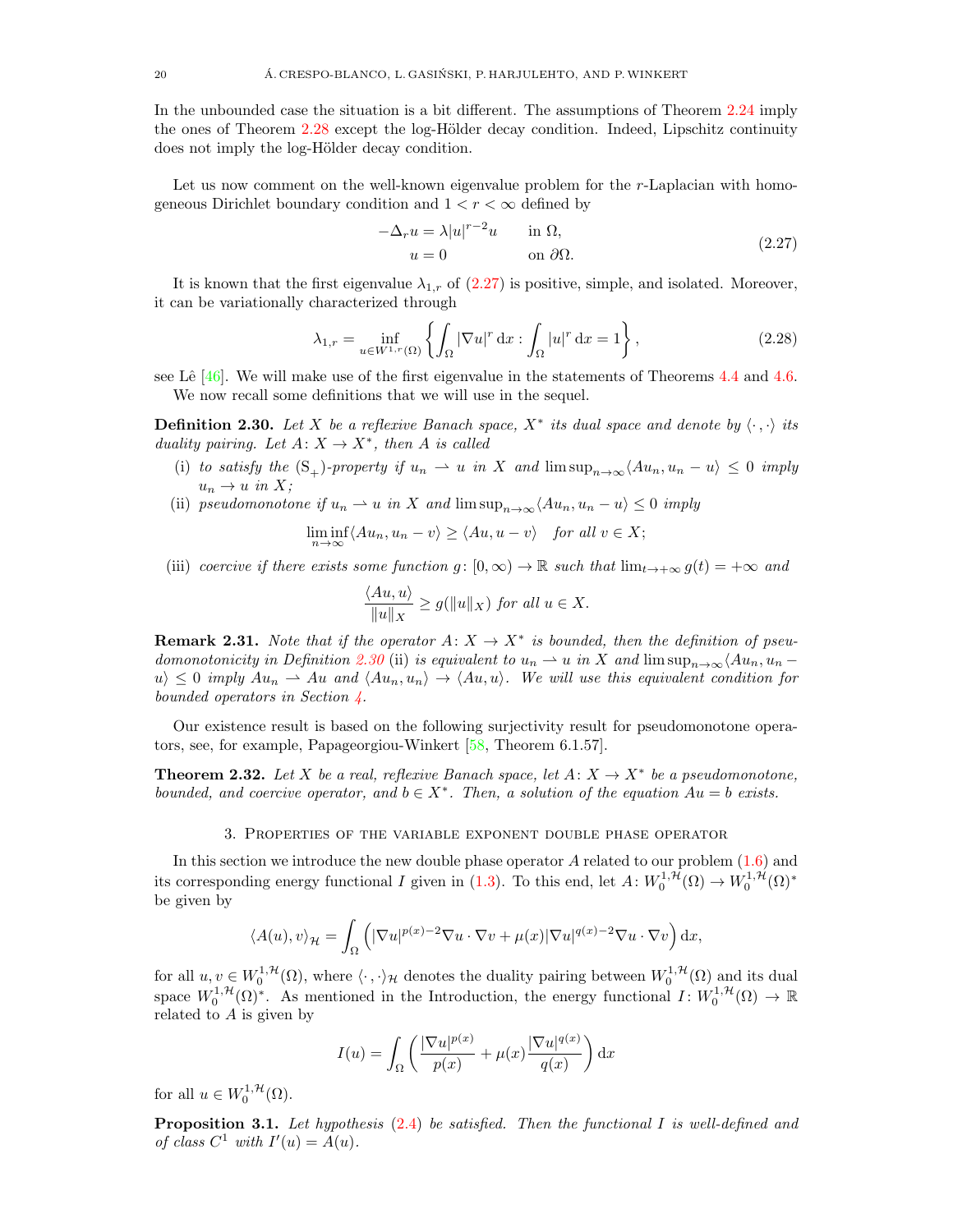*Proof.* The energy functional I is well defined for any  $u \in W_0^{\mathcal{H}}(\Omega)$  since

$$
0\leq \frac{\rho_{\mathcal{H}}(\nabla u)}{q_+}\leq I(u)\leq \frac{\rho_{\mathcal{H}}(\nabla u)}{p_-}<\infty.
$$

The Gateaux derivative is given by A since for any  $u, h \in W_0^{\mathcal{H}}(\Omega)$ , some  $t \in \mathbb{R}$  and some  $\theta_{x,t} \in (0,1)$  given by the Mean Value Theorem, we have

$$
\int_{\Omega} \frac{|\nabla u + t \nabla h|^{p(x)} - |\nabla u|^{p(x)}}{tp(x)} dx = \int_{\Omega} |\nabla u + \theta_{x,t} t \nabla h|^{p(x)-2} (\nabla u + \theta_{x,t} t \nabla h) \cdot \nabla h dx
$$

$$
\xrightarrow{t \to 0} \int_{\Omega} |\nabla u|^{p(x)-2} \nabla u \cdot \nabla h dx.
$$

The limit follows from the Dominated Convergence Theorem, Proposition [2.16](#page-9-0) (i), Hölder's inequality and Proposition [2.4](#page-5-1) (iii) and (iv), as for  $0 < |t| < t_0$ , it holds

$$
|\nabla u + \theta_{x,t} t \nabla h|^{p(x)-2} \left( \nabla u + \theta_{x,t} t \nabla h \right) \cdot \nabla h \le 2^{p+1} \left( |\nabla u|^{p(x)-1} + t_0 |\nabla h|^{p(x)-1} \right) |\nabla h|
$$

and

$$
\int_{\Omega} |\nabla u|^{p(x)-1} |\nabla h| dx \le 2 \left\| |\nabla u|^{p(\cdot)-1} \right\|_{\frac{p(\cdot)}{p(x)-1}} \|\nabla h\|_{p(\cdot)} \n\le 2 \left( \varrho_{p(\cdot)}(|\nabla u|) \right)^a \|\nabla h\|_{p(\cdot)} \le 2 \left\| \nabla u \right\|_{p(\cdot)}^b \|\nabla h\|_{p(\cdot)},
$$

where  $a, b > 0$  are the exponents depending on the cases of Proposition [2.4](#page-5-1) (iii) and (iv). The same arguments work on the terms with exponent  $q(\cdot)$  by using Proposition [2.16](#page-9-0) (vi) and splitting  $\mu(x) = \mu(x)^{\frac{1}{q(x)}} \mu(x)^{\frac{q(x)-1}{q(x)}}$  for using Hölder's inequality.

The C<sup>1</sup>-property follows since for any sequence  $u_n \to u$  in  $W_0^{\mathcal{H}}(\Omega)$  and  $h \in W_0^{\mathcal{H}}(\Omega)$  with  $||h||_{1,\mathcal{H}} = 1$ , we have by Hölder's inequality and Proposition [2.16](#page-9-0) (i)

$$
\begin{split} &\int_{\Omega} \left( |\nabla u_n|^{p(x)-2} \, \nabla u_n - |\nabla u|^{p(x)-2} \, \nabla u \right) \cdot \nabla h \, \mathrm{d}x \\ &\leq 2 \left\| \left| |\nabla u_n|^{p(\cdot)-2} \, \nabla u_n - |\nabla u|^{p(\cdot)-2} \, \nabla u \right| \right\|_{\frac{p(\cdot)}{p(\cdot)-1}} \|\nabla h\|_{p(\cdot)} \xrightarrow{n \to \infty} 0. \end{split}
$$

The convergence in  $L^{\frac{p(\cdot)}{p(\cdot)-1}}(\Omega)$  follows by Proposition [2.4](#page-5-1) (v) and Vitali's Theorem (see Bo-gachev [\[15,](#page-29-18) Theorem 4.5.4]) since we have the convergence in measure because of  $\nabla u_n \to \nabla u$ in  $L^{p(\cdot)}(\Omega)$  and we have the uniform integrability by the uniform integrability of the sequence  ${\lbrace |\nabla u_n|^{p(x)} \rbrace_{n \in \mathbb{N}}}$  due to the same convergence in  $L^{p(\cdot)}$  as before and

$$
\left| |\nabla u_n|^{p(x)-2} \nabla u_n - |\nabla u|^{p(x)-2} \nabla u \right|^{\frac{p(x)}{p(x)-1}} \leq 2^{\frac{p_+}{p_- - 1} - 1} \left( |\nabla u_n|^{p(x)} + |\nabla u|^{p(x)} \right).
$$

The same arguments work on the terms with exponents  $q(x)$  by using Proposition [2.4\(](#page-5-1)iii), (iv), Proposition [2.16\(](#page-9-0)vi) and splitting  $\mu(x) = \mu(x)^{\frac{1}{q(x)}} \mu(x)^{\frac{q(x)-1}{q(x)}}$  again for using Hölder's inequality.  $\Box$ 

Before we give the main properties of the operator, we first state a general version of the reverse Hölder inequality. Since we did not find any reference, we will also give the proof for it.

<span id="page-20-0"></span>**Lemma 3.2.** Let  $(S, \Sigma, \lambda)$  be a measure space with  $\lambda(S) > 0$  and let  $r : S \to [1, \infty)$  be measurable with  $1 < r_ - := \text{ess inf}_{S} r \leq r_ + := \text{ess sup}_{S} r < \infty$ . Then for any measurable functions  $f, g \colon S \to$ K such that  $g(s) \neq 0$   $\mu$ -a.e. it holds

$$
\max\left\{\left\|fg\right\|_{1}^{\frac{1}{r_{-}}},\left\|fg\right\|_{1}^{\frac{1}{r_{+}}}\right\}
$$
\n
$$
\geq \left[\frac{1}{r_{-}}+\frac{1}{r'_{-}}\right]^{-1}\left\|f\right\|_{1}^{\frac{1}{r\left(\cdot\right)}}\right\|_{1}\min\left\{\left\|g\right\|_{\frac{r\left(\cdot\right)-1}{r_{-}}}\right\|_{1}^{\frac{1-r_{+}}{r_{-}}},\left\|g\right\|_{\frac{r\left(\cdot\right)-1}{r_{+}}}\right\|_{1}^{\frac{1-r_{-}}{r_{+}}}\right\}
$$
\n
$$
\geq \frac{1}{2}\left\|f\right|_{\frac{r\left(\cdot\right)}{r\left(\cdot\right)}}\right\|_{1}\min\left\{\left\|g\right\|_{\frac{r\left(\cdot\right)-1}{r_{-}}}\right\|_{1}^{\frac{1-r_{+}}{r_{-}}},\left\|g\right\|_{\frac{r\left(\cdot\right)-1}{r_{+}}}\right\|_{1}^{\frac{1-r_{-}}{r_{+}}}\right\}.
$$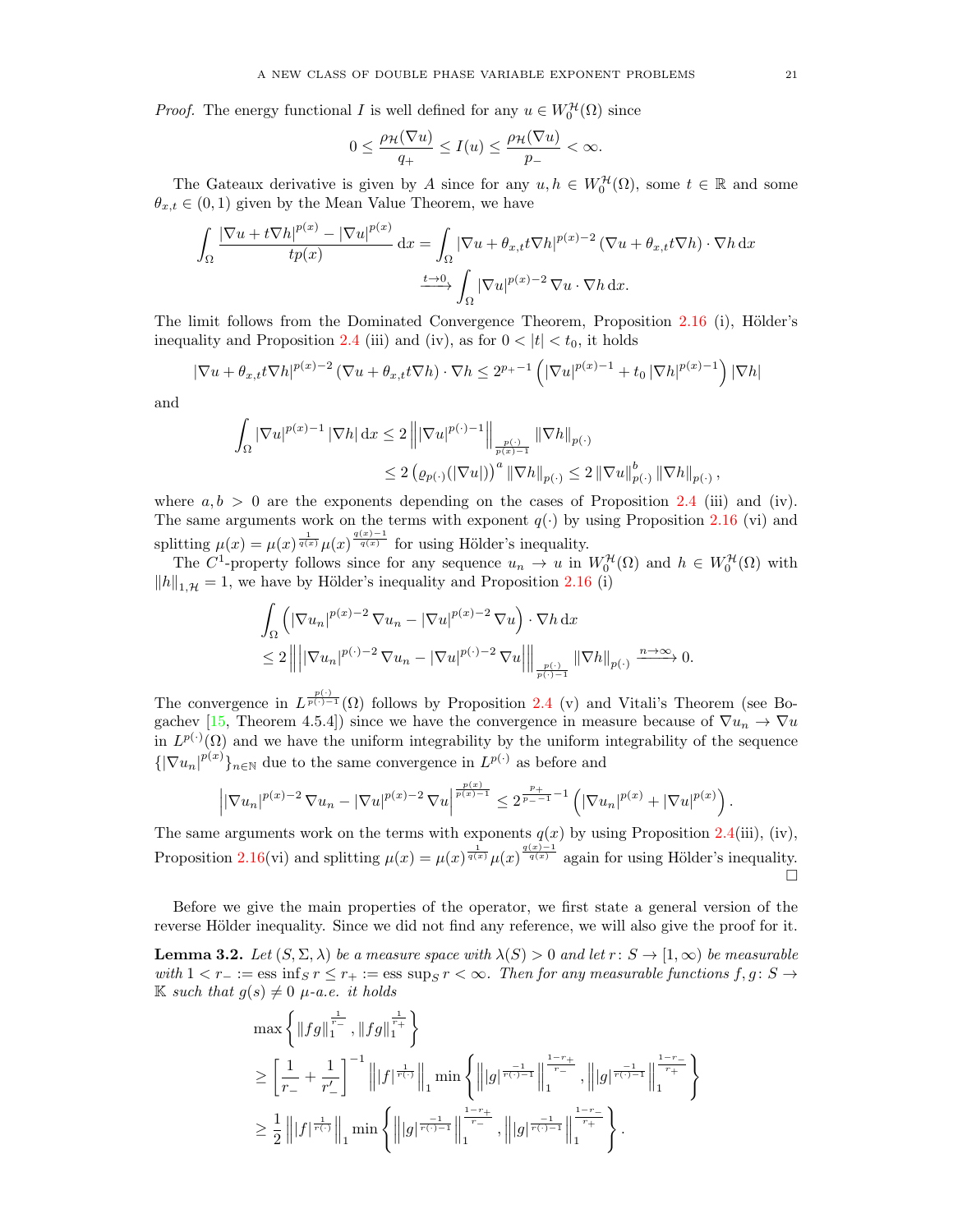Proof. Applying Hölder's inequality one gets

$$
\left\||f|^{\frac{1}{r(\cdot)}}\right\|_1 = \left\||fg|^{\frac{1}{r(\cdot)}}\,|g|^{\frac{-1}{r(\cdot)}}\right\|_1 \le \left[\frac{1}{r_-} + \frac{1}{r'_-}\right] \left\||fg|^{\frac{1}{r(\cdot)}}\right\|_{r(\cdot)} \left\||g|^{\frac{-1}{r(\cdot)}}\right\|_{\frac{r(\cdot)}{r(\cdot)-1}}
$$

.

From the comparison between the norm and the modular, see Proposition [2.4](#page-5-1) (iii) and (iv), we obtain

$$
\left\||f|^{\frac{1}{r(\cdot)}}\right\|_{1} \leq \left[\frac{1}{r_{-}} + \frac{1}{r'_{-}}\right] \max\left\{ \left\|fg\right\|_{1}^{\frac{1}{r_{-}}}, \left\|fg\right\|_{1}^{\frac{1}{r_{+}}}\right\} \max\left\{\left\||g|^{\frac{-1}{r(\cdot)-1}}\right\|_{1}^{\frac{r_{+}-1}{r_{-}}}, \left\||g|^{\frac{-1}{r(\cdot)-1}}\right\|_{1}^{\frac{r_{-}-1}{r_{+}}}\right\}.
$$

Now we are in the position to present the main properties of the operator A motivated by the work of Liu-Dai [\[48\]](#page-30-10) for the constant exponent case.

# <span id="page-21-0"></span>Theorem 3.3.

- (i) Let hypothesis [\(2.4\)](#page-6-2) be satisfied. Then the operator  $A: W_0^{1,\mathcal{H}}(\Omega) \to W_0^{1,\mathcal{H}}(\Omega)^*$  is continuous, bounded and strictly monotone.
- (ii) Let hypothesis (H) be satisfied. Then the operator  $A: W_0^{1, H}(\Omega) \to W_0^{1, H}(\Omega)^*$  satisfies the  $(S_+)$ -property, that is,

$$
u_n \rightharpoonup u \text{ in } W_0^{1,\mathcal{H}}(\Omega) \quad \text{and} \quad \limsup_{n \to \infty} \langle A(u_n), u_n - u \rangle \le 0,
$$

imply  $u_n \to u$  in  $W_0^{1,\mathcal{H}}(\Omega)$ ;

(iii) Let hypothesis (H) be satisfied. Then the operator  $A: W_0^{1, H}(\Omega) \to W_0^{1, H}(\Omega)^*$  is coercive and a homeomorphism.

*Proof.* (i) By Proposition [3.1,](#page-19-3)  $A = I'$  with I of class  $C^1$ , so A is continuous. From the well-known inequality

$$
(|\xi|^{r-2}\xi - |\eta|^{r-2}\eta) \cdot (\xi - \eta) > 0 \quad \text{if } r > 1, \text{ for all } \xi, \eta \in \mathbb{R}^N \text{ with } \xi \neq \eta,
$$

we see that

$$
\langle A(u) - A(v), u - v \rangle = \int_{\Omega} \left( |\nabla u|^{p(x)-2} \nabla u - |\nabla v|^{p(x)-2} \nabla v \right) \cdot (\nabla u - \nabla v) \, dx + \int_{\Omega} \mu(x) \left( |\nabla u|^{q(x)-2} \nabla u - |\nabla v|^{q(x)-2} \nabla v \right) \cdot (\nabla u - \nabla v) \, dx > 0
$$

whenever  $u \neq v$  which proves the strict monotonicity of A. Let us now prove that A is bounded. Taking  $u, v \in W_0^{1, H}(\Omega) \setminus \{0\}$ , by applying Young's inequality, we obtain

$$
\min\left\{\frac{1}{\|u\|_{1,\mathcal{H}}^{q_{+-}1}},\frac{1}{\|u\|_{1,\mathcal{H}}^{p_{--}1}}\right\} \left\langle A(u),\frac{v}{\|v\|_{1,\mathcal{H}}}\right\rangle
$$
\n
$$
\leq \min\left\{\frac{1}{\|u\|_{1,\mathcal{H}}^{q_{+-}1}},\frac{1}{\|u\|_{1,\mathcal{H}}^{p_{--}1}}\right\} \int_{\Omega} \left[|\nabla u|^{p(x)-1} \frac{|\nabla v|}{\|v\|_{1,\mathcal{H}}} + \mu(x)|\nabla u|^{q(x)-1} \frac{|\nabla v|}{\|v\|_{1,\mathcal{H}}}\right] dx
$$
\n
$$
\leq \int_{\Omega} \left[\left|\frac{\nabla u}{\|u\|_{1,\mathcal{H}}}\right|^{p(x)-1} \frac{|\nabla v|}{\|v\|_{1,\mathcal{H}}} + \mu(x)^{\frac{q(x)-1}{q(x)}} \left|\frac{\nabla u}{\|u\|_{1,\mathcal{H}}}\right|^{q(x)-1} \mu(x)^{\frac{1}{q(x)}} \frac{|\nabla v|}{\|v\|_{1,\mathcal{H}}}\right] dx
$$
\n
$$
\leq \frac{p_{+-}-1}{p_{--}} \int_{\Omega} \left|\frac{\nabla u}{\|u\|_{1,\mathcal{H}}}\right|^{p(x)} dx + \frac{1}{p_{--}} \int_{\Omega} \left|\frac{\nabla v}{\|v\|_{1,\mathcal{H}}}\right|^{p(x)} dx
$$
\n
$$
+ \frac{q_{+-}-1}{q_{--}} \int_{\Omega} \mu(x) \left|\frac{\nabla u}{\|u\|_{1,\mathcal{H}}}\right|^{q(x)} dx + \frac{1}{q_{--}} \int_{\Omega} \mu(x) \left|\frac{\nabla v}{\|v\|_{1,\mathcal{H}}}\right|^{q(x)} dx
$$
\n
$$
\leq \frac{q_{+-}-1}{p_{--}} \rho_{\mathcal{H}} \left(\frac{\nabla u}{\|u\|_{1,\mathcal{H}}}\right) + \frac{1}{p_{--}} \rho_{\mathcal{H}} \left(\frac{\nabla v}{\|v\|_{1,\mathcal{H}}}\right)
$$
\n
$$
\leq \frac{q_{+-}-1}{p
$$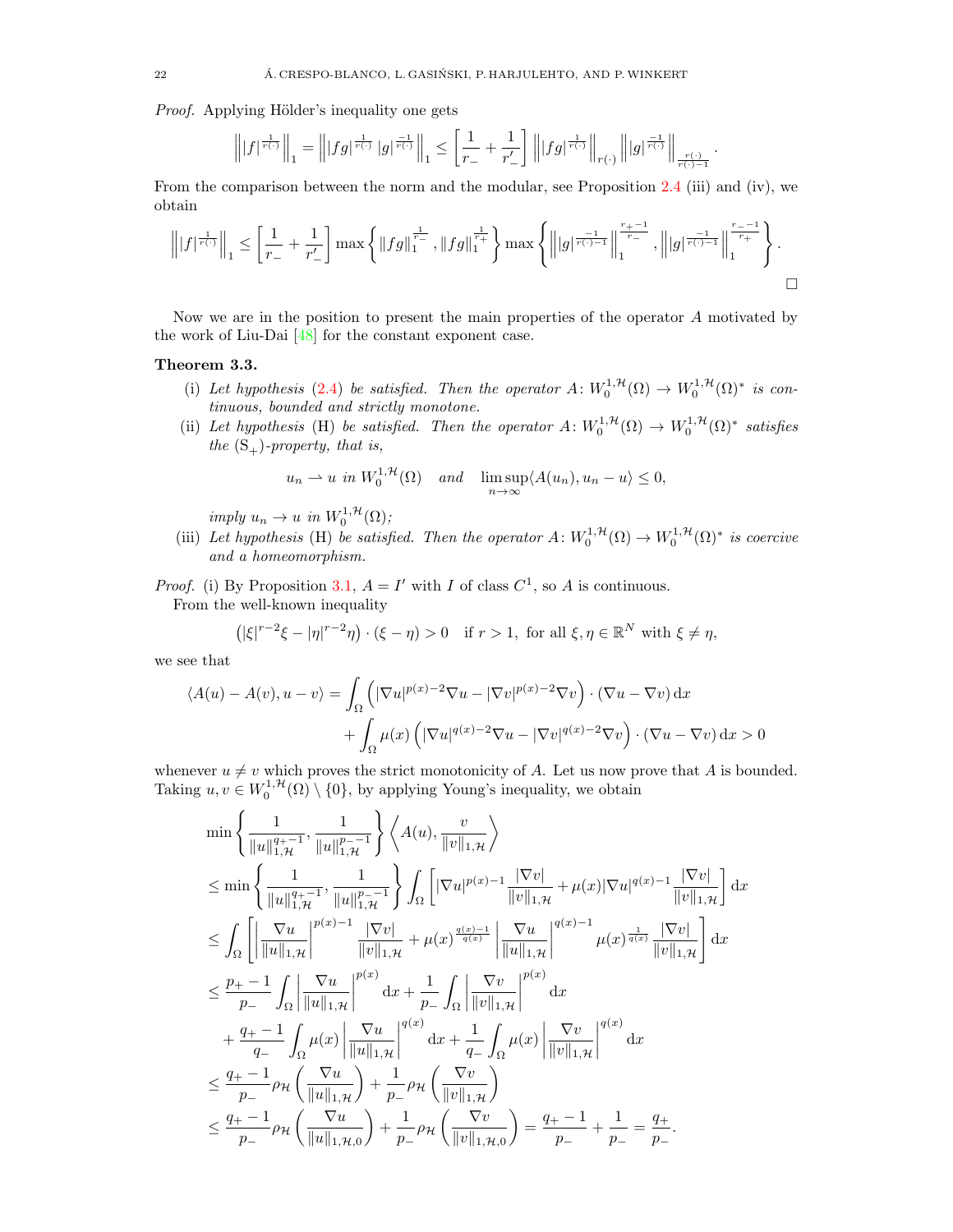This fact gives

$$
||A(u)||_* = \sup_{\substack{v \in W_0^{1,\mathcal{H}}(\Omega) \\ v \neq 0}} \frac{\langle A(u), v \rangle}{||v||_{1,\mathcal{H}}} \le \frac{q_+}{p_-} \max \left\{ ||u||_{1,\mathcal{H}}^{q_+-1}, ||u||_{1,\mathcal{H}}^{p_--1} \right\}.
$$

Hence, A is bounded.

(ii) Let  $\{u_n\}_{n\in\mathbb{N}}\subseteq W_0^{1,\mathcal{H}}(\Omega)$  be a sequence such that

$$
u_n \rightharpoonup u \text{ in } W_0^{1,\mathcal{H}}(\Omega) \quad \text{and} \quad \limsup_{n \to \infty} \langle A(u_n), u_n - u \rangle \le 0. \tag{3.1}
$$

The weak convergence of  $u_n$  to u in  $W_0^{1,\mathcal{H}}(\Omega)$  yields

<span id="page-22-3"></span><span id="page-22-0"></span>
$$
\lim_{n \to \infty} \langle A(u), u_n - u \rangle = 0.
$$

This fact along with [\(3.1\)](#page-22-0) gives

$$
\limsup_{n \to \infty} \langle A(u_n) - A(u), u_n - u \rangle \le 0.
$$

Then, the strict monotonicity of A implies that

$$
0 \leq \liminf_{n \to \infty} \langle A(u_n) - A(u), u_n - u \rangle \leq \limsup_{n \to \infty} \langle A(u_n) - A(u), u_n - u \rangle \leq 0.
$$

Hence, we get

<span id="page-22-1"></span>
$$
\lim_{n \to \infty} \langle A(u_n) - A(u), u_n - u \rangle = 0 = \lim_{n \to \infty} \langle A(u), u_n - u \rangle.
$$
 (3.2)

**Claim:**  $\nabla u_n \to \nabla u$  in  $L^{p(\cdot)}(\Omega)$ 

Splitting the integral in  $\{p \ge 2\} := \{x \in \Omega : p(x) \ge 2\}$  and  $\{p < 2\} := \{x \in \Omega : p(x) < 2\}$ and noting that all four terms in [\(3.2\)](#page-22-1) are non-negative yields

$$
\lim_{n \to \infty} \int_{\{p \ge 2\}} \left( |\nabla u_n|^{p(x)-2} \nabla u_n - |\nabla u|^{p(x)-2} \nabla u \right) \cdot \left( \nabla u_n - \nabla u \right) dx = 0,
$$
\n(3.3)

$$
\lim_{n \to \infty} \int_{\{p < 2\}} \left( |\nabla u_n|^{p(x)-2} \nabla u_n - |\nabla u|^{p(x)-2} \nabla u \right) \cdot \left( \nabla u_n - \nabla u \right) \mathrm{d}x = 0. \tag{3.4}
$$

From Simon  $[65,$  formula  $(2.2)$ ] we have the well-known inequalities

$$
c_p|\xi - \eta|^p \le (|\xi|^{p-2}\xi - |\eta|^{p-2}\eta) \cdot (\xi - \eta) \quad \text{if } p \ge 2,
$$
\n(3.5)

$$
C_p|\xi - \eta|^2 \le (|\xi|^{p-2}\xi - |\eta|^{p-2}\eta) \cdot (\xi - \eta) (|\xi|^p + |\eta|^p)^{\frac{2-p}{p}} \quad \text{if } 1 \le p \le 2,
$$
 (3.6)

for all  $\xi, \eta$  where

<span id="page-22-6"></span><span id="page-22-4"></span>
$$
c_p = 5^{\frac{2-p}{2}} \quad \text{and} \quad C_p = (p-1)2^{\frac{(p-1)(p-2)}{p}}, \tag{3.7}
$$

see also Lindqvist  $[47,$  chapter 12. Note that the constants in  $(3.7)$  are not optimal, but sufficient for our treatment.

From  $(3.3)$  and by the inequality  $(3.5)$  it follows

<span id="page-22-5"></span><span id="page-22-2"></span>
$$
\lim_{n \to \infty} \int_{\{p \ge 2\}} |\nabla u_n - \nabla u|^{p(x)} \, \mathrm{d}x = 0,
$$

and in the following lines it will be proved that the same holds in  ${p < 2}$ , hence

$$
\lim_{n \to \infty} \varrho_{p(\cdot)}(\nabla u_n - \nabla u) = \lim_{n \to \infty} \int_{\Omega} |\nabla u_n - \nabla u|^{p(x)} \, \mathrm{d}x = 0,
$$

so the Claim follows by Proposition [2.4.](#page-5-1)

Let  $E_n = \{\nabla u_n \neq 0\} \cup \{\nabla u \neq 0\}$ . By the absolute continuity of the Lebesgue integral, as the integrand is zero outside  $E_n$ , and by  $(3.6)$  with  $p_{+,k} = 2 - 1/k$  (note also  $p - 2 < 0$ ) it follows

$$
\int_{\{p<2\}} \left( |\nabla u_n|^{p(x)-2} \nabla u_n - |\nabla u|^{p(x)-2} \nabla u \right) \cdot (\nabla u_n - \nabla u) \, dx
$$
\n
$$
= \lim_{k \to \infty} \int_{E_n \cap \{p \le p_{+,k}\}} \left( |\nabla u_n|^{p(x)-2} \nabla u_n - |\nabla u|^{p(x)-2} \nabla u \right) \cdot (\nabla u_n - \nabla u) \, dx
$$
\n
$$
\ge \limsup_{k \to \infty} (p-1) 2^{\frac{(p_{+,k}-1)(p_{-,2})}{p_{-}}} \int_{E_n \cap \{p \le p_{+,k}\}} |\nabla u_n - \nabla u|^2 \left( |\nabla u_n|^{p(x)} + |\nabla u|^{p(x)} \right)^{\frac{p(x)-2}{p(x)}} \, dx
$$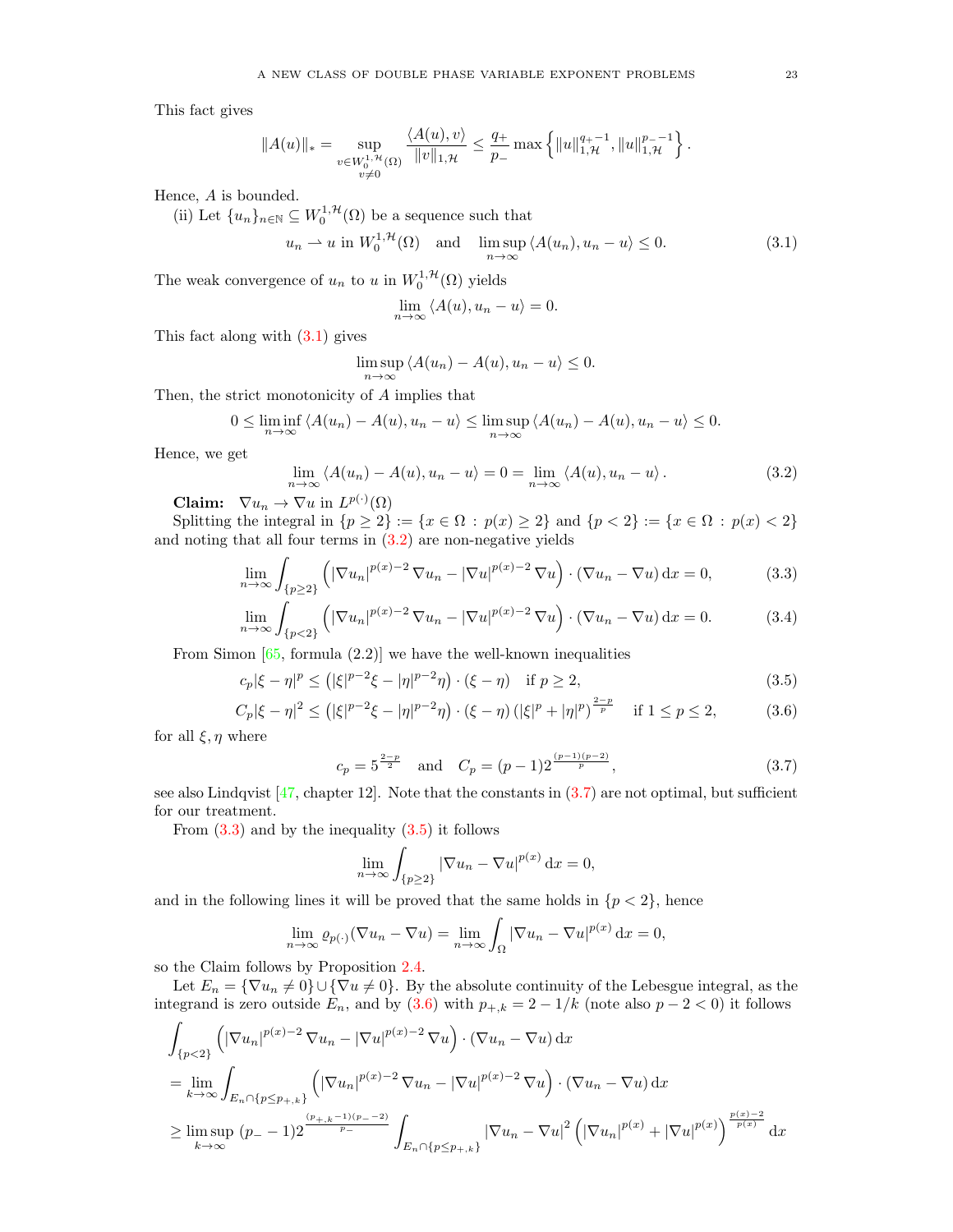$$
\geq (p_{-}-1)2^{\frac{(p_{-}-2)}{p_{-}}}\limsup_{k\to\infty}\int_{E_n\cap\{p\leq 2-1/k\}}|\nabla u_n-\nabla u|^2\left(|\nabla u_n|^{p(x)}+|\nabla u|^{p(x)}\right)^{\frac{p(x)-2}{p(x)}}\mathrm{d} x.
$$

By [\(3.4\)](#page-22-6), for  $n \ge n_0$  for some  $n_0 \in \mathbb{N}$ , the limit superior is strictly smaller than one, thus the same holds for the integrals  $k$  large enough. Hence, when we apply Lemma  $3.2$  to our integral with  $r(\cdot) = \frac{2}{p(\cdot)}$  the maximum of the left-hand side of the lemma is attained at  $||fg||_1^{\frac{1}{r_+}}$ . Note that (consider  $p_{-,k} = p_{-}$ )

$$
r_{\pm,k} = \frac{2}{p_{\mp,k}}
$$
 and  $\frac{1-r_{\pm,k}}{r_{\mp,k}} = \frac{p_{\pm,k}(p_{\mp,k}-2)}{2p_{\mp,k}}.$ 

Applying this result, again because the integrands are zero outside  $E_n$ , as  $\{u_n\}_{n\in\mathbb{N}}$  is bounded in the modular by some constant  $M > 1$  (due to its weak convergence and Proposition [2.4](#page-5-1) (iii) and (iv)) and as  $(p_{\pm,k} - 2) < 0$ , for  $n \ge n_0$ , we have

$$
\int_{\{p<2\}} \left( |\nabla u_n|^{p(x)-2} \nabla u_n - |\nabla u|^{p(x)-2} \nabla u \right) \cdot (\nabla u_n - \nabla u) \, dx
$$
\n
$$
\geq (p_{-} - 1) 2^{\frac{(p_{-} - 2)}{p_{-}}} \limsup_{k \to \infty} \frac{1}{2^{\frac{2}{p_{-}}}} \cdot \left( \int_{\{p<2-1/k\}} |\nabla u_n - \nabla u|^{p(x)} \, dx \right)^{\frac{2}{p_{-}}}
$$
\n
$$
\times \min \left\{ \left( \int_{\{p<2-1/k\}} \left( |\nabla u_n|^{p(x)} + |\nabla u|^{p(x)} \right) \, dx \right)^{\frac{p_{+,k}(p_{-} - 2)}{p_{-}^2}}, \right. \left. \left( \int_{\{p<2-1/k\}} \left( |\nabla u_n|^{p(x)} + |\nabla u|^{p(x)} \right) \, dx \right)^{\frac{(p_{+,k} - 2)}{p_{+,k}}} \right\}
$$
\n
$$
\geq (p_{-} - 1) 2^{\frac{(p_{-} - 4)}{p_{-}}} \limsup_{k \to \infty} \left( \int_{\{p<2-1/k\}} |\nabla u_n - \nabla u|^{p(x)} \, dx \right)^{\frac{2}{p_{-}}}
$$
\n
$$
\times \min \left\{ \left( M + \int_{\Omega} |\nabla u|^{p(x)} \, dx \right)^{\frac{p_{+,k}(p_{-} - 2)}{p_{-}}}, \left( M + \int_{\Omega} |\nabla u|^{p(x)} \, dx \right)^{\frac{(p_{+,k} - 2)}{p_{+,k}}} \right\}
$$
\n
$$
\geq K \limsup_{k \to \infty} \left( \int_{\{p<2-1/k\}} |\nabla u_n - \nabla u|^{p(x)} \, dx \right)^{\frac{2}{p_{-}}}
$$
\n
$$
= K \left( \int_{\{p<2\}} |\nabla u_n - \nabla u|^{p(x)} \, dx \right)^{\frac{2}{p_{-}}},
$$

where

$$
K = (p_{-} - 1)2^{\frac{(p_{-} - 4)}{p_{-}}} \min \left\{ \left( M + \int_{\Omega} |\nabla u|^{p(x)} dx \right)^{\frac{2(p_{-} - 2)}{p_{-}^{2}}}, \left( M + \int_{\Omega} |\nabla u|^{p(x)} dx \right)^{\frac{(p_{-} - 2)}{p_{-}}} \right\}.
$$

By [\(3.4\)](#page-22-6) it follows that

$$
\lim_{n \to \infty} \int_{\{p < 2\}} |\nabla u_n - \nabla u|^{p(x)} \, \mathrm{d}x = 0.
$$

This proves the Claim.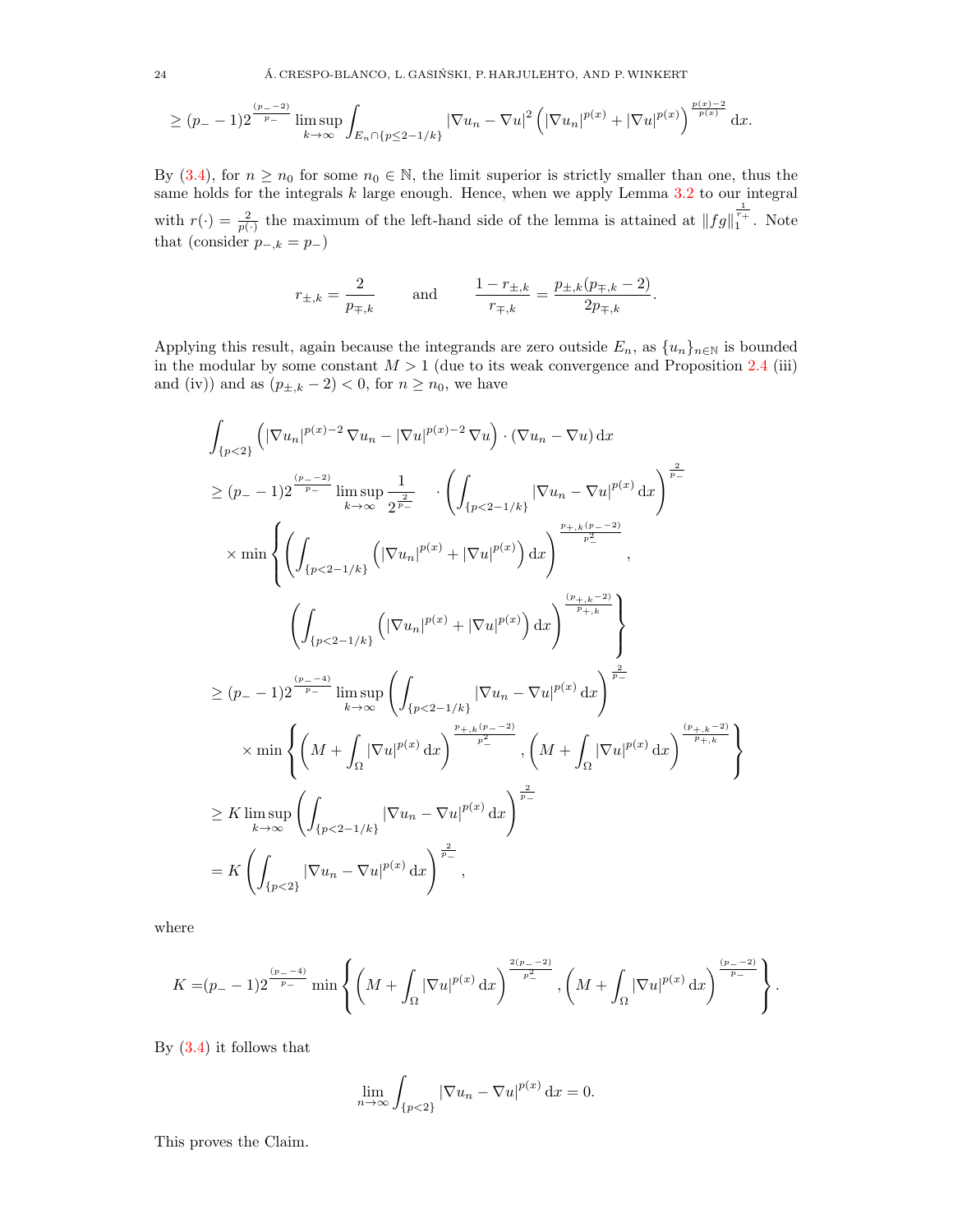From the Claim we know that  ${\nabla u_n}_{n\in\mathbb{N}}$  converges in measure to  $\nabla u$  in  $\Omega$ . Applying Young's inequality gives

$$
\int_{\Omega} \left( |\nabla u_n|^{p(x)-2} \nabla u_n + \mu(x) |\nabla u_n|^{q(x)-2} \nabla u_n \right) \cdot (\nabla u_n - \nabla u) dx
$$
\n
$$
= \int_{\Omega} |\nabla u_n|^{p(x)} dx - \int_{\Omega} |\nabla u_n|^{p(x)-2} \nabla u_n \cdot \nabla u dx
$$
\n
$$
+ \int_{\Omega} \mu(x) |\nabla u_n|^{q(x)} dx - \int_{\Omega} \mu(x) |\nabla u_n|^{q(x)-2} \nabla u_n \cdot \nabla u dx
$$
\n
$$
\geq \int_{\Omega} |\nabla u_n|^{p(x)} dx - \int_{\Omega} |\nabla u_n|^{p(x)-1} |\nabla u| dx
$$
\n
$$
+ \int_{\Omega} \mu(x) |\nabla u_n|^{q(x)} dx - \int_{\Omega} \mu(x) |\nabla u_n|^{q(x)-1} |\nabla u| dx
$$
\n
$$
\geq \int_{\Omega} |\nabla u_n|^{p(x)} dx - \int_{\Omega} \left( \frac{p(x)-1}{p(x)} |\nabla u_n|^{p(x)} + \frac{1}{p(x)} |\nabla u|^{p(x)} \right) dx
$$
\n
$$
+ \int_{\Omega} \mu(x) |\nabla u_n|^{q(x)} dx - \int_{\Omega} \mu(x) \left( \frac{q(x)-1}{q(x)} |\nabla u_n|^{q(x)} + \frac{1}{q(x)} |\nabla u|^{q(x)} \right) dx
$$
\n
$$
= \int_{\Omega} \frac{1}{p(x)} |\nabla u_n|^{p(x)} dx - \int_{\Omega} \frac{1}{p(x)} |\nabla u|^{p(x)} dx
$$
\n
$$
+ \int_{\Omega} \frac{\mu(x)}{q(x)} |\nabla u_n|^{q(x)} dx - \int_{\Omega} \frac{\mu(x)}{q(x)} |\nabla u|^{q(x)} dx.
$$

Hence by [\(3.2\)](#page-22-1)

$$
\limsup_{n \to \infty} \int_{\Omega} \left( \frac{|\nabla u_n|^{p(x)}}{p(x)} + \mu(x) \frac{|\nabla u_n|^{q(x)}}{q(x)} \right) dx \le \int_{\Omega} \left( \frac{|\nabla u|^{p(x)}}{p(x)} + \mu(x) \frac{|\nabla u|^{q(x)}}{q(x)} \right) dx. \tag{3.8}
$$

From Fatou's Lemma, we obtain

$$
\liminf_{n \to \infty} \int_{\Omega} \left( \frac{|\nabla u_n|^{p(x)}}{p(x)} + \mu(x) \frac{|\nabla u_n|^{q(x)}}{q(x)} \right) dx \ge \int_{\Omega} \left( \frac{|\nabla u|^{p(x)}}{p(x)} + \mu(x) \frac{|\nabla u|^{q(x)}}{q(x)} \right) dx. \tag{3.9}
$$

Combining [\(3.9\)](#page-24-0) and [\(3.8\)](#page-24-1) we conclude that

$$
\lim_{n \to \infty} \int_{\Omega} \left( \frac{|\nabla u_n|^{p(x)}}{p(x)} + \mu(x) \frac{|\nabla u_n|^{q(x)}}{q(x)} \right) dx = \int_{\Omega} \left( \frac{|\nabla u|^{p(x)}}{p(x)} + \mu(x) \frac{|\nabla u|^{q(x)}}{q(x)} \right) dx. \tag{3.10}
$$

By the Claim we have that  ${\nabla u_n}_{n\in\mathbb{N}}$  converges in measure to  $\nabla u$ , so by straightforward computations the functions on the left-hand side of  $(3.10)$  converge in measure to those on the right-hand side. The converse of Vitali's theorem (see Bauer [\[10,](#page-29-19) Lemma 21.6]) yields the uniform integrability of the sequence of functions

$$
\left\{\frac{|\nabla u_n|^{p(x)}}{p(x)} + \mu(x)\frac{|\nabla u_n|^{q(x)}}{q(x)}\right\}_{n\in\mathbb{N}}
$$

<span id="page-24-2"></span><span id="page-24-1"></span><span id="page-24-0"></span>.

On the other side, we know that

$$
\begin{split} &|\nabla u_n - \nabla u|^{p(x)} + \mu(x)|\nabla u_n - \nabla u|^{q(x)} \\ &\leq 2^{q_+ - 1} q_+ \left( \frac{|\nabla u_n|^{p(x)}}{p(x)} + \mu(x) \frac{|\nabla u_n|^{q(x)}}{q(x)} + \frac{|\nabla u|^{p(x)}}{p(x)} + \mu(x) \frac{|\nabla u|^{q(x)}}{q(x)} \right), \end{split}
$$

which implies that the sequence of functions

$$
\left\{ |\nabla u_n - \nabla u|^{p(x)} + \mu(x) |\nabla u_n - \nabla u|^{q(x)} \right\}_{n \in \mathbb{N}}
$$

is uniformly integrable. By straightforward computations and using the convergence in measure of  ${\nabla u_n}_{n\in\mathbb{N}}$  to  $\nabla u$ , this sequence converges in measure to 0. Applying Vitali's theorem (see Bogachev [\[15,](#page-29-18) Theorem 4.5.4]) it follows that

$$
\lim_{n \to \infty} \rho_{\mathcal{H}}(\nabla u_n - \nabla u) = \lim_{n \to \infty} \int_{\Omega} \left( |\nabla u_n - \nabla u|^{p(x)} + \mu(x) |\nabla u_n - \nabla u|^{q(x)} \right) dx = 0,
$$

which is equivalent to  $||u_n - u||_{1,\mathcal{H},0} \to 0$ , see Proposition [2.13](#page-8-1) (v). Hence,  $u_n \to u$  in  $W_0^{1,\mathcal{H}}(\Omega)$ .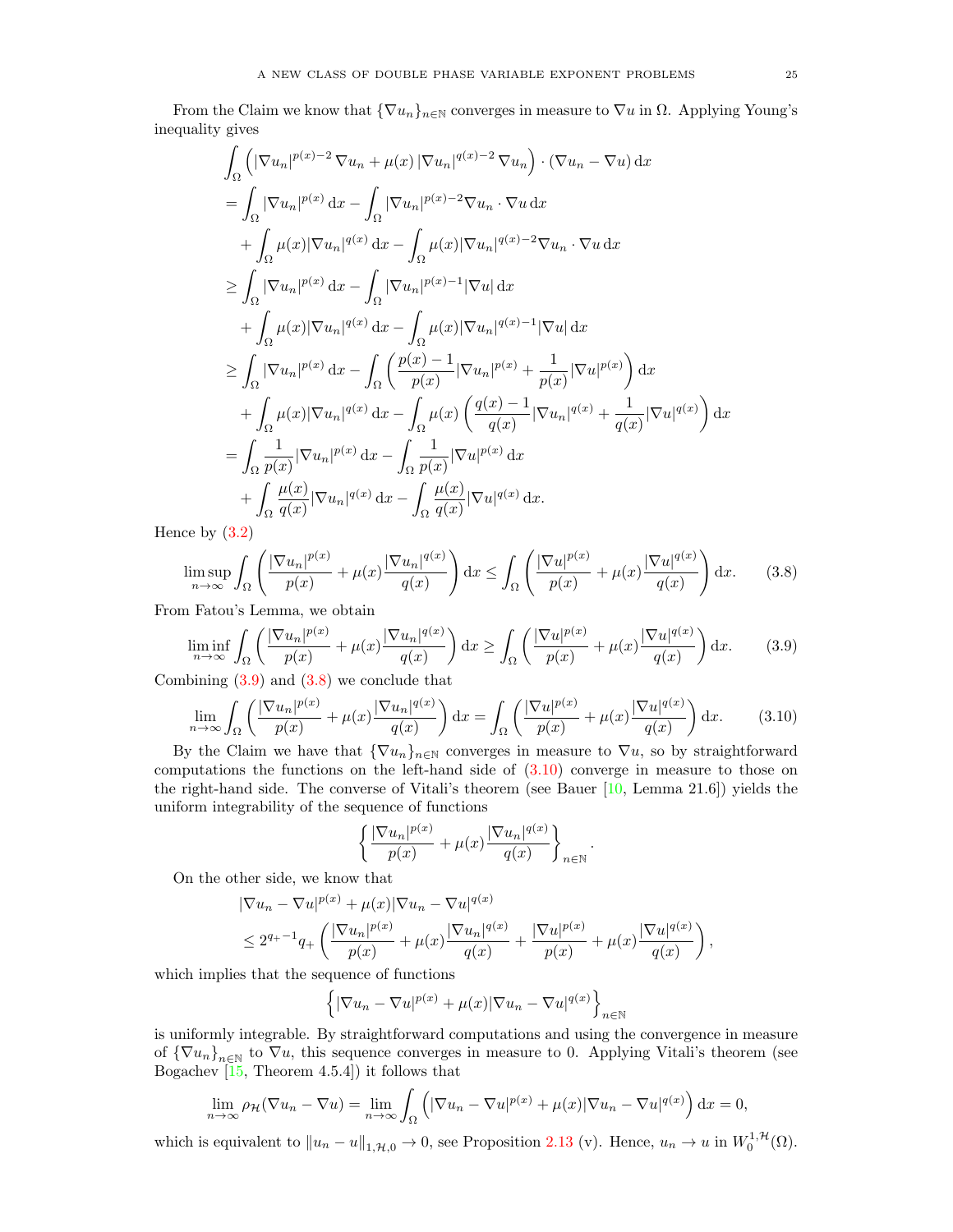(iii) The operator  $A$  is coercive, since by Proposition [2.13](#page-8-1) (i), one has

$$
\frac{\langle A(u), u \rangle}{\|u\|_{1, \mathcal{H}, 0}} = \int_{\Omega} \left( \|u\|_{1, \mathcal{H}, 0}^{p(x)-1} \left( \frac{|\nabla u|}{\|u\|_{1, \mathcal{H}, 0}} \right)^{p(x)} + \|u\|_{1, \mathcal{H}, 0}^{q(x)-1} \mu(x) \left( \frac{|\nabla u|}{\|u\|_{1, \mathcal{H}, 0}} \right)^{q(x)} \right) dx
$$
  
\n
$$
\geq \min \left\{ \|u\|_{1, \mathcal{H}, 0}^{p(-1)}, \|u\|_{1, \mathcal{H}, 0}^{q(-1)} \right\} \rho_{\mathcal{H}} \left( \frac{\nabla u}{\|\nabla u\|_{\mathcal{H}}} \right) \to +\infty \text{ as } \|u\|_{1, \mathcal{H}, 0} \to +\infty.
$$

This fact along with assertion (i) of this theorem implies by the Minty-Browder theorem, see, for example, Zeidler [\[66,](#page-31-13) Theorem 26.A], that A is invertible and that  $A^{-1}$  is strictly monotone, demicontinuous and bounded. We only need to show that  $A^{-1}$  is continuous.

To this end, let  $\{y_n\}_{n\in\mathbb{N}}\subseteq W_0^{1,\mathcal{H}}(\Omega)^*$  be a sequence such that  $y_n\to y$  in  $W_0^{1,\mathcal{H}}(\Omega)^*$  and let  $u_n = A^{-1}(y_n)$  as well as  $u = A^{-1}(y)$ . By the strong convergence of  $\{y_n\}_{n\in\mathbb{N}}$  and the boundedness of  $A^{-1}$  we know that  $u_n$  is bounded in  $W_0^{1,\mathcal{H}}(\Omega)$ . Hence, there exists a subsequence  $\{u_{n_k}\}_{k\in\mathbb{N}}$ of  $\{u_n\}_{n\in\mathbb{N}}$  such that

$$
u_{n_k} \rightharpoonup u_0 \quad \text{in } W_0^{1,\mathcal{H}}(\Omega).
$$

Using these facts we have

$$
\lim_{k \to \infty} \langle A(u_{n_k}) - A(u_0), u_{n_k} - u_0 \rangle
$$
  
= 
$$
\lim_{k \to \infty} \langle y_{n_k} - y, u_{n_k} - u_0 \rangle + \lim_{k \to \infty} \langle y - A(u_0), u_{n_k} - u_0 \rangle = 0.
$$

From assertion (ii) of the theorem we know that A fulfills the  $(S_+)$ -property which implies that  $u_{n_k} \to u_0$  in  $W_0^{1,\mathcal{H}}(\Omega)$ . By the continuity of the operator A we easily see that

$$
A(u_0) = \lim_{k \to \infty} A(u_{n_k}) = \lim_{k \to \infty} y_{n_k} = y = A(u).
$$

Since A is injective, it follows that  $u = u_0$ . By the subsequence principle it is easy to show that the whole sequence converges.  $\Box$ 

We have similar results when the operator A acts on  $W^{1, \mathcal{H}}(\Omega)$ .

# Proposition 3.4.

- (i) Let hypothesis [\(2.4\)](#page-6-2) be satisfied. Then the functional  $I: W^{1, \mathcal{H}}(\Omega) \to \mathbb{R}$  is well-defined and of class  $C^1$  with  $I'(u) = A(u)$ .
- (ii) Let hypothesis [\(2.4\)](#page-6-2) be satisfied. Then the operator  $A: W^{1, \mathcal{H}}(\Omega) \to W^{1, \mathcal{H}}(\Omega)^*$  is continuous, bounded and strictly monotone.
- (iii) Let hypothesis (H) be satisfied. Then the operator  $A: W^{1, \mathcal{H}}(\Omega) \to W^{1, \mathcal{H}}(\Omega)^*$  satisfies the  $(S_+)$ -property, that is,

$$
u_n \rightharpoonup u
$$
 in  $W^{1,\mathcal{H}}(\Omega)$  and  $\limsup_{n \to \infty} \langle A(u_n), u_n - u \rangle \leq 0$ ,

imply  $u_n \to u$  in  $W^{1, \mathcal{H}}(\Omega)$ .

Proof. The assertions (i) and (ii) follow in the same way as in the proof of Theorem [3.3.](#page-21-0) For (iii) we make use of the compact embedding  $W^{1, H}(\Omega) \hookrightarrow L^{\mathcal{H}}(\Omega)$ , see Proposition [2.18](#page-11-0) (i).  $\square$ 

In the following let  $X = W_0^{1, \mathcal{H}}(\Omega)$  or  $X = W^{1, \mathcal{H}}(\Omega)$  and let  $B: X \to X^*$  be given by  $\langle B(u), v \rangle_X =$ Ω  $\left( |\nabla u|^{p(x)-2}\nabla u \cdot \nabla v + \mu(x)|\nabla u|^{q(x)-2}\nabla u \cdot \nabla v \right) dx$  $+$   $\overline{1}$ Ω  $\left(|u|^{p(x)-2}uv + \mu(x)|u|^{q(x)-2}uv\right) dx,$ 

for all  $u, v \in X$ , where  $\langle \cdot, \cdot \rangle_X$  denotes the duality pairing between X and its dual space  $X^*$ . Moreover, let  $J: X \to \mathbb{R}$  be given by

$$
J(u) = \int_{\Omega} \left( \frac{|\nabla u|^{p(x)}}{p(x)} + \mu(x) \frac{|\nabla u|^{q(x)}}{q(x)} \right) dx + \int_{\Omega} \left( \frac{|u|^{p(x)}}{p(x)} + \mu(x) \frac{|u|^{q(x)}}{q(x)} \right) dx
$$

for all  $u \in X$ .

Under the weaker assumptions in  $(2.4)$  we have the following.

Proposition 3.5. Let hypothesis  $(2.4)$  be satisfied.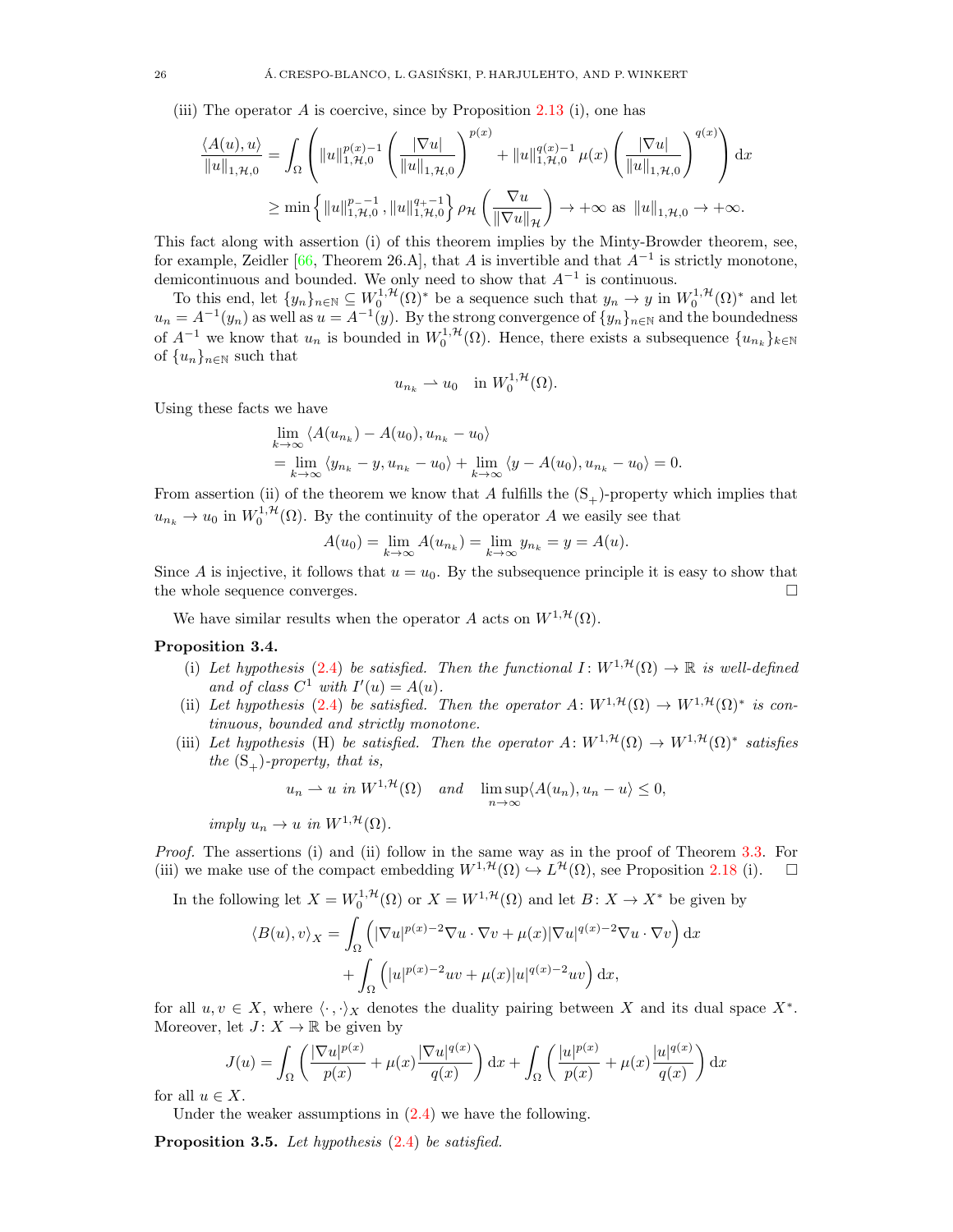- (i) The functional  $J: X \to \mathbb{R}$  is well-defined and of class  $C^1$  with  $J'(u) = B(u)$ .
- (ii) The operator  $B: X \to X^*$  is continuous, bounded and strictly monotone.
- (iii) The operator  $B\colon X\to X^*$  satisfies the  $(S_+)$ -property, that is,

$$
u_n \rightharpoonup u
$$
 in X and  $\limsup_{n \to \infty} \langle B(u_n), u_n - u \rangle \leq 0$ ,

imply  $u_n \to u$  in X.

(iv) The operator  $B: X \to X^*$  is coercive and a homeomorphism.

# 4. Existence and uniqueness results

<span id="page-26-0"></span>In this section we prove our main existence and uniqueness results. Recall that the problem under consideration is the following one

<span id="page-26-1"></span>
$$
-\operatorname{div}\left(|\nabla u|^{p(x)-2}\nabla u + \mu(x)|\nabla u|^{q(x)-2}\nabla u\right) = f(x, u, \nabla u) \quad \text{in } \Omega,
$$
  
\n
$$
u = 0 \quad \text{on } \partial\Omega.
$$
 (4.1)

We suppose the following assumptions on the nonlinearity f.

- H(f) Let  $f: \Omega \times \mathbb{R} \times \mathbb{R}^N \to \mathbb{R}$  be a Caratheodory function such that  $f(\cdot, 0, 0) \neq 0$  and the following hold:
	- (i) There exists  $\alpha \in L^{\frac{r(\cdot)}{r(\cdot)-1}}(\Omega)$  and  $a_1, a_2 \geq 0$  such that

$$
|f(x,s,\xi)|\leq a_1 |\xi|^{p(x)\frac{r(x)-1}{r(x)}}+a_2|s|^{r(x)-1}+\alpha(x)
$$

for a. a.  $x \in \Omega$ , for all  $s \in \mathbb{R}$  and for all  $\xi \in \mathbb{R}^N$ , where  $r \in C_+(\overline{\Omega})$  is such that  $r(x) < p^*(x)$  for all  $x \in \overline{\Omega}$  with the critical exponent  $p^*$  given in [\(2.8\)](#page-9-2).

(ii) There exists  $\omega \in L^1(\Omega)$  and  $b_1, b_2 \geq 0$  such that

$$
f(x, s, \xi)s \le b_1 |\xi|^{p(x)} + b_2 |s|^{p_-} + \omega(x)
$$
\n(4.2)

for a. a.  $x \in \Omega$ , for all  $s \in \mathbb{R}$  and for all  $\xi \in \mathbb{R}^N$ . Moreover,

<span id="page-26-4"></span><span id="page-26-3"></span><span id="page-26-2"></span>
$$
1 - b_1 - b_2 \lambda_{1, p}^{-1} > 0 \tag{4.3}
$$

where  $\lambda_{1,p-}$  is the first eigenvalue of the Dirichlet eigenvalue problem for the p--Laplacian, see [\(2.27\)](#page-19-1).

**Example 4.1.** The following function satisfies hypotheses  $H(f)$ :

$$
f(x,s,\xi) = -d_1|s|^{r(x)-2}s + d_2|\xi|^{(p_--1)\left(\frac{r(x)-1}{r(x)}\right)} + d_3\gamma(x),
$$

with  $l, r \in C_+(\overline{\Omega})$ ,  $r(x) < p^*(x)$  and  $l(x) \le \min\{p_-, r(x)\}\$  for all  $x \in \overline{\Omega}$ ,  $0 \ne \gamma \in L^{\frac{l(\cdot)}{l(\cdot)-1}}(\Omega)$ ,  $d_1 \geq 0$  and

$$
0<|d_3|
$$

**Definition 4.2.** We say that  $u \in W_0^{1, H}(\Omega)$  is a weak solution of problem [\(4.1\)](#page-26-1) if for all test functions  $\varphi \in W_0^{1,\mathcal{H}}(\Omega)$  it satisfies

$$
\int_{\Omega} \left( |\nabla u|^{p(x)-2} \nabla u + \mu(x) |\nabla u|^{q(x)-2} \nabla u \right) \cdot \nabla \varphi \, dx = \int_{\Omega} f(x, u, \nabla u) \varphi \, dx. \tag{4.4}
$$

Because of Proposition [2.16](#page-9-0) and hypothesis  $H(f)(i)$  a weak solution in [\(4.4\)](#page-26-2) is well-defined. The following proposition is an immediate consequence of Theorem [3.3.](#page-21-0)

Proposition 4.3. Let hypothesis (H) be satisfied and let

$$
f(x, s, \xi) = \alpha(x) \text{ for all } (x, s, \xi) \in \Omega \times \mathbb{R} \times \mathbb{R}^N,
$$

where r and  $\alpha$  are as in H(f)(i). Then [\(4.1\)](#page-26-1) has a unique weak solution.

*Proof.* By assumption and Proposition [2.16,](#page-9-0)  $W_0^{1, H}(\Omega) \hookrightarrow L^{r(\cdot)}(\Omega)$ , hence  $\alpha \in L^{r'(\cdot)}(\Omega)$  $L^{r(\cdot)}(\Omega)^* \hookrightarrow W_0^{1,\mathcal{H}}(\Omega)^*$  and by Proposition [3.3](#page-21-0) A is bijective.

Our main existence result reads as follows.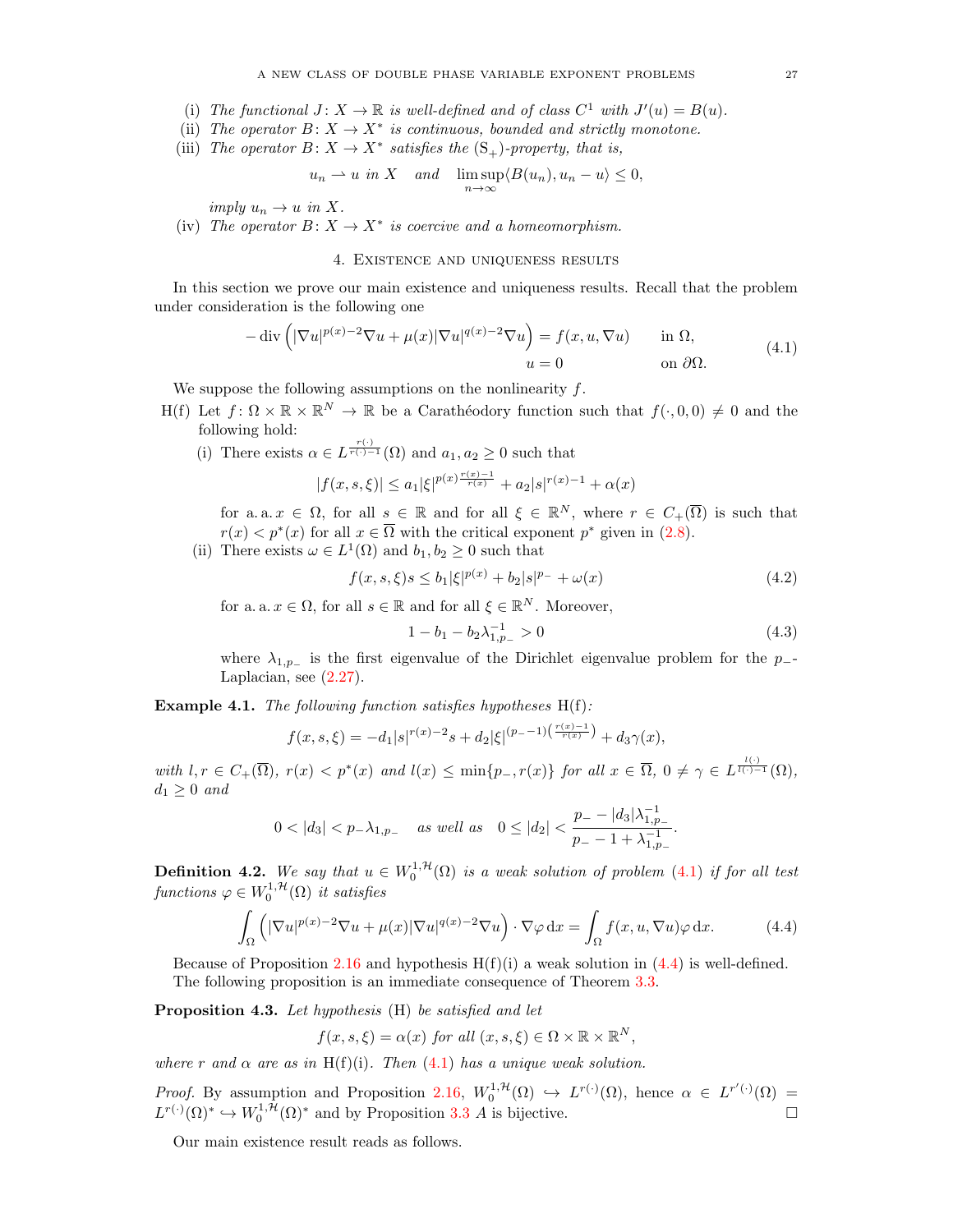<span id="page-27-0"></span>**Theorem 4.4.** Let hypotheses  $(H)$  and  $H(f)$  be satisfied. Then problem  $(4.1)$  admits at least one nontrivial weak solution  $u \in W_0^{1, \mathcal{H}}(\Omega)$ .

*Proof.* First, we introduce the Nemytskij operator related to f, that is,  $N_f := i^* \circ \hat{N}_f$ , where  $\hat{N}_f: W_0^{1, \mathcal{H}}(\Omega) \to L^{r'(\cdot)}(\Omega)$  is given by

$$
\hat{N}_f(u) = f(x, u, \nabla u),
$$

and  $i^*: L^{r'(\cdot)}(\Omega) \to W_0^{1,\mathcal{H}}(\Omega)^*$  is the adjoint operator of the embedding  $i: W_0^{1,\mathcal{H}}(\Omega) \to L^{r(\cdot)}(\Omega)$ . It is clear that  $\hat{N}_f$  is well-defined, bounded and continuous by H(f)(i) and Proposition [2.16](#page-9-0) (for the continuity use Vitali's Theorem as in Proposition [3.1\)](#page-19-3).

For  $u \in W_0^{1,\mathcal{H}}(\Omega)$  we define  $\mathcal{A}: W_0^{1,\mathcal{H}}(\Omega) \to W_0^{1,\mathcal{H}}(\Omega)^*$  by

$$
\mathcal{A}(u) = A(u) - N_f(u),
$$

which consequently is continuous and bounded by Theorem  $3.3$ .

In order to apply Theorem  $2.32$  we first show that  $A$  is pseudomonotone in the sense of Remark [2.31.](#page-19-5) To this end, let  $\{u_n\}_{n\geq 1} \subseteq W_0^{1,\mathcal{H}}(\Omega)$  be a sequence such that

$$
u_n \rightharpoonup u
$$
 in  $W_0^{1,\mathcal{H}}(\Omega)$  and  $\limsup_{n \to \infty} \langle \mathcal{A}(u_n), u_n - u \rangle_{\mathcal{H}} \le 0.$  (4.5)

The compact embedding from Proposition [2.1](#page-4-1) implies that

<span id="page-27-2"></span><span id="page-27-1"></span>
$$
u_n \to u \quad \text{in } L^{r(\cdot)}(\Omega) \tag{4.6}
$$

since  $r(x) < p^*(x)$  for all  $x \in \overline{\Omega}$ . From Hölder's inequality, the weak convergence of  $\{u_n\}_{n\in\mathbb{N}}$  in  $W_0^{1,\mathcal{H}}(\Omega)$  (hence it is bounded in its norm) and the boundedness of  $\hat{N}_f$  it follows that

$$
\left| \int_{\Omega} f(x, u_n, \nabla u_n) (u_n - u) dx \right| \leq 2 \left\| \hat{N}_f(u_n) \right\|_{\frac{r(\cdot) - 1}{r(\cdot)}} \|u - u_n\|_{r(\cdot)} \n\leq 2 \sup_{n \in \mathbb{N}} \left\| \hat{N}_f(u_n) \right\|_{\frac{r(\cdot) - 1}{r(\cdot)}} \|u - u_n\|_{r(\cdot)}.
$$

From this along with the strong convergence in [\(4.6\)](#page-27-1) we see that

<span id="page-27-3"></span>
$$
\lim_{n \to \infty} \int_{\Omega} f(x, u_n, \nabla u_n)(u_n - u) \, \mathrm{d}x = 0.
$$

Hence, if we pass to the limit in the weak formulation in [\(4.4\)](#page-26-2) replacing u by  $u_n$  and  $\varphi$  by  $u_n-u$ , we obtain

$$
\limsup_{n \to \infty} \langle A(u_n), u_n - u \rangle_{\mathcal{H}} = \limsup_{n \to \infty} \langle A(u_n), u_n - u \rangle_{\mathcal{H}} \le 0.
$$
\n(4.7)

Since A fulfills the  $(S_+)$ -property, see Theorem [3.3,](#page-21-0) by using [\(4.5\)](#page-27-2) and [\(4.7\)](#page-27-3) it follows that  $u_n \to u$ in  $W_0^{1,\mathcal{H}}(\Omega)$ . Therefore, by the continuity of the operator A, we conclude that  $\mathcal{A}(u_n) \to \mathcal{A}(u)$ in  $W_0^{1,\mathcal{H}}(\Omega)^*$ . Hence A is pseudomonotone.

Let us now prove that  $\mathcal A$  is coercive, see Definition [2.30.](#page-19-2) Recall the representation of the first eigenvalue of the p−-Laplacian, see [\(2.28\)](#page-19-6), replacing r by  $p_$ , we have the inequality

<span id="page-27-4"></span>
$$
||u||_{p_{-}}^{p_{-}} \leq \lambda_{1,p_{-}}^{-1} ||\nabla u||_{p_{-}}^{p_{-}} \quad \text{for all } u \in W_0^{1,p_{-}}(\Omega). \tag{4.8}
$$

Note that  $W_0^{1,\mathcal{H}}(\Omega) \subseteq W_0^{1,p}(\Omega)$ . Then, by applying [\(4.8\)](#page-27-4) and [\(4.2\)](#page-26-3) along with Proposition [2.13](#page-8-1) one has

$$
\langle \mathcal{A}(u), u \rangle = \int_{\Omega} \left( |\nabla u|^{p(x)-2} \nabla u + \mu(x) |\nabla u|^{q(x)-2} \nabla u \right) \cdot \nabla u \, dx - \int_{\Omega} f(x, u, \nabla u) u \, dx
$$
  
\n
$$
\geq \rho_{\mathcal{H}}(\nabla u) - b_1 \int_{\Omega} |\nabla u|^{p(x)} \, dx - b_2 \int_{\Omega} |u|^{p_-} \, dx - ||\omega||_1
$$
  
\n
$$
\geq \rho_{\mathcal{H}}(\nabla u) - b_1 \int_{\Omega} |\nabla u|^{p(x)} \, dx - b_2 \lambda_{1, p_-}^{-1} \int_{\Omega} |\nabla u|^{p_-} \, dx - ||\omega||_1
$$
  
\n
$$
\geq \left( 1 - b_1 - b_2 \lambda_{1, p_-}^{-1} \right) \rho_{\mathcal{H}}(\nabla u) - b_2 \lambda_{1, p_-}^{-1} |\Omega| - ||\omega||_1
$$
  
\n
$$
\geq \left( 1 - b_1 - b_2 \lambda_{1, p_-}^{-1} \right) \min \left\{ ||\nabla u||_{\mathcal{H}}^{q_+}, ||\nabla u||_{\mathcal{H}}^{p_-} \right\} - b_2 \lambda_{1, p_-}^{-1} |\Omega| - ||\omega||_1.
$$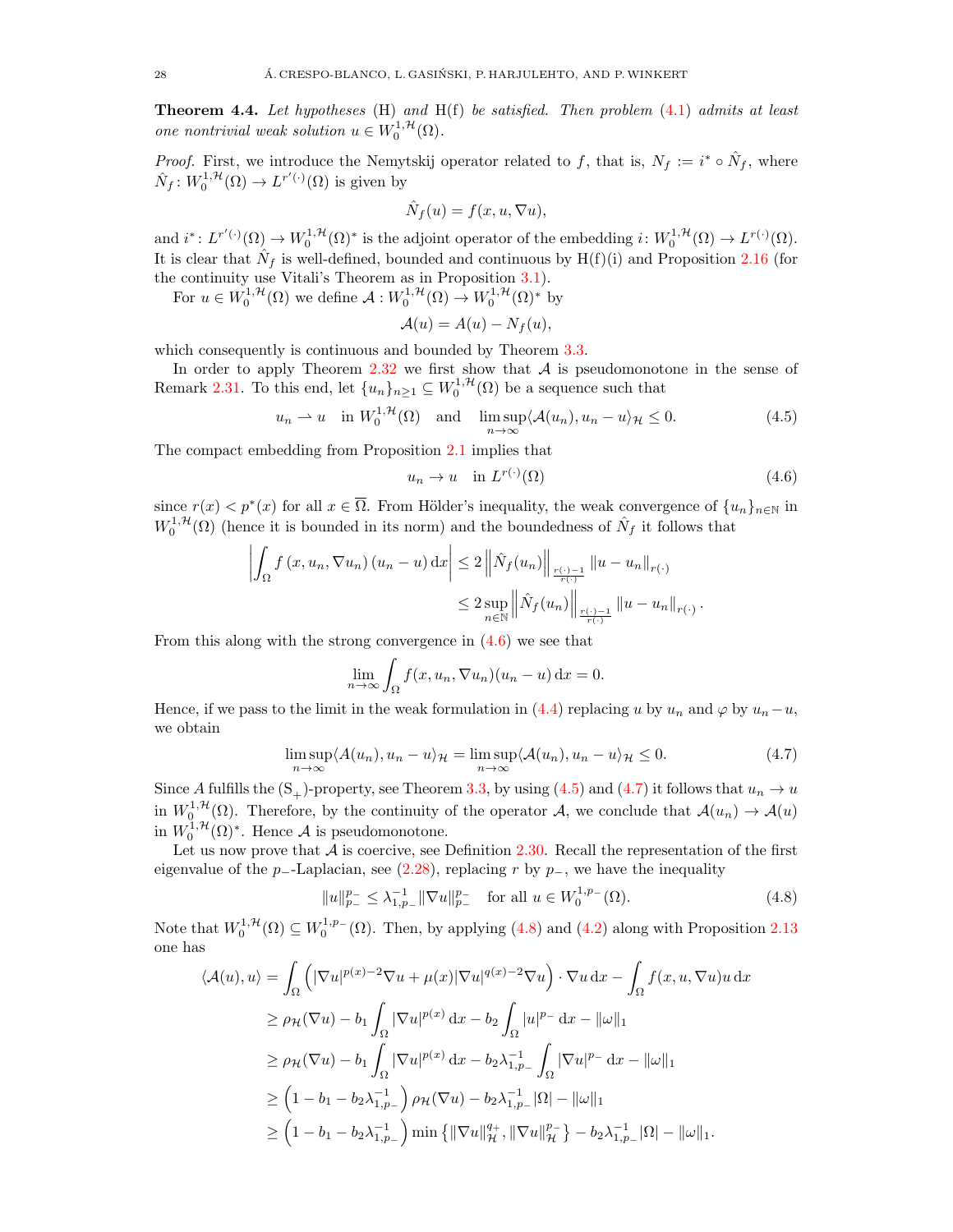Hence, since  $1 < p_- < q_+$  and  $1 - b_1 - b_2 \lambda_{1,p_-}^{-1} > 0$  by assumption [\(4.3\)](#page-26-4), we conclude that the operator  $\mathcal{A}: W_0^{1, \mathcal{H}}(\Omega) \to W_0^{1, \mathcal{H}}(\Omega)^*$  is coercive.

Therefore, we have proved that the operator  $\mathcal{A}: W_0^{1,\mathcal{H}}(\Omega) \to W_0^{1,\mathcal{H}}(\Omega)^*$  is bounded, pseu-domonotone and coercive. Applying Theorem [2.32](#page-19-4) we get a function  $u \in W_0^{1, H}(\Omega)$  such that  $\mathcal{A}(u) = 0$ . By the definition of the operator A and the first condition in H(f), u is a nontrivial weak solution of our original problem  $(4.1)$ . This completes the proof.

In the second part of this section we want to discuss the question under what conditions the solution obtained in Theorem [4.4](#page-27-0) is unique. In order to give a positive answer we need to strengthen our conditions on the nonlinearity  $f: \Omega \times \mathbb{R} \times \mathbb{R}^N \to \mathbb{R}$  in the following sense.

(U1) There exists  $c_1 \geq 0$  such that

$$
(f(x, s, \xi) - f(x, t, \xi))(s - t) \le c_1|s - t|^2
$$

for a. a.  $x \in \Omega$ , for all  $s, t \in \mathbb{R}$  and for all  $\xi \in \mathbb{R}^N$ .

(U2) There exists  $\rho \in L^{r'(\cdot)}(\Omega)$ , where  $r \in C_+(\overline{\Omega})$  is such that  $r(x) < p^*(x)$  for all  $x \in \overline{\Omega}$ , and  $c_2 \geq 0$  such that the map  $\xi \mapsto f(x, s, \xi) - \rho(x)$  is linear for a. a.  $x \in \Omega$ , for all  $s \in \mathbb{R}$  and

$$
|f(x,s,\xi) - \rho(x)| \le c_2 |\xi|
$$

for a. a.  $x \in \Omega$ , for all  $s \in \mathbb{R}$  and for all  $\xi \in \mathbb{R}^N$ . Moreover,

<span id="page-28-3"></span>
$$
c_1 \lambda_{1,2}^{-1} + c_2 \lambda_{1,2}^{-\frac{1}{2}} < 1,\tag{4.9}
$$

where  $\lambda_{1,2}$  is the first eigenvalue of the Dirichlet eigenvalue problem for the Laplace differential operator, see [\(2.27\)](#page-19-1).

**Example 4.5.** The following function satisfies hypotheses  $H(f)$ , (U1) and (U2), where for simplicity we drop the s-dependence:

$$
f(x,\xi) = \sum_{i=1}^{N} \beta_i \xi_i + \rho(x) \quad \text{for a. } a, x \in \Omega \text{ and for all } \xi \in \mathbb{R}^N,
$$

with  $p_-=2$ ,  $0 \neq \rho \in L^2(\Omega)$  and

<span id="page-28-1"></span>
$$
\beta = (\beta_1, ..., \beta_N) \in \mathbb{R}^N \text{ with } |\beta|^2 < \min \left\{ 1 - \frac{1}{2} \lambda_{1,2}^{-1}, \lambda_{1,2} \right\}.
$$

Any  $r \in C_+(\overline{\Omega})$  such that  $p_-=2 \le r(x) < p^*(x)$  for all  $x \in \overline{\Omega}$  is admissible.

Our uniqueness result reads as follows.

<span id="page-28-0"></span>**Theorem 4.6.** Let (H), H(f), (U1), and (U2) be satisfied and let  $p(x) \equiv 2$  for all  $x \in \overline{\Omega}$ . Then, problem [\(4.1\)](#page-26-1) admits a unique weak solution.

*Proof.* Let  $u, v \in W_0^{1, H}(\Omega)$  be two weak solutions of [\(4.1\)](#page-26-1). Testing the corresponding weak formulations with  $\varphi = u - v$  and subtracting these equations gives

$$
\int_{\Omega} |\nabla(u-v)|^2 dx + \int_{\Omega} \mu(x) \left( |\nabla u|^{q(x)-2} \nabla u - |\nabla v|^{q(x)-2} \nabla u \right) \cdot \nabla(u-v) dx
$$
\n
$$
= \int_{\Omega} (f(x, u, \nabla u) - f(x, v, \nabla u))(u-v) dx + \int_{\Omega} (f(x, v, \nabla u) - f(x, v, \nabla v))(u-v) dx.
$$
\n(4.10)

The second term on the left-hand side of  $(4.10)$  is nonnegative, so we have the estimate

<span id="page-28-2"></span>
$$
\int_{\Omega} |\nabla(u-v)|^2 dx + \int_{\Omega} \mu(x) \left( |\nabla u|^{q(x)-2} \nabla u - |\nabla v|^{q(x)-2} \nabla u \right) \cdot \nabla(u-v) dx
$$
\n
$$
\geq \int_{\Omega} |\nabla(u-v)|^2 dx.
$$
\n(4.11)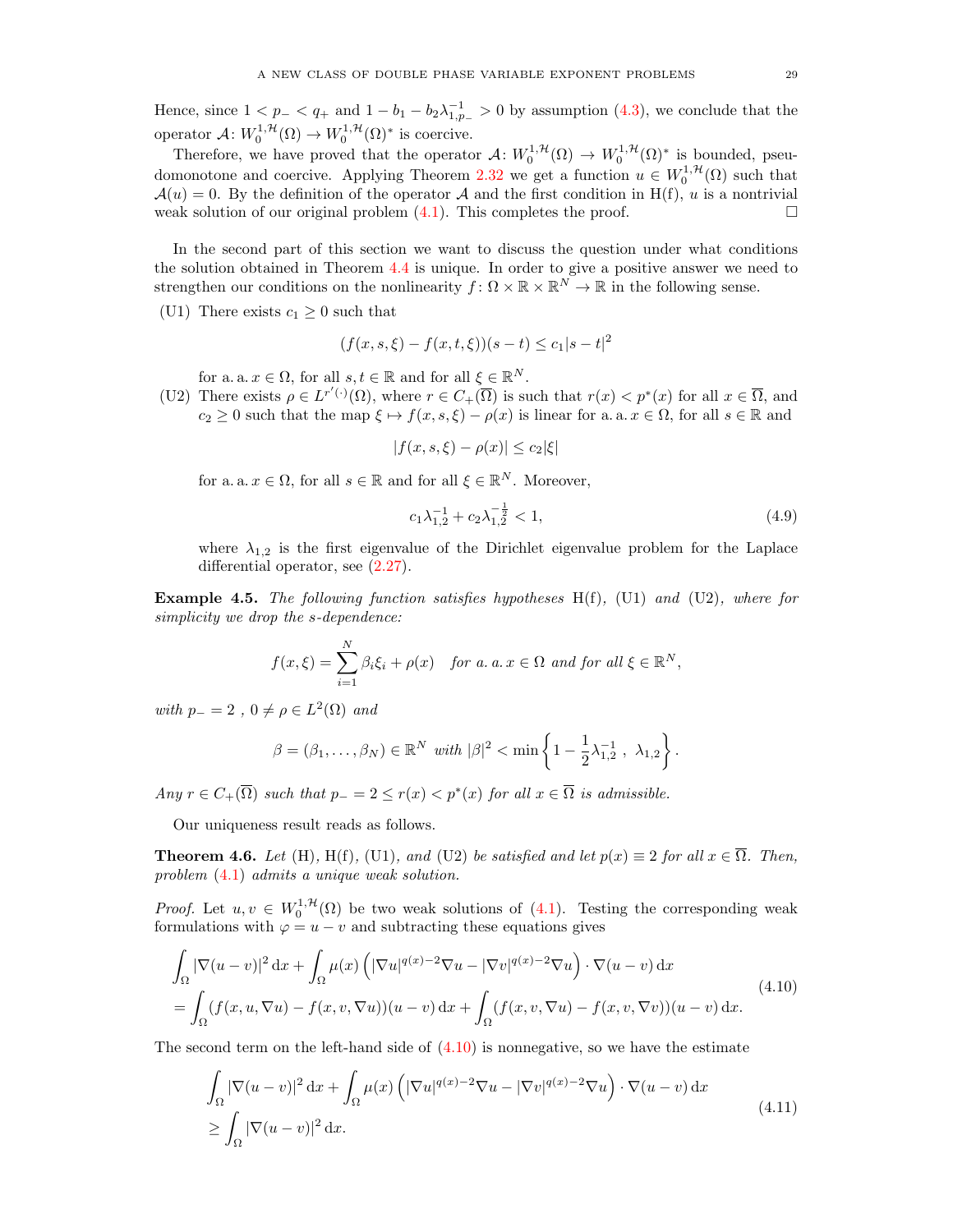For the right-hand side of  $(4.10)$  we can use the assumptions  $(U1)$ ,  $(U2)$  and Hölder's inequality which leads to

$$
\int_{\Omega} (f(x, u, \nabla u) - f(x, v, \nabla u))(u - v) dx + \int_{\Omega} (f(x, v, \nabla u) - f(x, v, \nabla v))(u - v) dx
$$
\n
$$
\leq c_1 \|u - v\|_2^2 + \int_{\Omega} \left( f\left(x, v, \nabla \left(\frac{1}{2}(u - v)^2\right)\right) - \rho(x) \right) dx
$$
\n
$$
\leq c_1 \|u - v\|_2^2 + c_2 \int_{\Omega} |u - v||\nabla(u - v)| dx
$$
\n
$$
\leq \left(c_1 \lambda_{1,2}^{-1} + c_2 \lambda_{1,2}^{-\frac{1}{2}}\right) \|\nabla(u - v)\|_2^2.
$$
\n(4.12)

From  $(4.10)$ ,  $(4.11)$  and  $(4.12)$  we see that

$$
\|\nabla(u-v)\|_2^2 = \int_{\Omega} |\nabla(u-v)|^2 dx \le \left(c_1 \lambda_{1,2}^{-1} + c_2 \lambda_{1,2}^{-\frac{1}{2}}\right) \|\nabla(u-v)\|_2^2.
$$
 (4.13)

Then, by [\(4.9\)](#page-28-3), from [\(4.13\)](#page-29-21) it follows  $u = v$ .

## <span id="page-29-21"></span><span id="page-29-20"></span>**ACKNOWLEDGMENTS**

The first author was funded by the Deutsche Forschungsgemeinschaft (DFG, German Research Foundation) under Germany's Excellence Strategy – The Berlin Mathematics Research Center MATH+ and the Berlin Mathematical School (BMS) (EXC-2046/1, project ID: 390685689).

### **REFERENCES**

- <span id="page-29-13"></span>[1] R. Arora, S. Shmarev Double phase parabolic problem with variable growth, preprint 2020, arXiv: 2010.08306.
- <span id="page-29-14"></span>[2] R. Arora, Fine properties of solutions for quasi-linear elliptic and parabolic equations with nonlocal and non-standard growth, General Mathematics [math.GM]. Université de Pau et des Pays del'Adour, 2020. English. NNT : 2020PAUU3021.
- <span id="page-29-8"></span>[3] A. Bahrouni, V.D. Rădulescu, D.D. Repovš, Double phase transonic flow problems with variable growth: nonlinear patterns and stationary waves, Nonlinearity  $32$  (2019), no. 7, 2481–2495.
- <span id="page-29-12"></span>[4] A. Bahrouni, V.D. Rădulescu, P. Winkert, Double phase problems with variable growth and convection for the Baouendi-Grushin operator, Z. Angew. Math. Phys. 71 (2020), no. 6, 183, 14 pp.
- <span id="page-29-16"></span>[5] G. Barletta, E. Tornatore, Elliptic problems with convection terms in Orlicz spaces, J. Math. Anal. Appl. 495 (2021), no. 2, 124779, 28 pp.
- <span id="page-29-0"></span>[6] P. Baroni, M. Colombo, G. Mingione, Harnack inequalities for double phase functionals, Nonlinear Anal. 121 (2015), 206–222.
- <span id="page-29-1"></span>[7] P. Baroni, M. Colombo, G. Mingione, Non-autonomous functionals, borderline cases and related function classes, St. Petersburg Math. J. 27 (2016), 347–379.
- <span id="page-29-2"></span>[8] P. Baroni, M. Colombo, G. Mingione, Regularity for general functionals with double phase, Calc. Var. Partial Differential Equations 57 (2018), no. 2, Art. 62, 48 pp.
- <span id="page-29-3"></span>[9] P. Baroni, T. Kuusi, G. Mingione, Borderline gradient continuity of minima, J. Fixed Point Theory Appl. 15 (2014), no. 2, 537–575.
- <span id="page-29-19"></span>[10] H. Bauer, "Measure and Integration Theory", De Gruyter, Berlin, 2001.
- <span id="page-29-6"></span>[11] L. Beck, G. Mingione, *Lipschitz bounds and nonuniform ellipticity*, Comm. Pure Appl. Math. **73** (2020), no. 5, 944–1034.
- <span id="page-29-7"></span>[12] L. Beck, G. Mingione, Optimal Lipschitz criteria and local estimates for non-uniformly elliptic problems, Atti Accad. Naz. Lincei Rend. Lincei Mat. Appl. 30 (2019), no. 2, 223–236.
- <span id="page-29-9"></span>[13] V. Benci, P. D'Avenia, D. Fortunato, L. Pisani, Solitons in several space dimensions: Derrick's problem and infinitely many solutions, Arch. Ration. Mech. Anal. 154 (2000), no. 4, 297–324.
- <span id="page-29-17"></span>[14] S. Biagi, F. Esposito, E. Vecchi, Symmetry and monotonicity of singular solutions of double phase problems, J. Differential Equations 280 (2021), 435–463.
- <span id="page-29-18"></span>[15] V.I. Bogachev, "Measure Theory", Springer-Verlag, Berlin, 2007.
- <span id="page-29-4"></span>[16] S.-S. Byun, J. Oh, Regularity results for generalized double phase functionals, Anal. PDE 13 (2020), no. 5, 1269–1300.
- <span id="page-29-15"></span>[17] M. Cencelj, V.D. Rădulescu, D.D. Repovš, *Double phase problems with variable growth*, Nonlinear Anal. 177 (2018), 270–287.
- <span id="page-29-10"></span>[18] L. Cherfils, Y. Il'yasov, On the stationary solutions of generalized reaction diffusion equations with  $p\&q$ -Laplacian, Commun. Pure Appl. Anal. 4 (2005), no. 1, 9–22.
- <span id="page-29-11"></span>[19] F. Colasuonno, M. Squassina, Eigenvalues for double phase variational integrals, Ann. Mat. Pura Appl. (4) 195 (2016), no. 6, 1917–1959.
- <span id="page-29-5"></span>[20] M. Colombo, G. Mingione, Bounded minimisers of double phase variational integrals, Arch. Ration. Mech. Anal. 218 (2015), no. 1, 219–273.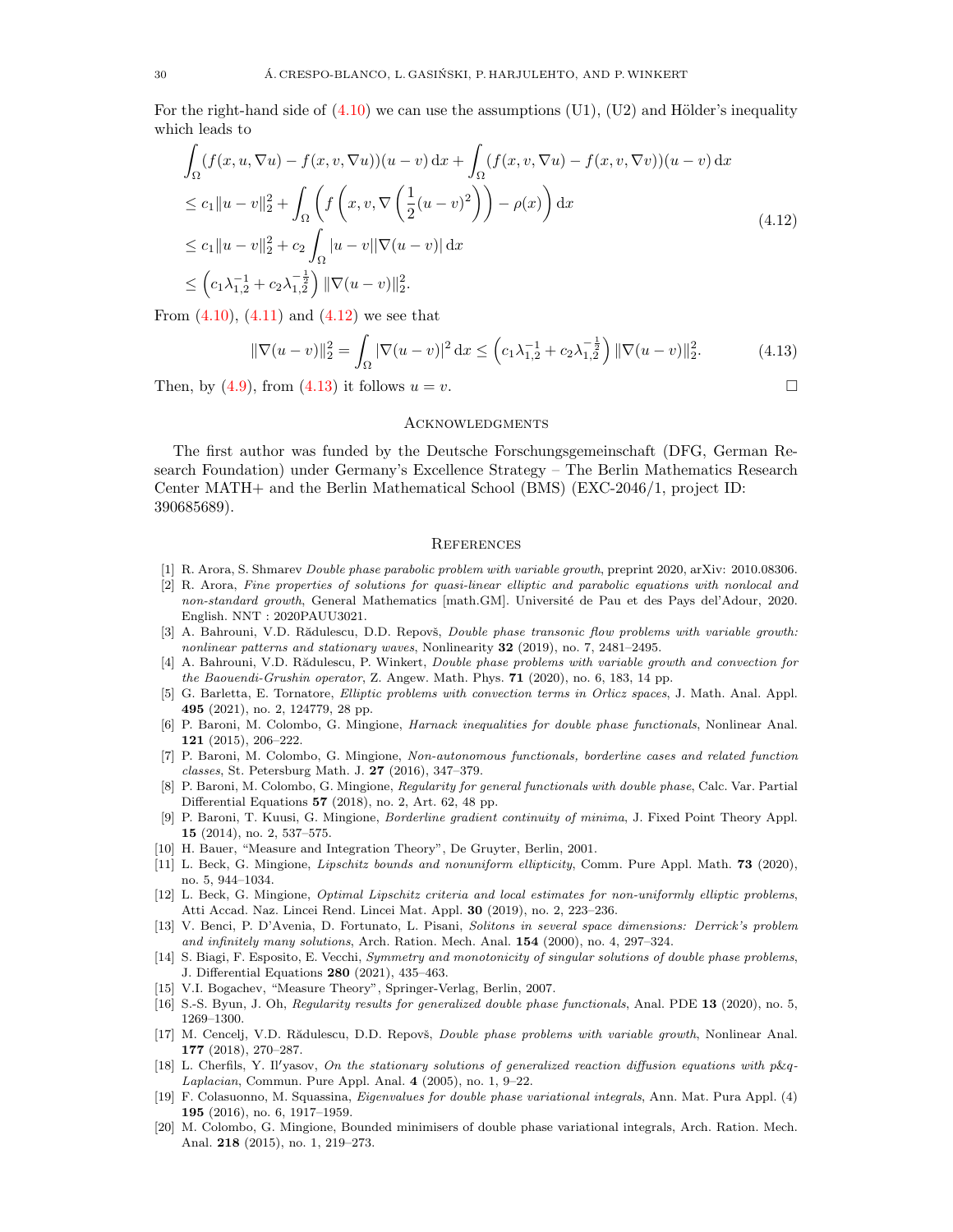- <span id="page-30-0"></span>[21] M. Colombo, G. Mingione, Regularity for double phase variational problems, Arch. Ration. Mech. Anal. 215 (2015), no. 2, 443–496.
- <span id="page-30-1"></span>[22] C. De Filippis, Higher integrability for constrained minimizers of integral functionals with  $(p, q)$ -growth in low dimension, Nonlinear Anal. 170 (2018), 1–20.
- <span id="page-30-8"></span>[23] C. De Filippis, G. Mingione, On the regularity of minima of non-autonomous functionals, J. Geom. Anal. 30 (2020), no. 2, 1584–1626.
- <span id="page-30-2"></span>[24] C. De Filippis, G. Palatucci, Hölder regularity for nonlocal double phase equations, J. Differential Equations 267 (2019), no. 1, 547–586.
- <span id="page-30-22"></span>[25] L. Diening, P. Harjulehto, P. Hästö, M. Růžička, "Lebesgue and Sobolev Spaces with Variable Exponents", Springer, Heidelberg, 2011.
- <span id="page-30-31"></span>[26] X. Fan, An imbedding theorem for Musielak-Sobolev spaces, Nonlinear Anal. 75 (2012), no. 4, 1959–1971.
- <span id="page-30-28"></span>[27] X. Fan, Boundary trace embedding theorems for variable exponent Sobolev spaces, J. Math. Anal. Appl. 339 (2008), no. 2, 1395–1412.
- <span id="page-30-32"></span>[28] X. Fan, Differential equations of divergence form in Musielak-Sobolev spaces and a sub-supersolution method, J. Math. Anal. Appl. 386 (2012), no. 2, 593–604.
- <span id="page-30-25"></span>[29] X. Fan, Sobolev embeddings for unbounded domain with variable exponent having values across N, Math. Inequal. Appl. 13 (2010), no. 1, 123–134.
- <span id="page-30-33"></span>[30] X. Fan, C.-X. Guan, Uniform convexity of Musielak-Orlicz-Sobolev spaces and applications, Nonlinear Anal. 73 (2010), no. 1, 163-–175.
- <span id="page-30-26"></span>[31] X. Fan, J. Shen, D. Zhao, Sobolev embedding theorems for spaces  $W^{k,p(x)}(\Omega)$ , J. Math. Anal. Appl. 262 (2001), no. 2, 749–760.
- <span id="page-30-23"></span>[32] X. Fan, D. Zhao, On the spaces  $L^{p(x)}(\Omega)$  and  $W^{m,p(x)}(\Omega)$ , J. Math. Anal. Appl. 263 (2001), no. 2, 424–446.
- <span id="page-30-19"></span>[33] C. Farkas, P. Winkert, An existence result for singular Finsler double phase problems, J. Differential Equations 286 (2021), 455–473.
- <span id="page-30-14"></span>[34] A. Fiscella, A double phase problem involving Hardy potentials, Appl. Math. Optim., to appear.
- <span id="page-30-15"></span>[35] A. Fiscella, A. Pinamonti, Existence and multiplicity results for Kirchhoff type problems on a double phase setting, preprint, 2020, arXiv: 2008.00114.
- <span id="page-30-11"></span>[36] L. Gasiński, N.S. Papageorgiou, Anisotropic nonlinear Neumann problems, Calc. Var. Partial Differential Equations 42 (2011), no. 3-4, 323–354.
- <span id="page-30-12"></span>[37] L. Gasiński, N.S. Papageorgiou, Constant sign and nodal solutions for superlinear double phase problems, Adv. Calc. Var. 14 (2021), no. 4, 613–626.
- <span id="page-30-16"></span>[38] L. Gasinski, P. Winkert, Constant sign solutions for double phase problems with superlinear nonlinearity, Nonlinear Anal. 195 (2020), 111739.
- <span id="page-30-17"></span>[39] L. Gasiński, P. Winkert, Existence and uniqueness results for double phase problems with convection term, J. Differential Equations 268 (2020), no. 8, 4183–4193.
- <span id="page-30-13"></span>[40] L. Gasiński, P. Winkert, Sign changing solution for a double phase problem with nonlinear boundary condition via the Nehari manifold, J. Differential Equations  $274$  (2021), 1037–1066.
- <span id="page-30-30"></span>[41] P. Harjulehto, P. Hästö, "Orlicz Spaces and Generalized Orlicz Spaces", Springer, Cham, 2019.
- <span id="page-30-3"></span>[42] P. Harjulehto, P. Hästö, O. Toivanen, Hölder regularity of quasiminimizers under generalized growth conditions, Calc. Var. Partial Differential Equations 56 (2017), no. 2, Paper No. 22, 26pp.
- <span id="page-30-9"></span>[43] P. Hästö, J. Ok, Maximal regularity for local minimizers of non-autonomous functionals, J. Eur. Math. Soc. 24 (2022), no. 4, 1285–1334.
- <span id="page-30-34"></span>[44] J. Heinonen, T. Kipeläinen, O. Martio, "Nonlinear Potential Theory of Degenerate Elliptic Equations", Dover Publications, 2006.
- <span id="page-30-27"></span>[45] K. Ho, Y.-H. Kim, P. Winkert, C. Zhang, The boundedness and Hölder continuity of solutions to elliptic equations involving variable exponents and critical growth, J. Differential Equations 313 (2022), 503–532.
- <span id="page-30-35"></span>[46] A. Lê, *Eigenvalue problems for the p-Laplacian*, Nonlinear Anal. **64** (2006), no. 5, 1057–1099.
- <span id="page-30-36"></span>[47] P. Lindqvist, "Notes on the Stationary p-Laplace Equation", Springer, Cham, 2019.
- <span id="page-30-10"></span>[48] W. Liu, G. Dai, Existence and multiplicity results for double phase problem, J. Differential Equations 265 (2018), no. 9, 4311–4334.
- <span id="page-30-20"></span>[49] W. Liu, P. Winkert, Combined effects of singular and superlinear nonlinearities in singular double phase problems in  $\mathbb{R}^N$ , J. Math. Anal. Appl. 507 (2022), no. 2, Paper No. 125762.
- <span id="page-30-24"></span>[50] O. Kováčik, J. Rákosník, On spaces  $L^{p(x)}$  and  $W^{k,p(x)}$ , Czechoslovak Math. J. 41(116) (1991), no. 4, 592–618.
- <span id="page-30-4"></span>[51] P. Marcellini, Regularity and existence of solutions of elliptic equations with p, q-growth conditions, J. Differential Equations 90 (1991), no. 1, 1–30.
- <span id="page-30-5"></span>[52] P. Marcellini, Regularity of minimizers of integrals of the calculus of variations with nonstandard growth conditions, Arch. Rational Mech. Anal. 105 (1989), no. 3, 267–284.
- <span id="page-30-29"></span>[53] J. Musielak, "Orlicz Spaces and Modular Spaces", Springer-Verlag, Berlin, 1983.
- <span id="page-30-6"></span>[54] J. Ok, Partial regularity for general systems of double phase type with continuous coefficients, Nonlinear Anal. 177 (2018), 673–698.
- <span id="page-30-7"></span>[55] J. Ok, Regularity for double phase problems under additional integrability assumptions, Nonlinear Anal. 194 (2020), 111408.
- <span id="page-30-21"></span>[56] N.S. Papageorgiou, V.D. Rădulescu, D.D. Repovš, *Double-phase problems and a discontinuity property of* the spectrum, Proc. Amer. Math. Soc. 147 (2019), no. 7, 2899–2910.
- <span id="page-30-18"></span>[57] N.S. Papageorgiou, V.D. Rădulescu, D.D. Repovš, Ground state and nodal solutions for a class of double phase problems, Z. Angew. Math. Phys. 71 (2020), no. 1, 15 pp.